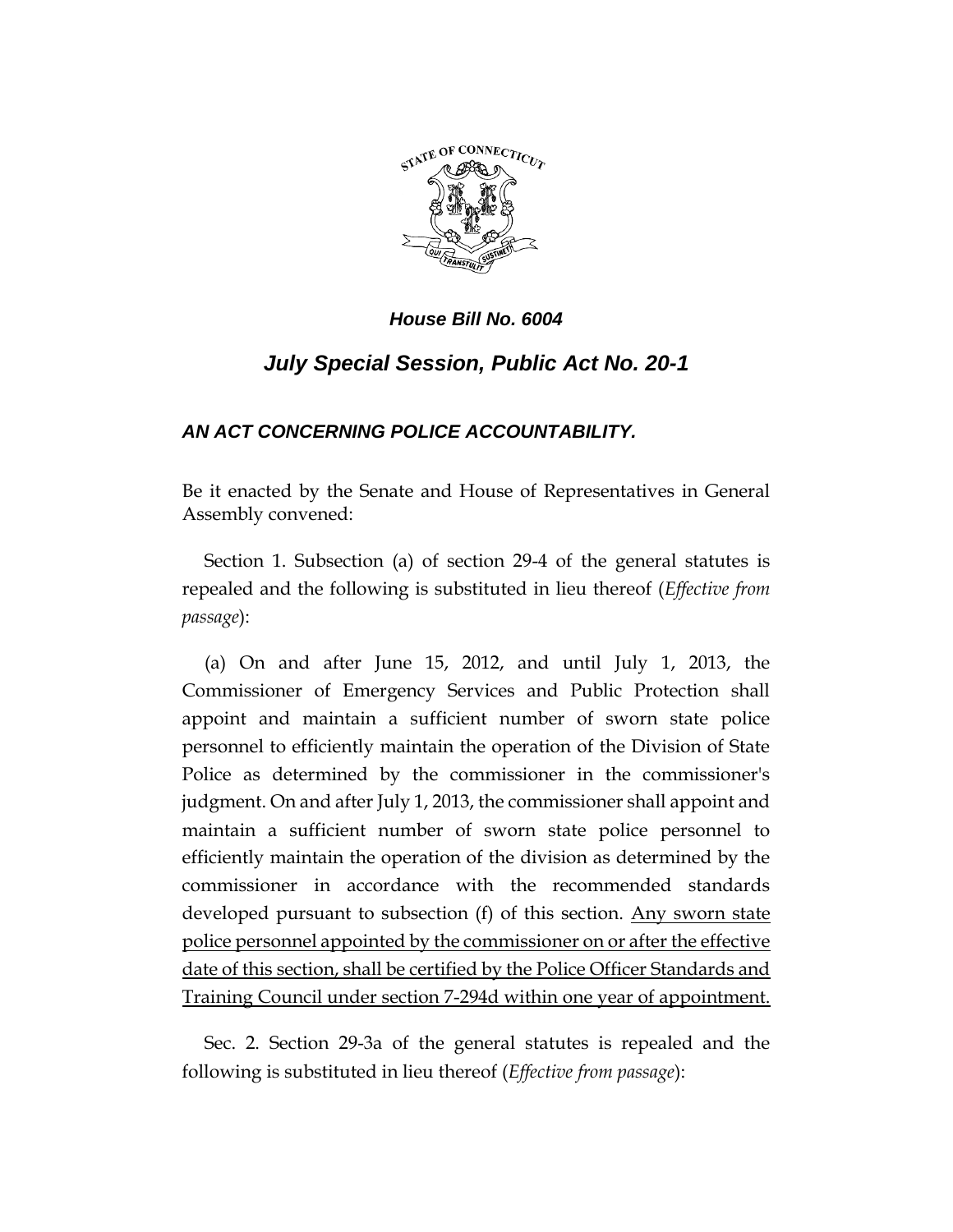After graduation from the State Police Training Academy, and before becoming a sworn member of the Division of State Police within the Department of Emergency Services and Public Protection, all state police trainees shall have received a high school diploma or an equivalent approved by the state Department of Education and shall have obtained certification from the Police Officer Standards and Training Council within one year of becoming a sworn member of said division. Nothing in this section shall prohibit prospective state police applicants from being admitted to the State Police Training Academy without having received either the high school diploma or equivalent.

Sec. 3. Section 7-294d of the general statutes is repealed and the following is substituted in lieu thereof (*Effective from passage*):

(a) The Police Officer Standards and Training Council shall have the following powers:

(1) To develop and periodically update and revise **[**a**]** comprehensive state and municipal police training **[**plan**]** plans;

(2) To approve, or revoke the approval of, any state or municipal police training school and to issue certification to such schools and to revoke such certification;

(3) To set the minimum courses of study and attendance required and the equipment and facilities to be required of approved state and municipal police training schools;

(4) To set the minimum qualifications for law enforcement instructors and to issue appropriate certification to such instructors in the field of expertise that such instructors will be teaching;

(5) To require that all probationary candidates receive the hours of basic training deemed necessary before being eligible for certification, such basic training to be completed within one year following the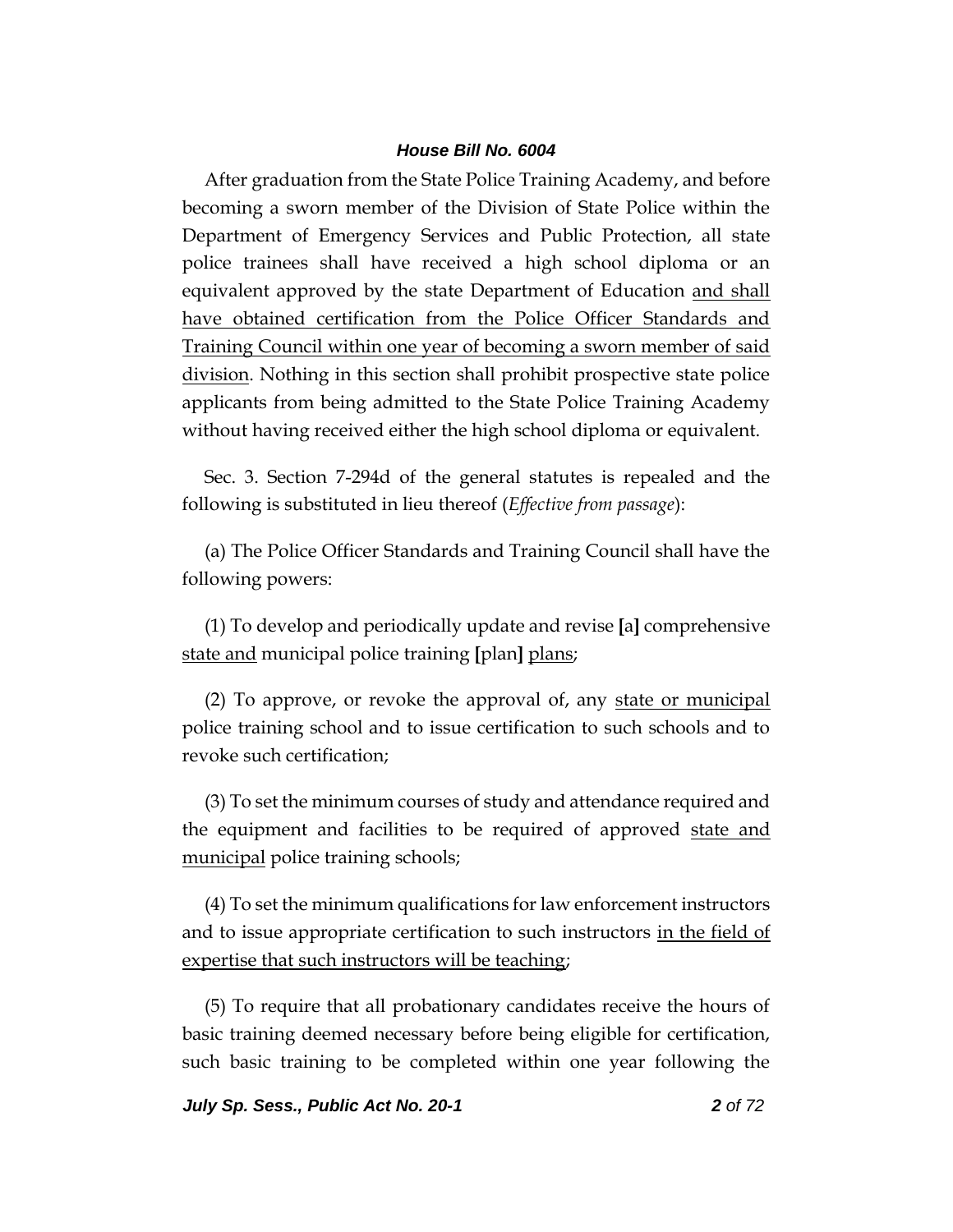appointment as a probationary candidate, unless the candidate is granted additional time to complete such basic training by the council;

(6) To require the registration of probationary candidates with the academy within ten days of hiring for the purpose of scheduling training;

(7) To issue appropriate certification to police officers who have satisfactorily completed minimum basic training programs;

(8) To require that each police officer satisfactorily complete at least forty hours of certified review training every three years in order to maintain certification, unless the officer is granted additional time not to exceed one year to complete such training by the council;

(9) To develop an interactive electronic computer platform capable of administering training courses and to authorize police officers to complete certified review training at a local police department facility by means of such platform;

(10) To renew the certification of those police officers who have satisfactorily completed review training programs and submitted to a urinalysis drug test that screens for controlled substances, including, but not limited to, anabolic steroids, the result of which indicated no presence of any controlled substance not prescribed for the officer;

(11) To establish, in consultation with the Commissioner of Emergency Services and Public Protection, uniform minimum educational and training standards for employment as a police officer in full-time positions, temporary or probationary positions and parttime or voluntary positions;

(12) To develop, in consultation with the Commissioner of Emergency Services and Public Protection, a schedule to visit and inspect police basic training schools and to inspect each school at least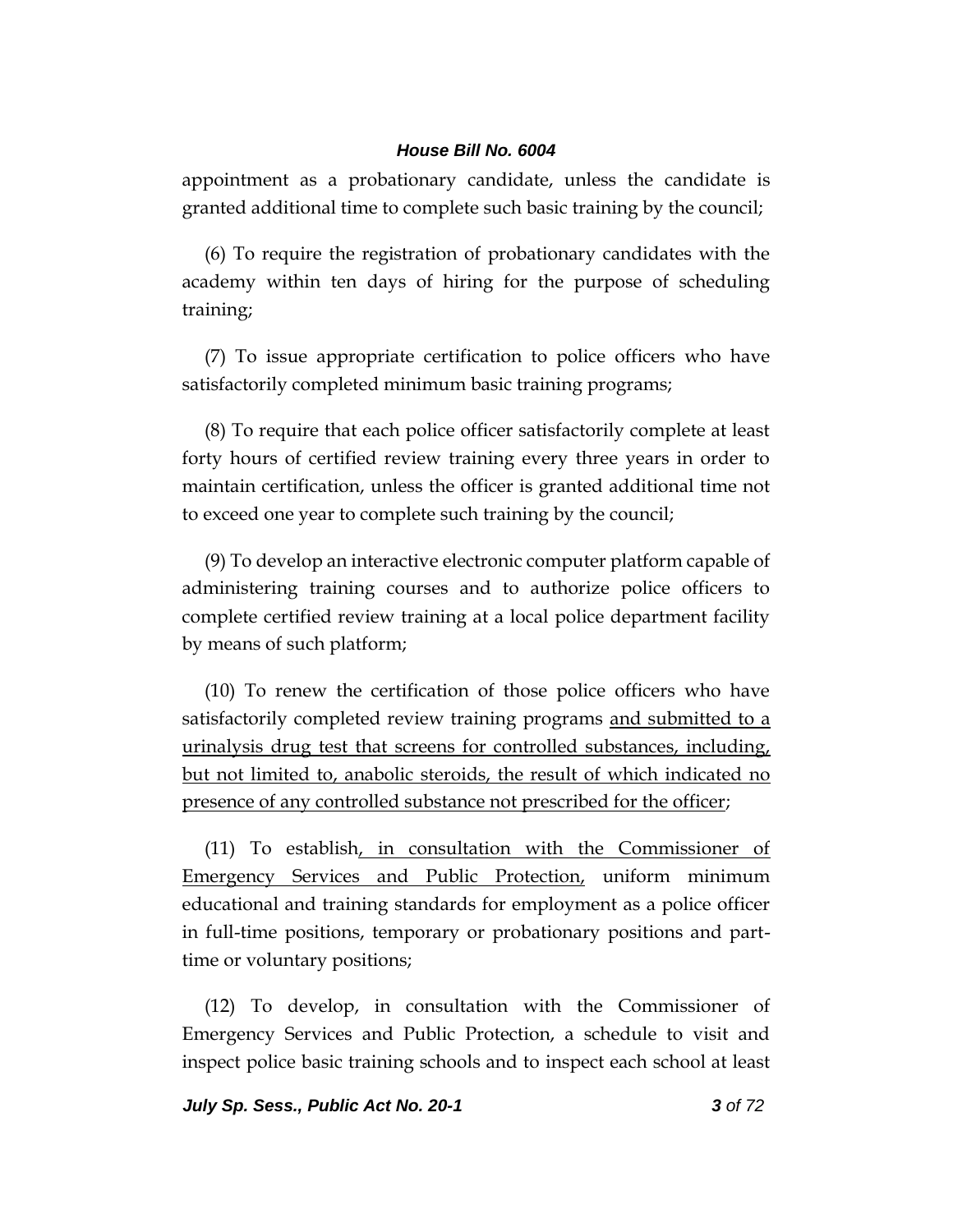once each year;

(13) To consult with and cooperate with universities, colleges and institutes for the development of specialized courses of study for police officers in police science and police administration;

(14) To work with the Commissioner of Emergency Services and Public Protection and with departments and agencies of this state and other states and the federal government concerned with police training;

(15) To make recommendations to the Commissioner of Emergency Services and Public Protection concerning a training academy administrator, who shall be appointed by the commissioner, and concerning the hiring of staff, within available appropriations, that may be necessary in the performance of its functions;

(16) To perform any other acts that may be necessary and appropriate to carry out the functions of the council as set forth in sections 7-294a to 7-294e, inclusive;

(17) To accept, with the approval of the Commissioner of Emergency Services and Public Protection, contributions, grants, gifts, donations, services or other financial assistance from any governmental unit, public agency or the private sector;

(18) To conduct any inspection and evaluation that may be necessary to determine if a law enforcement unit is complying with the provisions of this section;

(19) At the request and expense of any law enforcement unit, to conduct general or specific management surveys;

(20) To develop objective and uniform criteria for recommending any waiver of regulations or granting a waiver of procedures established by the council;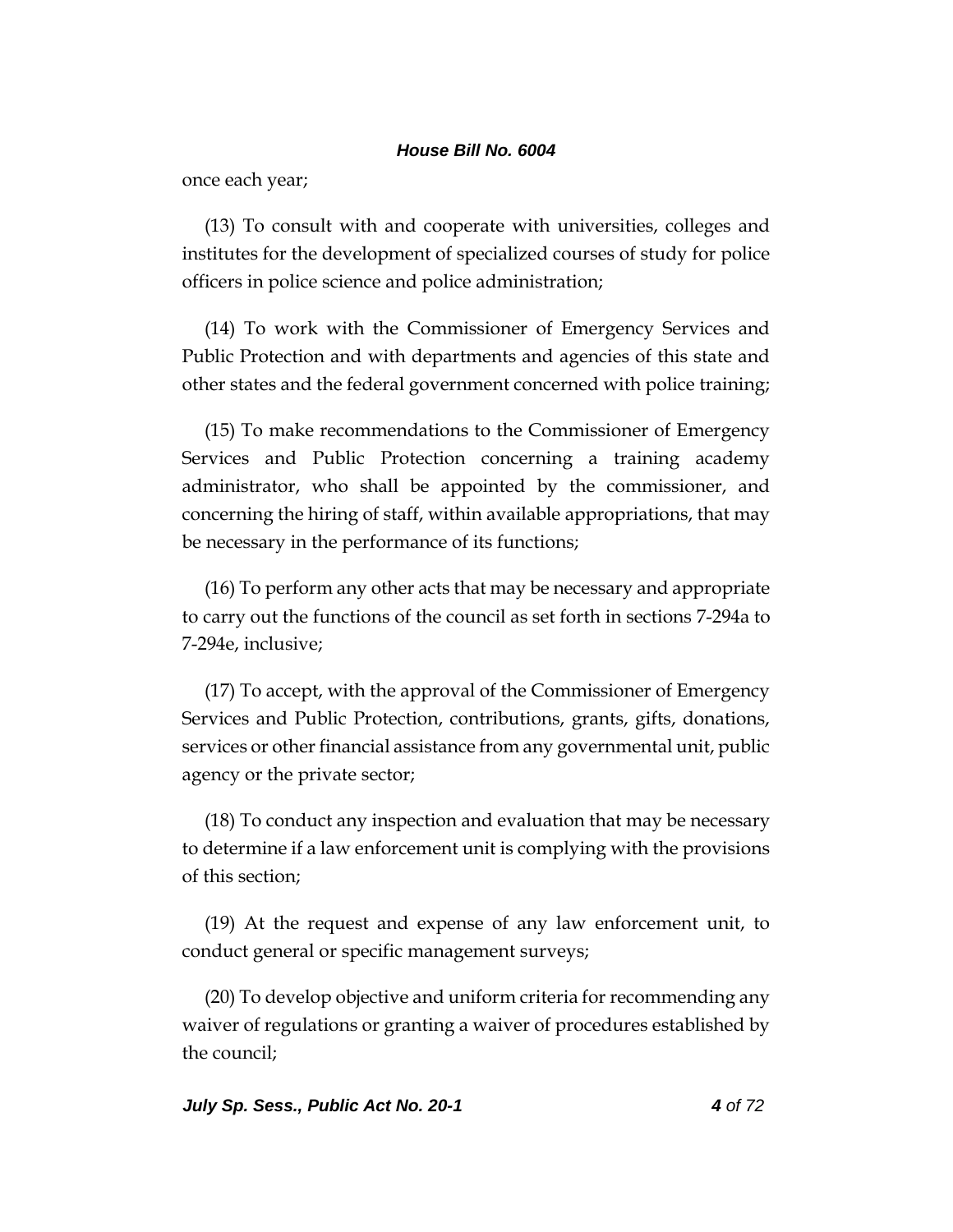(21) To recruit, select and appoint candidates to the position of municipal probationary candidate **[**, as defined in section 7-294a,**]** and provide recruit training for candidates of the Connecticut Police Corps program in accordance with the Police Corps Act, 42 USC 14091 et seq., as amended from time to time;

(22) **[**To**]** (A) Until December 31, 2024, to develop, adopt and revise, as necessary, comprehensive accreditation standards for the administration and management of law enforcement units, to grant accreditation to those law enforcement units that demonstrate their compliance with such standards and, at the request and expense of any law enforcement unit, to conduct such surveys as may be necessary to determine such unit's compliance with such standards; and (B) on and after January 1, 2025, to work with any law enforcement unit that has failed to obtain or maintain accreditation from the Commission on Accreditation for Law Enforcement Agencies, Inc., pursuant to section 7-294ee;

(23) To recommend to the commissioner the appointment of any council training instructor, or such other person as determined by the council, to act as a special police officer throughout the state as such instructor or other person's official duties may require, provided any such instructor or other person so appointed shall be a certified police officer. Each such special police officer shall be sworn and may arrest and present before a competent authority any person for any offense committed within the officer's precinct; **[**.**]** and

(24) To develop and implement written policies, on or before January 1, 2021, in consultation with the Commissioner of Emergency Services and Public Protection concerning the requirements that all police officers undergo periodic behavioral health assessments as set forth in section 16 of this act. Such written policies shall, at a minimum, address (A) the confidentiality of such assessments, including, but not limited to, compliance with all provisions of the Health Insurance Portability

*July Sp. Sess., Public Act No. 20-1 5 of 72*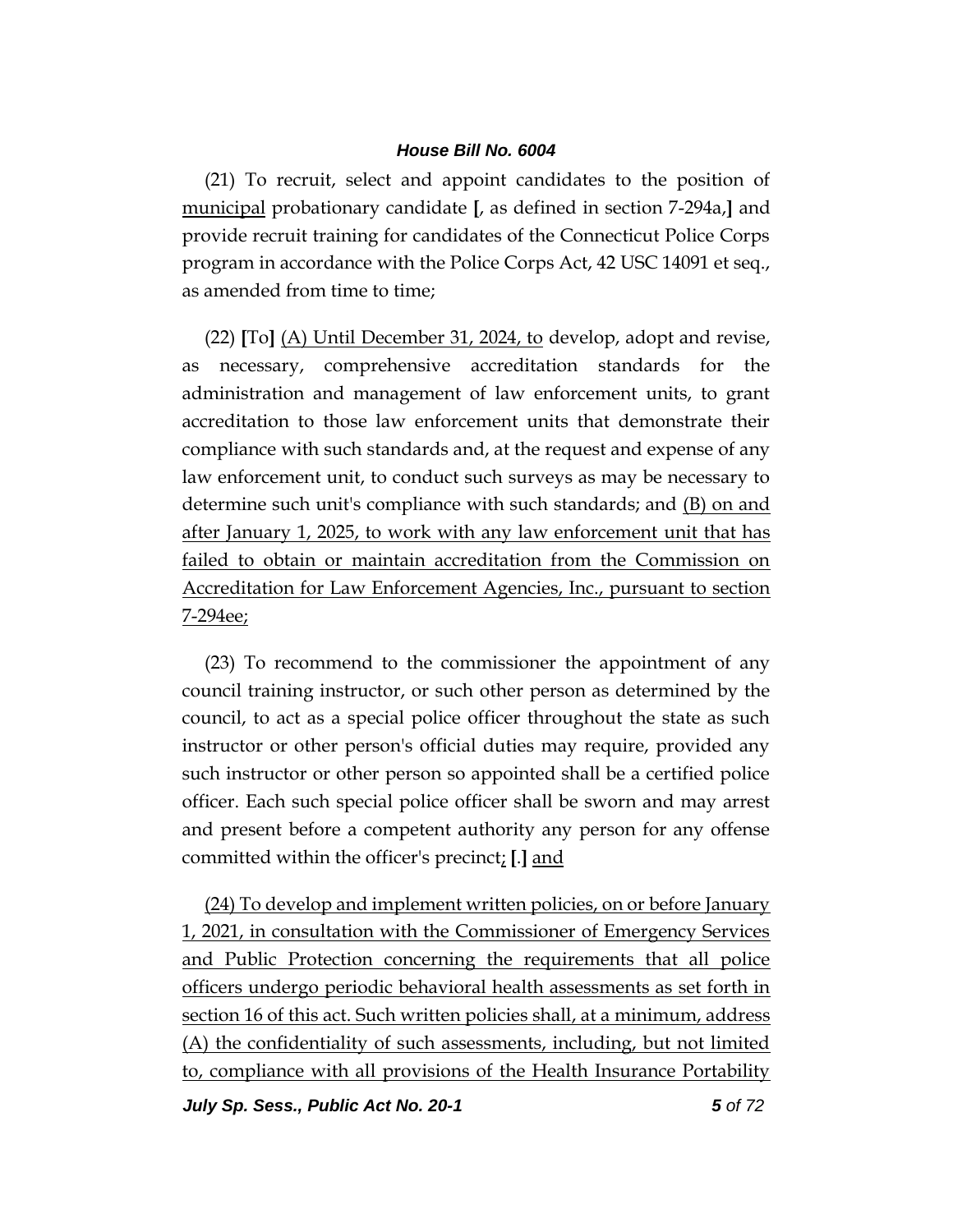and Accountability Act of 1996, P.L. 104-191, as amended from time to time, (B) the good faith reasons that the administrative head of a law enforcement unit, as defined in section 16 of this act, may rely upon when requesting that a police officer undergo an additional assessment, (C) the availability of behavioral health treatment services that will be afforded to any police officer required to undergo a behavioral health assessment pursuant to section 16 of this act, (D) the ability of a police officer to review and contest the results of any such assessment, (E) permissible personnel actions, if any, that may be taken by a law enforcement unit based on the results of such assessments while taking into consideration the due process rights of a police officer, (F) the process for selecting psychiatrists and psychologists to conduct such assessments, and (G) financial considerations that may be incurred by law enforcement units or police officers that are attributable to conducting such assessments.

(b) No person may be employed as a police officer by any law enforcement unit for a period exceeding one year unless such person has been certified under the provisions of subsection (a) of this section or has been granted an extension by the council. No person may serve as a police officer during any period when such person's certification has been cancelled or revoked pursuant to the provisions of subsection (c) of this section. In addition to the requirements of this subsection, the council may establish other qualifications for the employment of police officers and require evidence of fulfillment of these qualifications. The certification of any police officer who is not employed by a law enforcement unit for a period of time in excess of two years, unless such officer is on leave of absence, shall be considered lapsed. Upon reemployment as a police officer, such officer shall apply for recertification in a manner provided by the council, provided such recertification process requires the police officer to submit to a urinalysis drug test that screens for controlled substances, including, but not limited to, anabolic steroids, and receive a result indicating no presence

*July Sp. Sess., Public Act No. 20-1 6 of 72*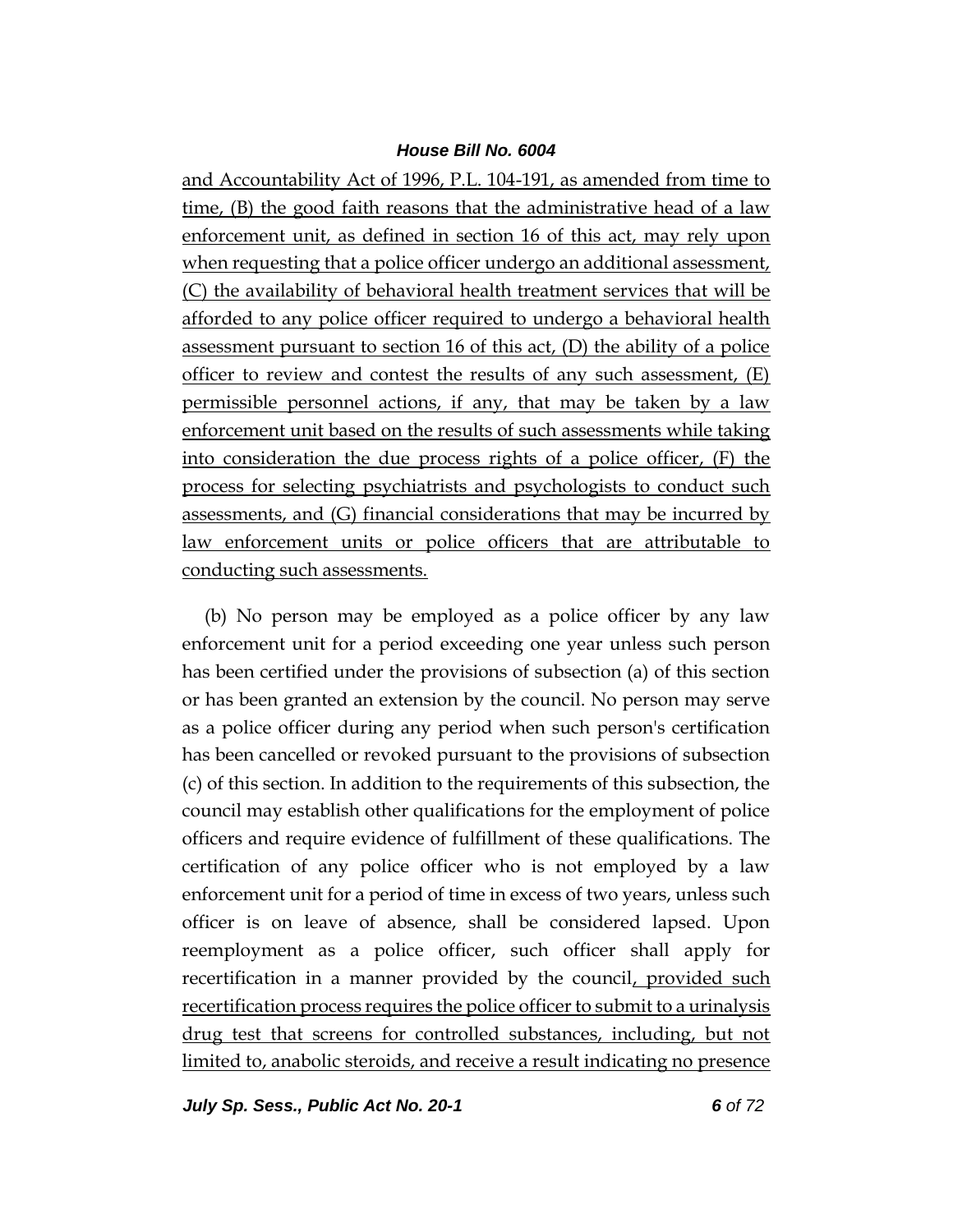of any controlled substance not prescribed for the officer. The council shall certify any applicant who presents evidence of satisfactory completion of a program or course of instruction in another state or, if the applicant is a veteran or a member of the armed forces or the National Guard, as part of training during service in the armed forces, that is equivalent in content and quality to that required in this state, provided such applicant passes an examination or evaluation as required by the council. For the purposes of this section, "veteran" means any person who was discharged or released under conditions other than dishonorable from active service in the armed forces and "armed forces" has the same meaning as provided in section 27-103.

(c) (1) The council may refuse to renew any certificate if the holder fails to meet the requirements for renewal of his or her certification.

(2) The council may cancel or revoke any certificate if: (A) The certificate was issued by administrative error, (B) the certificate was obtained through misrepresentation or fraud, (C) the holder falsified any document in order to obtain or renew any certificate, (D) the holder has been convicted of a felony, (E) the holder has been found not guilty of a felony by reason of mental disease or defect pursuant to section 53a-13, (F) the holder has been convicted of a violation of section 21a-279, (G) the holder has been refused issuance of a certificate or similar authorization or has had his or her certificate or other authorization cancelled or revoked by another jurisdiction on grounds which would authorize cancellation or revocation under the provisions of this subdivision, (H) the holder has been found by a law enforcement unit, pursuant to procedures established by such unit, to have used a firearm in an improper manner which resulted in the death or serious physical injury of another person,  $(I)$  the holder has been found by a law enforcement unit, pursuant to procedures established by such unit and considering guidance developed under subsection (g) of this section, to have engaged in conduct that undermines public confidence in law

*July Sp. Sess., Public Act No. 20-1 7 of 72*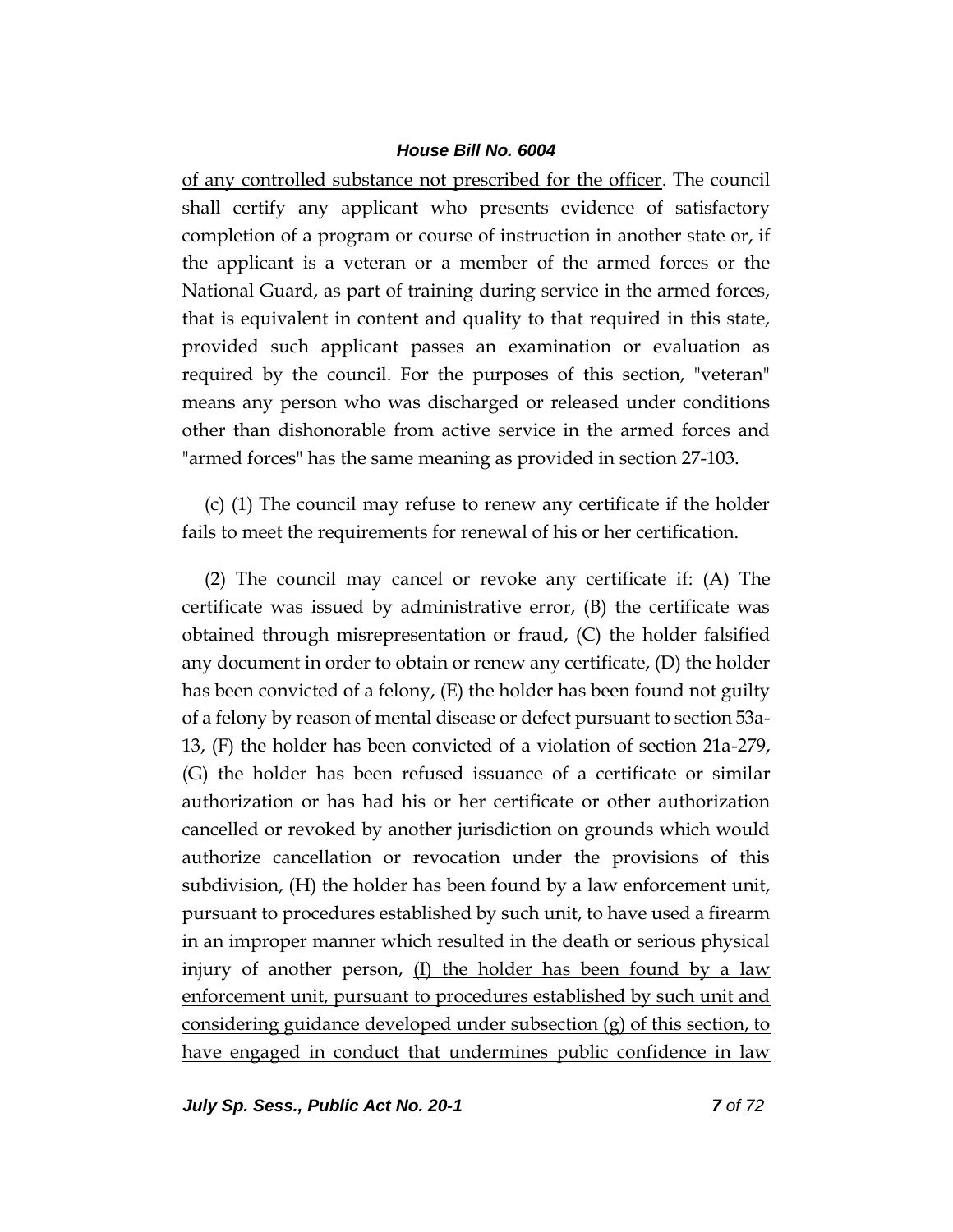enforcement, including, but not limited to, discriminatory conduct, falsification of reports or a violation of the Alvin W. Penn Racial Profiling Prohibition Act pursuant to sections 54-1*l* and 54-1m, provided, when evaluating any such conduct, the council considers such conduct engaged in while the holder is acting in such holder's law enforcement capacity or representing himself or herself to be a police officer to be more serious than such conduct engaged in by a holder not acting in such holder's law enforcement capacity or representing himself or herself to be a police officer; (J) the holder has been found by a law enforcement unit, pursuant to procedures established by such unit, to have used physical force on another person in a manner that is excessive or used physical force in a manner found to not be justifiable after an investigation conducted pursuant to section 51-277a, or **[**(I)**]** (K) the holder has been found by a law enforcement unit, pursuant to procedures established by such unit, to have committed any act that would constitute tampering with or fabricating physical evidence in violation of section 53a-155, perjury in violation of section 53a-156 or false statement in violation of section 53a-157b. Whenever the council believes there is a reasonable basis for suspension, cancellation or revocation of the certification of a police officer, police training school or law enforcement instructor, it shall give notice and an adequate opportunity for a hearing prior to such suspension, cancellation or revocation. Such hearing shall be conducted in accordance with the provisions of chapter 54. Any holder aggrieved by the decision of the council may appeal from such decision in accordance with the provisions of section 4-183. The council may cancel or revoke any certificate if, after a de novo review, it finds by clear and convincing evidence (i) a basis set forth in subparagraphs (A) to (G), inclusive, of this subdivision, or (ii) that the holder of the certificate committed an act set forth in subparagraph (H), **[**or (I)**]** (I), (J) or (K) of this subdivision. In any such case where the council finds such evidence, but determines that the severity of an act committed by the holder of the certificate does not warrant cancellation or revocation of such holder's certificate, the

*July Sp. Sess., Public Act No. 20-1 8 of 72*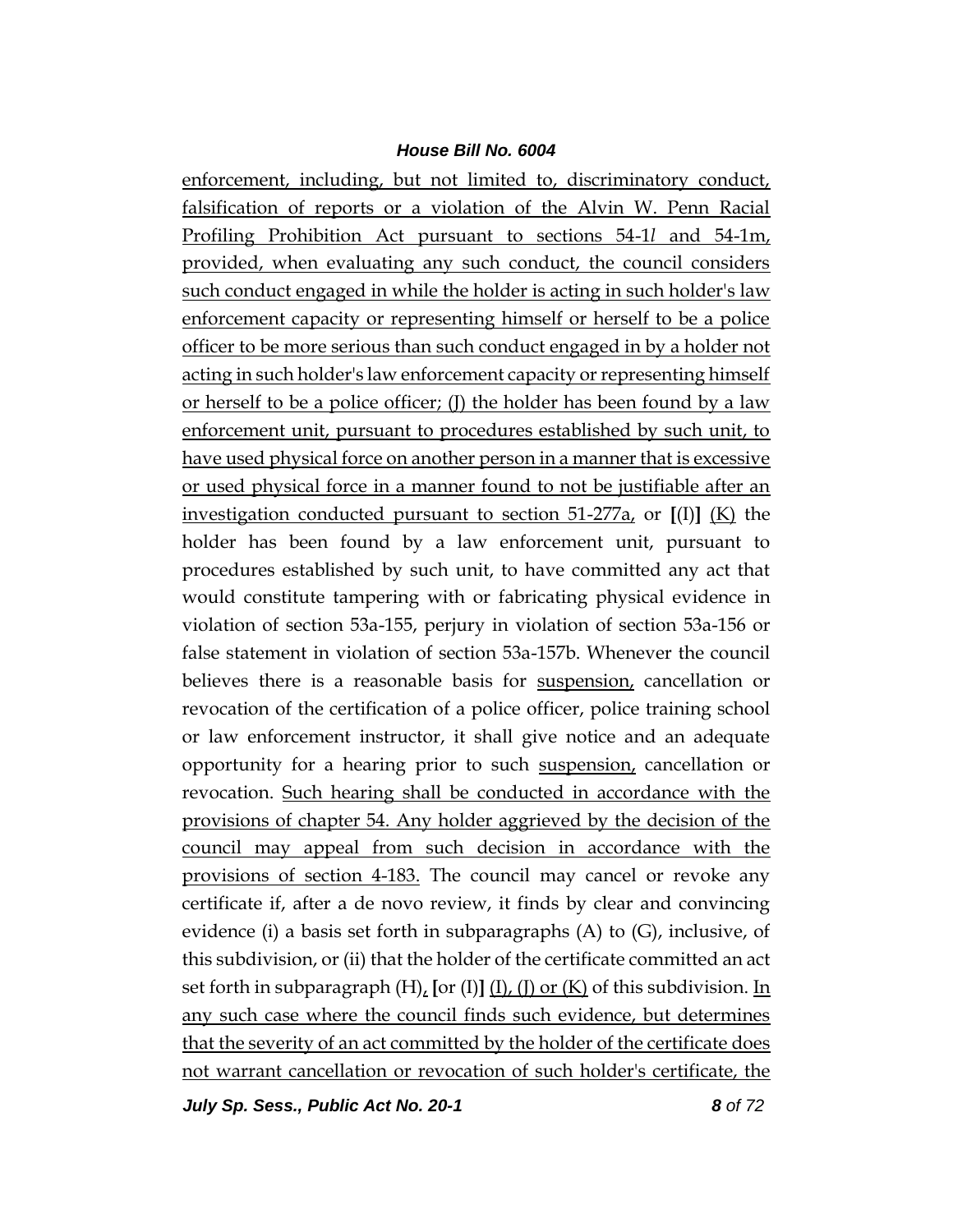council may suspend such holder's certification for a period of up to forty-five days and may censure such holder of the certificate. Any police officer or law enforcement instructor whose certification is cancelled or revoked pursuant to this section may reapply for certification no sooner than two years after the date on which the cancellation or revocation order becomes final. Any police training school whose certification is cancelled or revoked pursuant to this section may reapply for certification at any time after the date on which such order becomes final.

(d) Notwithstanding the provisions of subsection (b) of this section, (1) any police officer, except a probationary candidate, who is serving under full-time appointment on July 1, 1982, and (2) any sworn member of the Division of State Police within the Department of Emergency Services and Public Protection, except a probationary candidate, who is serving under full-time appointment on the effective date of this section, shall be deemed to have met all certification requirements and shall be automatically certified by the council in accordance with the provisions of subsection (a) of section 7-294e.

(e) The provisions of this section shall apply to any person who performs police functions. As used in this subsection, "performs police functions" for a person who is not a police officer, as defined in section 7-294a, means that in the course of such person's official duties, such person carries a firearm and exercises arrest powers pursuant to section 54-1f or engages in the prevention, detection or investigation of crime, as defined in section 53a-24. The council shall establish criteria by which the certification process required by this section shall apply to police officers.

(f) The provisions of this section shall not apply to (1) **[**any state police training school or program, (2) any sworn member of the Division of State Police within the Department of Emergency Services and Public Protection, (3)**]** Connecticut National Guard security personnel, when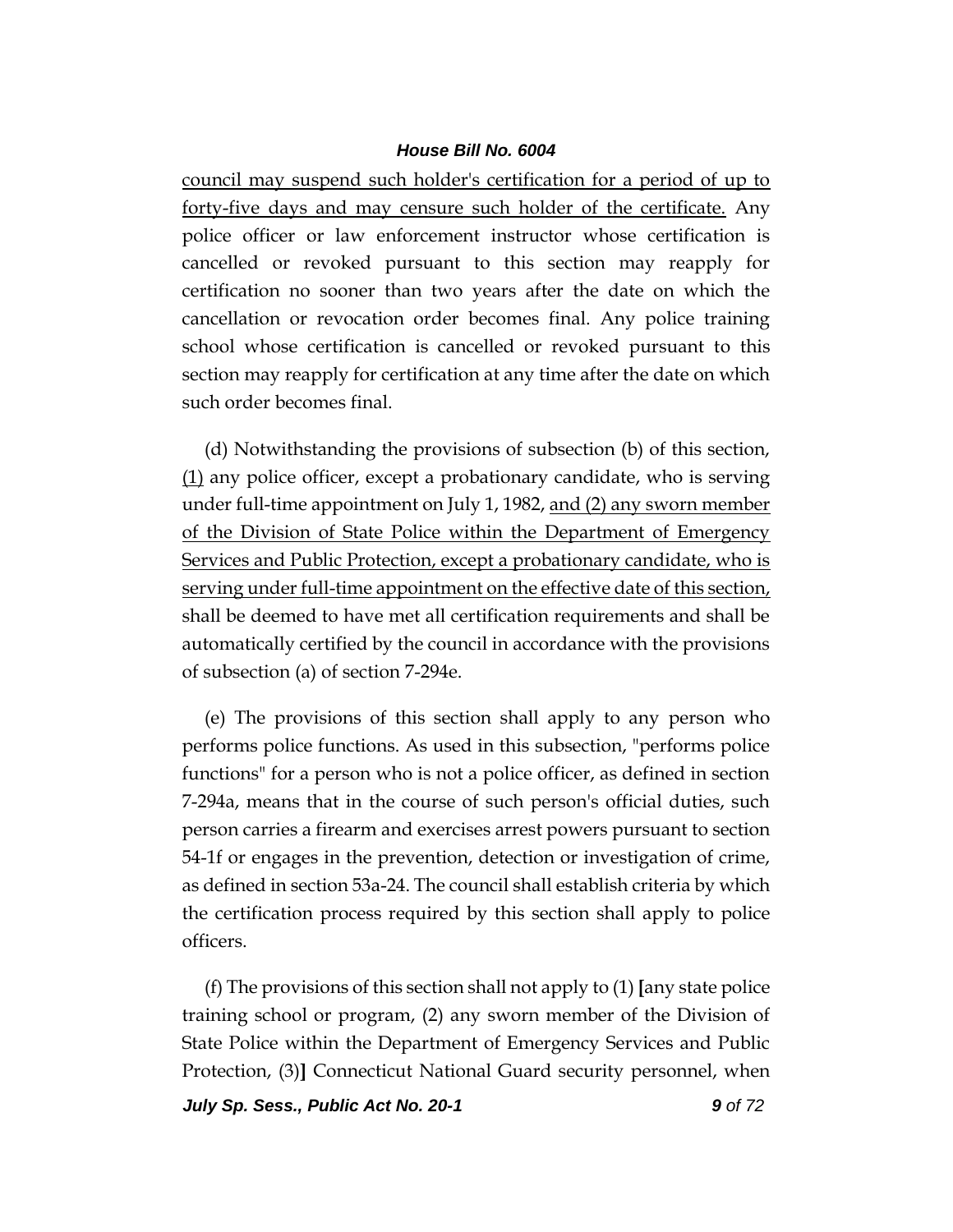acting within the scope of their National Guard duties, who have satisfactorily completed a program of police training conducted by the United States Army or Air Force, **[**(4)**]** (2) employees of the Judicial Department, **[**(5)**]** (3) municipal animal control officers appointed pursuant to section 22-331, or **[**(6)**]** (4) fire police appointed pursuant to section 7-313a. The provisions of this section with respect to renewal of certification upon satisfactory completion of review training programs shall not apply to any chief inspector or inspector in the Division of Criminal Justice who has satisfactorily completed a program of police training conducted by the division. Notwithstanding the provisions of subsection (b) of this section, any police officer certified in accordance with subsection (a) of this section may accept employment with another police department within this state without repeating minimum basic training.

(g) The council may develop and issue written guidance to law enforcement units concerning grounds for suspension, cancellation or revocation of certification. Such written guidance may include, but not be limited to, (1) reporting procedures to be followed by chief law enforcement officers for certificate suspension, cancellation or revocation, (2) examples of conduct that undermines public confidence in law enforcement, (3) examples of discriminatory conduct, and (4) examples of misconduct while the certificate holder may not be acting in such holder's law enforcement capacity or representing himself or herself to be a police officer, but may be serious enough for suspension, cancellation or revocation of the holder's certificate. Such written guidance shall be available on the council's Internet web site.

Sec. 4. Section 7-294e of the general statutes is repealed and the following is substituted in lieu thereof (*Effective from passage*):

(a) Notwithstanding the provisions of any general statute or special act or local law, ordinance or charter to the contrary, each police officer shall forfeit such officer's appointment and position unless recertified

*July Sp. Sess., Public Act No. 20-1 10 of 72*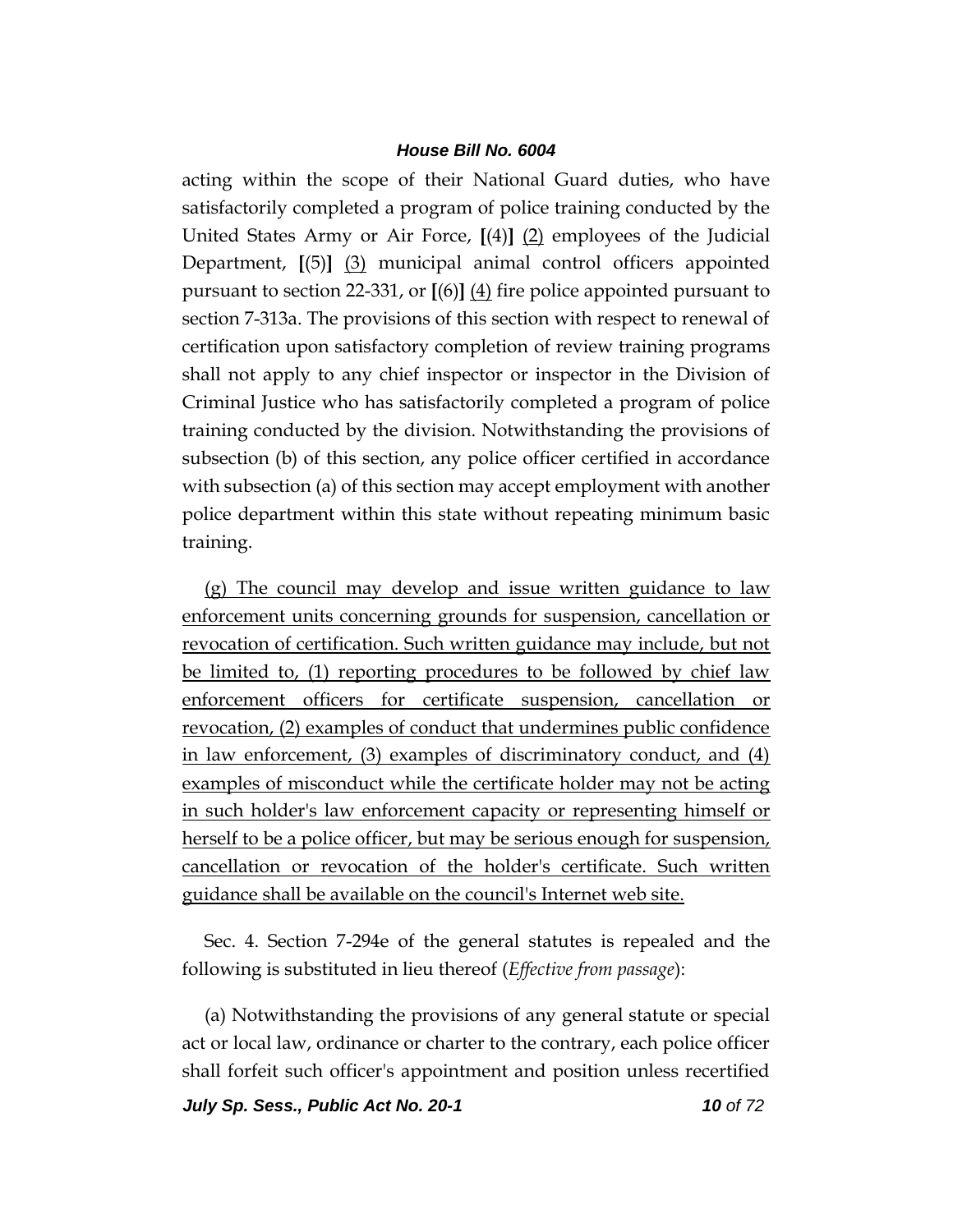by the council according to procedures and within the time frame established by the council. Any sworn member of the Division of State Police within the Department of Emergency Services and Public Protection who is deemed certified under subsection (d) of section 7- 294d is required to apply for recertification by the council within the time frame established by the council, unless such member retires from said division within such time frame.

(b) The Police Officer Standards and Training Council may recommend to the Commissioner of Emergency Services and Public Protection any regulations it deems necessary to carry out the provisions of section 7-294a, subsection (a) of section 7-294b, sections 7- 294c and 7-294d and this section, giving due consideration to the varying factors and special requirements of law enforcement units.

(c) The Commissioner of Emergency Services and Public Protection may adopt regulations, in accordance with the provisions of chapter 54, as are necessary to implement the provisions of section 7-294a, subsection (a) of section 7-294b, sections 7-294c and 7-294d and this section. Such regulations shall be binding upon all law enforcement units. **[**, except the Division of State Police within the Department of Emergency Services and Public Protection.**]**

Sec. 5. (NEW) (*Effective from passage*) (a) As used in this section, "police officer" has the same meaning as provided in section 7-294a of the general statutes.

(b) The Police Officer Standards and Training Council, in consultation with the Commissioner of Emergency Services and Public Protection, the Chief State's Attorney, the Connecticut Police Chiefs Association and the Connecticut Coalition of Police and Correctional Officers, shall adopt, in accordance with the provisions of chapter 54 of the general statutes, a uniform, state-wide policy for managing crowds by police officers. Such policy shall include a definition of the term

*July Sp. Sess., Public Act No. 20-1 11 of 72*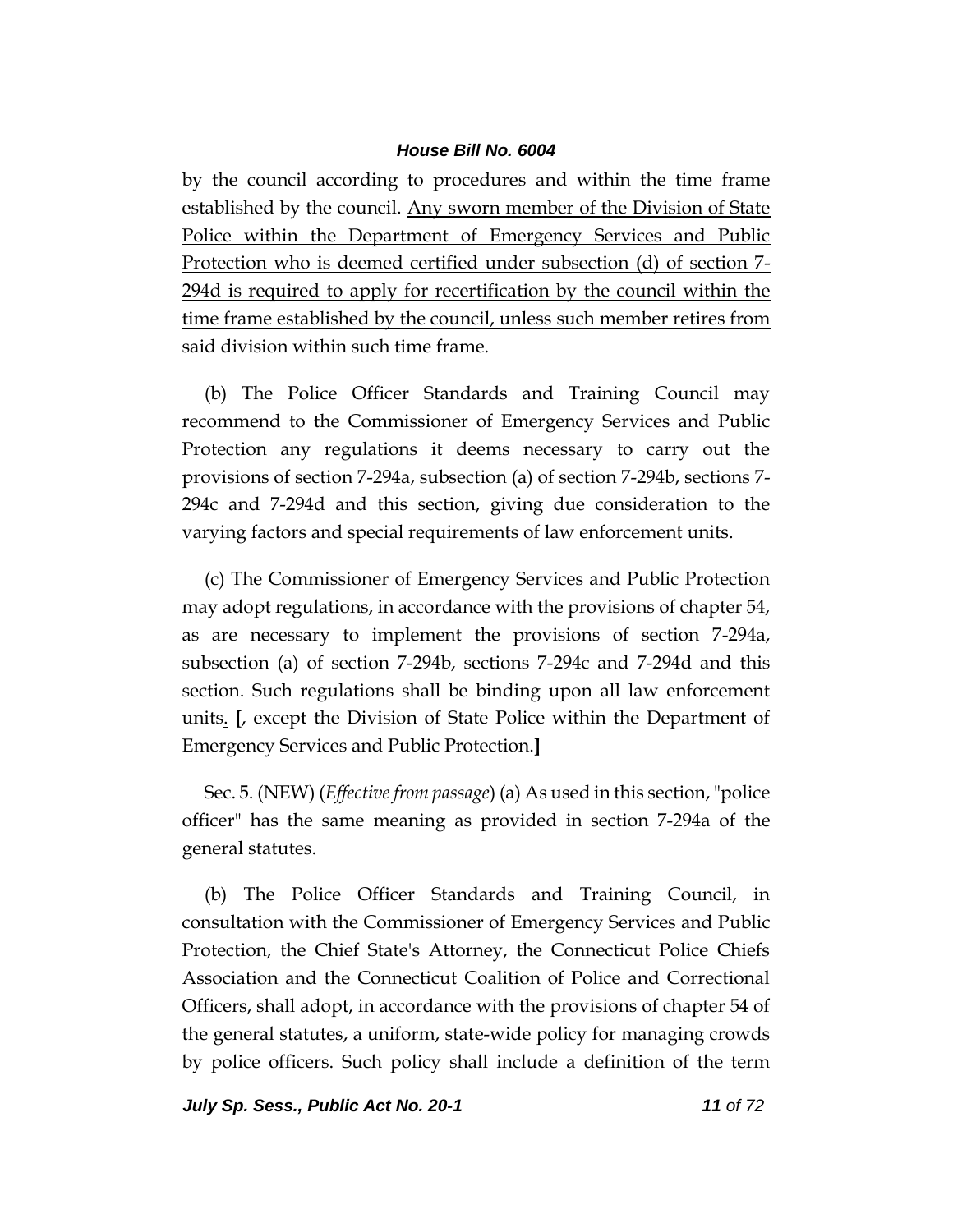"crowd" and reflect factors that affect the management of crowds by police officers, including, but not limited to, the size of the crowd, the location where a crowd has gathered, the time of day when a crowd has gathered and the purpose for any such gathering. In addition, the policy shall establish guidelines for managing crowds in a manner that: (1) Protects individual rights and preserves the peace during demonstrations and civil disturbances, (2) addresses the permissible and impermissible uses of force by a police officer and the type and amount of training in crowd management that each police officer shall undergo, and (3) sets forth the documentation required following any physical confrontation between a police officer and a civilian during a crowd management incident.

(c) The Police Officer Standards and Training Council, in consultation with the Commissioner of Emergency Services and Public Protection, the Chief State's Attorney, the Connecticut Police Chiefs Association and the Connecticut Coalition of Police and Correctional Officers, shall (1) not later than December 1, 2020, post on the eRegulations System, established pursuant to section 4-173b of the general statutes, a notice of intent to adopt regulations setting forth the crowd management policy adopted pursuant to subsection (b) of this section in accordance with the provisions of chapter 54 of the general statutes, and (2) at least once during each five-year period thereafter, amend such regulations to update such policy.

(d) On and after the date the crowd management policy is adopted in regulations pursuant to subsection (b) of this section, (1) the chief of police or Commissioner of Emergency Services and Public Protection, as the case may be, shall inform each officer within such chief's or said commissioner's department and each officer responsible for law enforcement in a municipality in which there is no organized police department of the existence of the crowd management policy to be employed by any such officer and shall take whatever measures are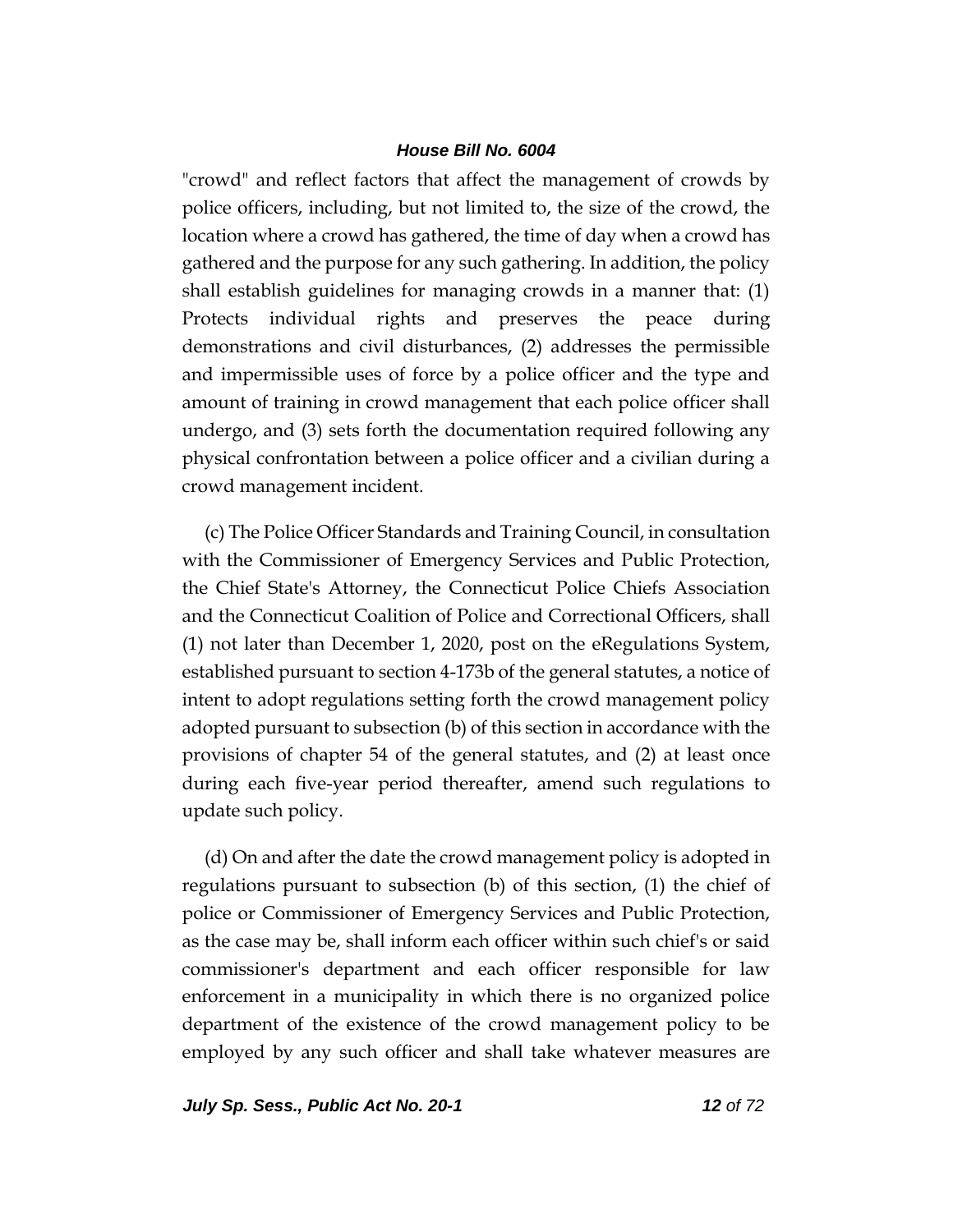necessary to ensure that each such officer understands the crowd management policy established under this section, and (2) each police basic or review training program conducted or administered by the Division of State Police within the Department of Emergency Services and Public Protection, the Police Officer Standards and Training Council or a municipal police department shall include training in such policy.

Sec. 6. Section 29-8 of the general statutes is repealed and the following is substituted in lieu thereof (*Effective from passage*):

In case of riot or civil commotion in any part of the state, the Division of State Police within the Department of Emergency Services and Public Protection, on order of the Governor, shall use its best efforts to suppress the same. In the event of such participation by the Division of State Police in the suppression of any riot or similar disorder, the same immunities and privileges as apply to the organized militia shall apply to the members of said division, provided, after the crowd management policy has been adopted as a regulation under section 5 of this act, any such member is in substantial compliance with such policy.

Sec. 7. Section 7-294s of the general statutes is repealed and the following is substituted in lieu thereof (*Effective from passage*):

Each police basic or review training program conducted or administered by the Division of State Police within the Department of Emergency Services and Public Protection, the Police Officer Standards and Training Council established under section 7-294b or a municipal police department in the state shall include tactical training for police officers regarding the use of physical force, training in the use of bodyworn recording equipment and the retention of data created by such equipment, and cultural competency and sensitivity and bias-free policing training, including, but not limited to, implicit bias training. As used in this section, "implicit bias training" means training on how to

*July Sp. Sess., Public Act No. 20-1 13 of 72*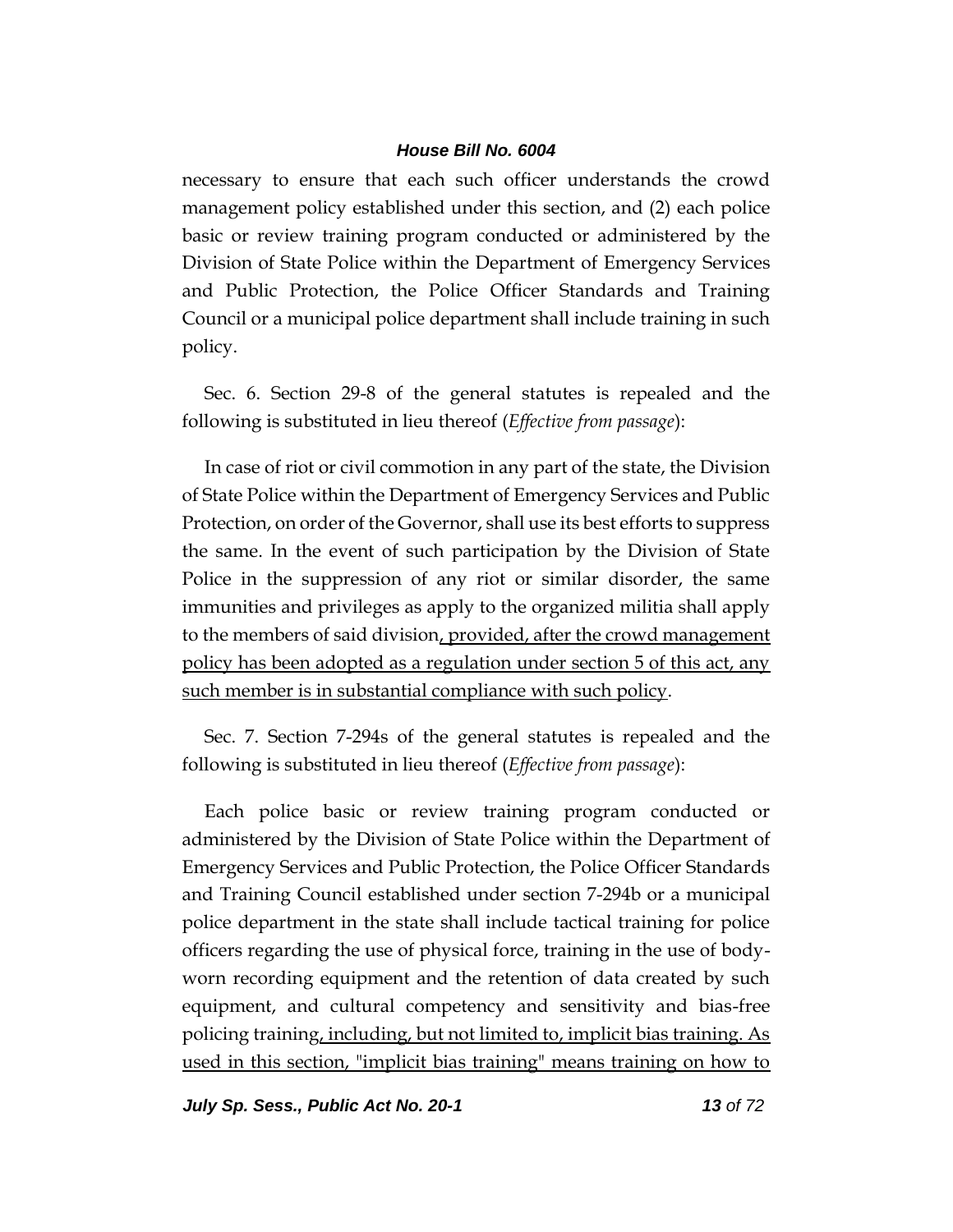recognize and mitigate unconscious biases against a particular segment of the population that might influence a police officer's judgments and decisions when interacting with a member of such segment of the population.

Sec. 8. Subsection (e) of section 5-278 of the general statutes is repealed and the following is substituted in lieu thereof (*Effective from passage*):

(e) **[**Where**]** (1) Except as provided in subdivision (2) of this subsection, where there is a conflict between any agreement or arbitration award approved in accordance with the provisions of sections 5-270 to 5-280, inclusive, on matters appropriate to collective bargaining, as defined in said sections, and any general statute or special act, or regulations adopted by any state agency, the terms of such agreement or arbitration award shall prevail; provided if participation of any employees in a retirement system is effected by such agreement or arbitration award, the effective date of participation in said system, notwithstanding any contrary provision in such agreement or arbitration award, shall be the first day of the third month following the month in which a certified copy of such agreement or arbitration award is received by the Retirement Commission or such later date as may be specified in the agreement or arbitration award.

(2) For any agreement or arbitration award approved before, on or after the effective date of this section, in accordance with the provisions of sections 5-270 to 5-280, inclusive, on matters appropriate to collective bargaining, as defined in said sections, where any provision in such agreement or award pertaining to the disclosure of disciplinary matters or alleged misconduct would prevent the disclosure of documents required to be disclosed under the provisions of the Freedom of Information Act, as defined in section 1-200, the provisions of the Freedom of Information Act shall prevail. The provisions of this subdivision shall not be construed to diminish a bargaining agent's

*July Sp. Sess., Public Act No. 20-1 14 of 72*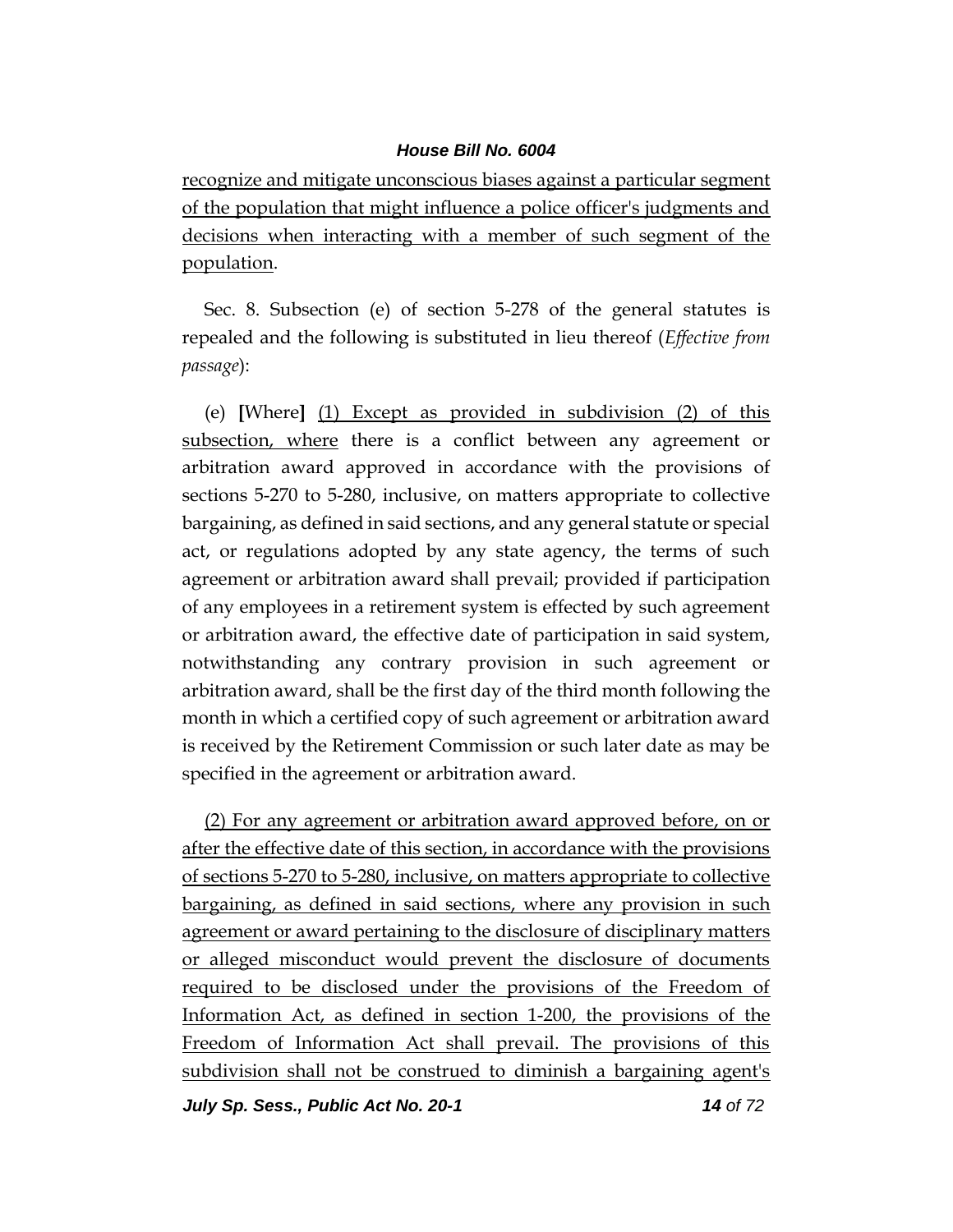### access to information pursuant to state law.

Sec. 9. (NEW) (*Effective from passage*) No collective bargaining agreement or arbitration award entered into before, on or after the effective date of this section, by the state and any collective bargaining unit of the Division of State Police within the Department of Emergency Services and Public Protection may prohibit the disclosure of any disciplinary action based on a violation of the code of ethics contained in the personnel file of a sworn member of said division.

Sec. 10. Section 7-291a of the general statutes is repealed and the following is substituted in lieu thereof (*Effective from passage*):

(a) If a law enforcement unit serves a community with a relatively high concentration of minority residents, the unit shall make efforts to recruit, retain and promote minority police officers so that the racial and ethnic diversity of such unit is representative of such community. Such efforts may include, but are not limited to: (1) Efforts to attract young persons from the community such unit serves to careers in law enforcement through enrollment and participation in police athletic leagues in which police officers support young persons of the community through mentoring, sports, education and by fostering a positive relationship between such persons and police officers, the implementation of explorer programs and cadet units and support for public safety academies; (2) community outreach; and (3) implementation of policies providing that when there is a vacant position in such unit, such position shall be filled by hiring or promoting a minority candidate when the qualifications of such candidate exceed or are equal to that of any other candidate or candidates being considered for such position when such candidates are ranked on a promotion or examination register or list. For purposes of this section, "minority" means an individual whose race is defined as other than white, or whose ethnicity is defined as Hispanic or Latino by the federal Office of Management and Budget for use by the Bureau of Census of

*July Sp. Sess., Public Act No. 20-1 15 of 72*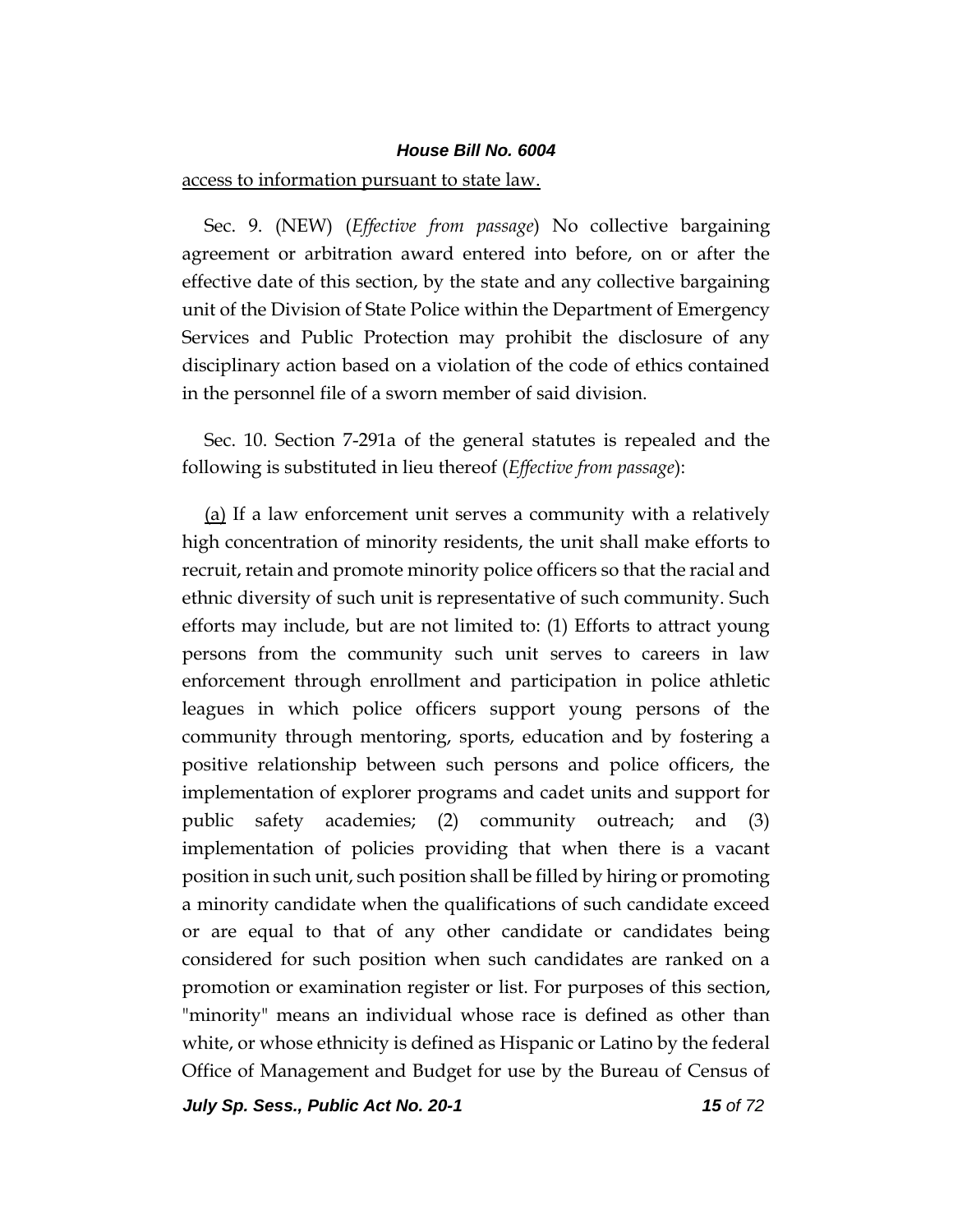the United States Department of Commerce.

(b) Not later than January 1, 2021, and annually thereafter, the board of police commissioners, the chief of police, the superintendent of police or other authority having charge of a law enforcement unit that serves a community with a relatively high concentration of minority residents shall report to the Police Officer Standards and Training Council on the community's efforts to recruit, retain and promote minority police officers.

Sec. 11. Section 7-294c of the general statutes is repealed and the following is substituted in lieu thereof (*Effective from passage*):

**[**The**]** Not later than January 1, 2021, and annually thereafter, the council shall submit an annual report, in accordance with the provisions of section 11-4a, to the Governor and the joint standing committees of the General Assembly having cognizance of matters relating to the judiciary and public safety which shall include pertinent data regarding (1) the comprehensive municipal police training plan, (2) the recruitment, retention and promotion of minority police officers, and (3) an accounting of all grants, contributions, gifts, donations or other financial assistance.

Sec. 12. Section 6 of public act 19-90 is repealed and the following is substituted in lieu thereof (*Effective from passage*):

(a) There is established a task force to study police transparency and accountability. The task force shall examine: (1) Police officer interactions with individuals who are individuals with a mental, intellectual or physical disability; (2) the merits and feasibility of police officers who conduct traffic stops issuing a receipt to each individual being stopped that includes the reason for the stop and records the demographic information of the person being stopped; **[**and**]** (3) strategies that can be utilized by communities to increase the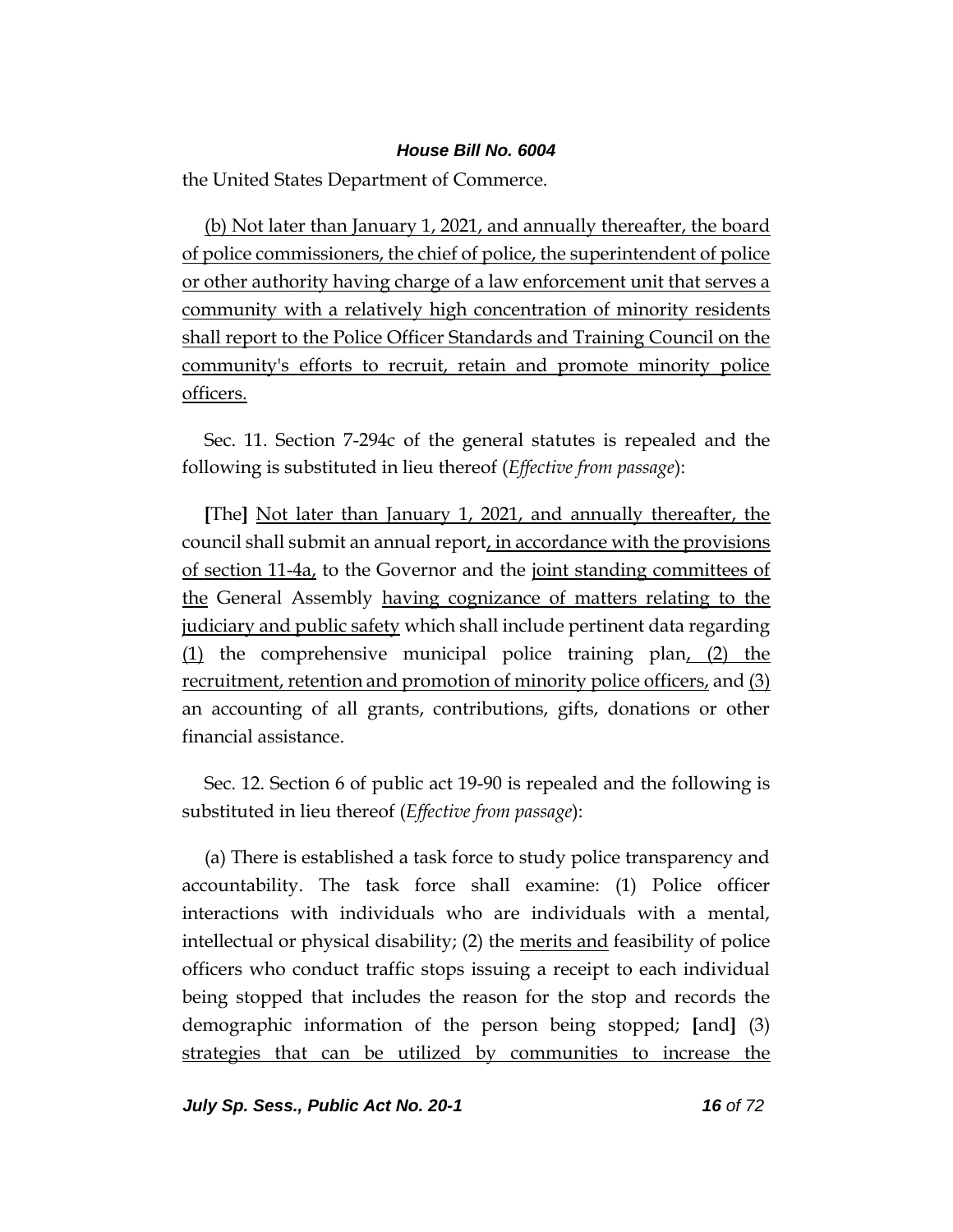recruitment, retention and promotion of minority police officers, as required by section 7-291a of the general statutes; (4) strategies that can be utilized by communities to increase the recruitment, retention and promotion of female police officers; (5) the merits and feasibility of requiring police officers to procure and maintain professional liability insurance as a condition of employment; (6) the merits and feasibility of requiring a municipality to maintain professional liability insurance on behalf of its police officers; (7) the establishment of primary and secondary traffic violations in the general statutes; (8) the establishment of a requirement in the general statutes that any police traffic stop be based on the enforcement of a primary traffic violation; (9) how a police officer executes a warrant to enter a residence without giving audible notice of the police officer's presence, authority and purpose before entering in this state and under the laws of other states, including verification procedures of the address where the warrant is to be executed and any documentation that a police officer should leave for the residents where the warrant was executed; (10) how a professional bondsman under chapter 533 of the general statutes, a surety bail bond agent under chapter 700f of the general statutes or a bail enforcement agent under sections 29-152f to 29-152i, inclusive, of the general statutes take into custody the principal on a bond who has failed to appear in court and for whom a rearrest warrant or a capias has been issued pursuant to section 54-65a of the general statutes, in this state and other states, including what process of address verification is used and whether any documentation is left with a resident where the warrant was executed; (11) whether any of the grounds for revocation or cancellation of a police officer certification under section 7-294d of the general statutes should result in mandatory revocation by the Police Officer Standards and Training Council, as opposed to discretionary revocation; and (12) any other police officer and transparency and accountability issue the task force deems appropriate.

(b) The task force shall consist of the following members:

*July Sp. Sess., Public Act No. 20-1 17 of 72*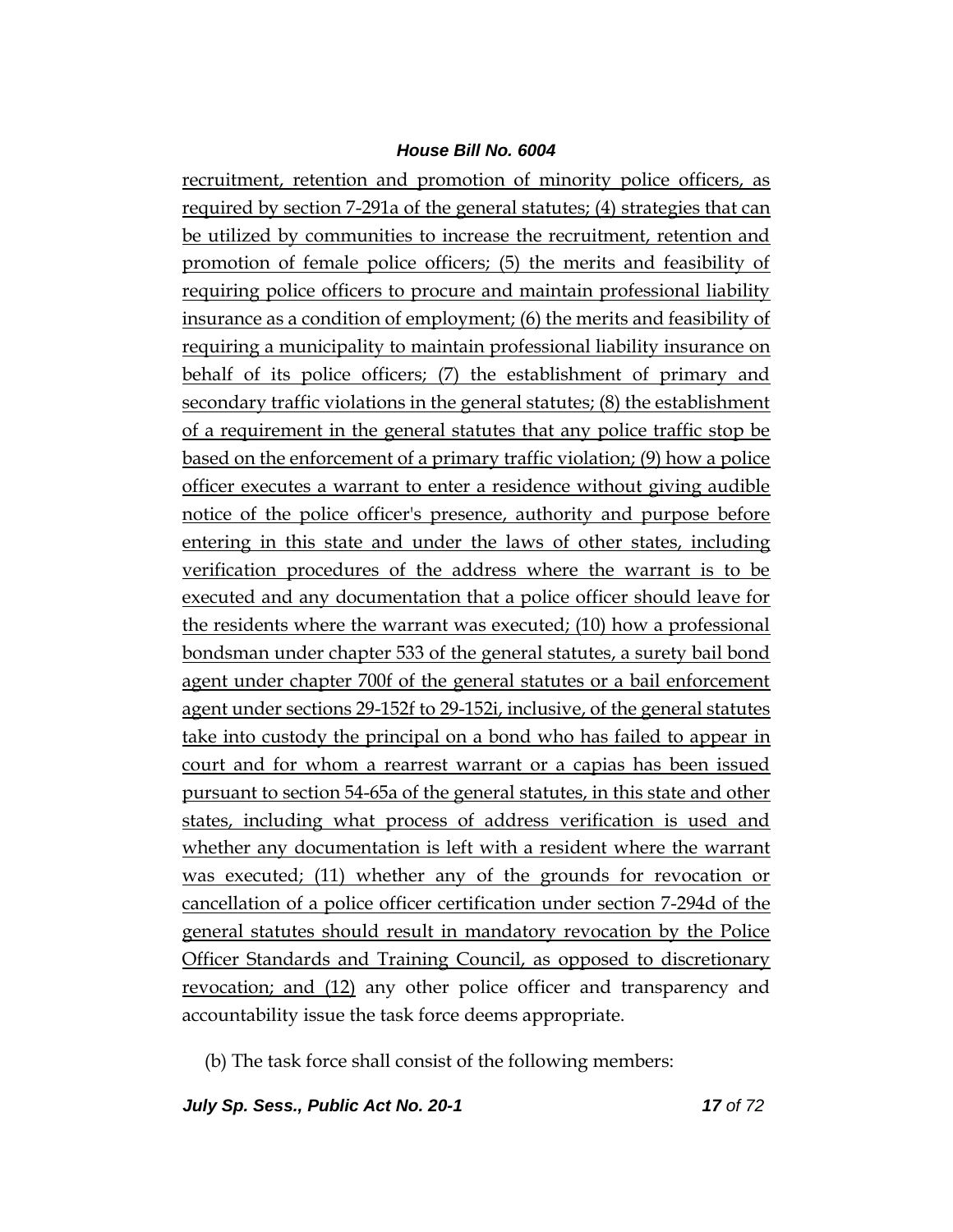(1) Two appointed by the speaker of the House of Representatives, one of whom is an individual with a mental, intellectual or physical disability;

(2) Two appointed by the president pro tempore of the Senate, one of whom is a justice-impacted individual;

(3) One appointed by the majority leader of the House of Representatives, who shall be a member of the Black and Puerto Rican Caucus of the General Assembly;

(4) One appointed by the majority leader of the Senate, who shall be a member of the Connecticut Police Chiefs Association;

(5) Two appointed by the minority leader of the House of Representatives;

(6) Two appointed by the minority leader of the Senate;

(7) The undersecretary of the Criminal Justice Policy and Planning Division within the Office of Policy and Management, or the undersecretary's designee, as a nonvoting member;

(8) The Commissioner **[**of the Department**]** of Emergency Services and Public Protection, or the commissioner's designee, as a nonvoting member; and

(9) The Chief State's Attorney, or the Chief State's Attorney designee, as a nonvoting member.

(c) Any member of the task force appointed under subdivision (1),  $(2)$ ,  $(3)$ ,  $(5)$  or  $(6)$  of subsection  $(b)$  of this section may be a member of the General Assembly.

(d) All appointments to the task force shall be made not later than thirty days after the effective date of this section. Any vacancy shall be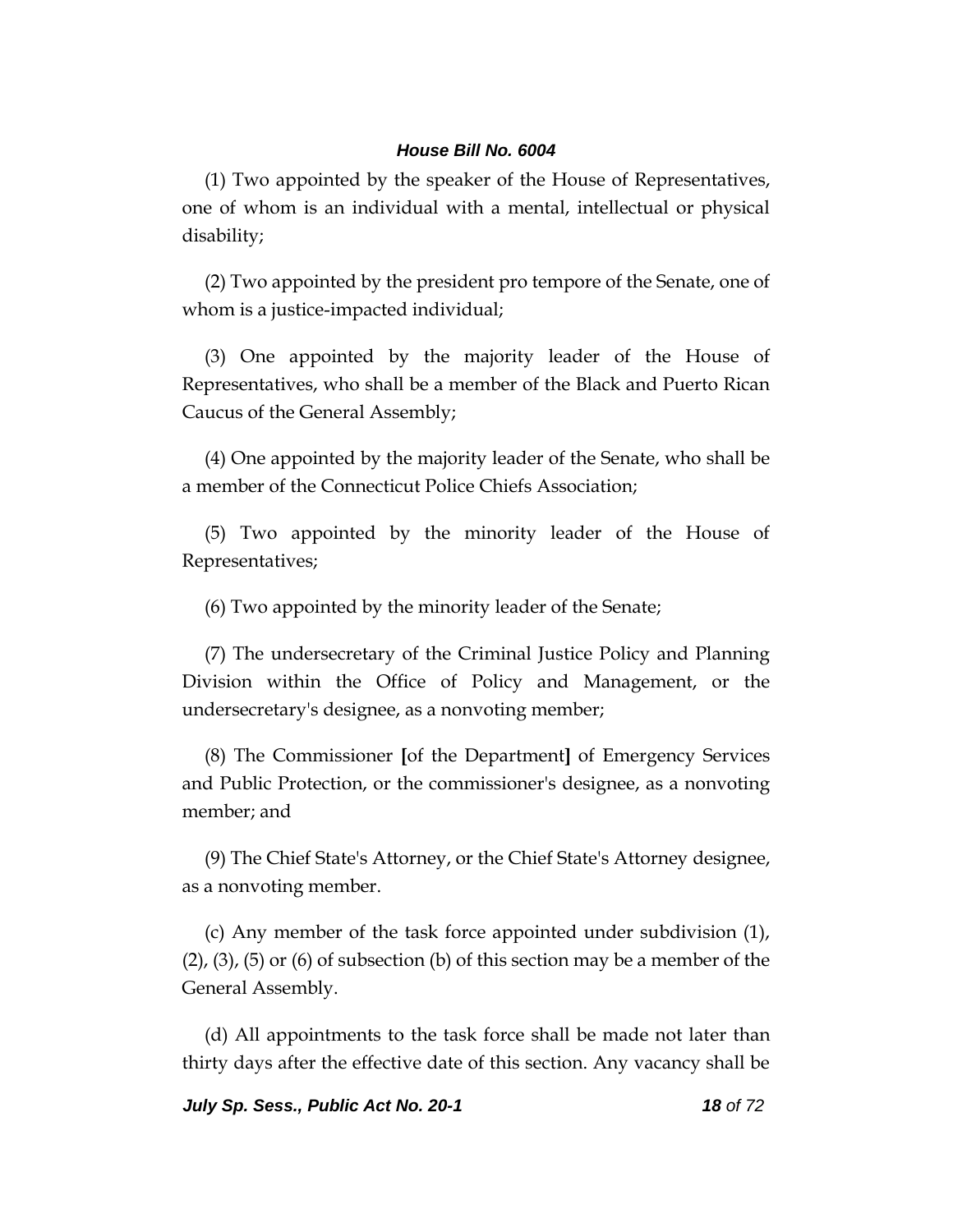filled by the appointing authority.

(e) The speaker of the House of Representatives and the president pro tempore of the Senate shall select the chairpersons of the task force from among the members of the task force. Such chairpersons shall schedule the first meeting of the task force, which shall be held not later than sixty days after the effective date of this section.

(f) The administrative staff of the joint standing committees of the General Assembly having cognizance of matters relating to the judiciary and public safety shall serve as administrative staff of the task force.

(g) Not later than January 1, **[**2020**]** 2021, the task force shall submit a preliminary report and not later than December 31, **[**2020**]** 2021, a final report on its findings and any recommendations for legislation to the joint standing committees of the General Assembly having cognizance of matters relating to the judiciary and public safety, in accordance with the provisions of section 11-4a of the general statutes. The task force shall terminate on the date that it submits such report or December 31, **[**2020**]** 2021, whichever is later.

Sec. 13. Section 7-294b of the general statutes is repealed and the following is substituted in lieu thereof (*Effective from passage*):

(a) There shall be a Police Officer Standards and Training Council which shall be within the Department of Emergency Services and Public Protection. **[**and which**]** Until December 31, 2020, the council shall consist of the following members appointed by the Governor: (1) A chief administrative officer of a town or city in Connecticut; (2) the chief elected official or chief executive officer of a town or city in Connecticut with a population under twelve thousand which does not have an organized police department; (3) a member of the faculty of The University of Connecticut; (4) eight members of the Connecticut Police Chiefs Association who are holding office or employed as chief of police

*July Sp. Sess., Public Act No. 20-1 19 of 72*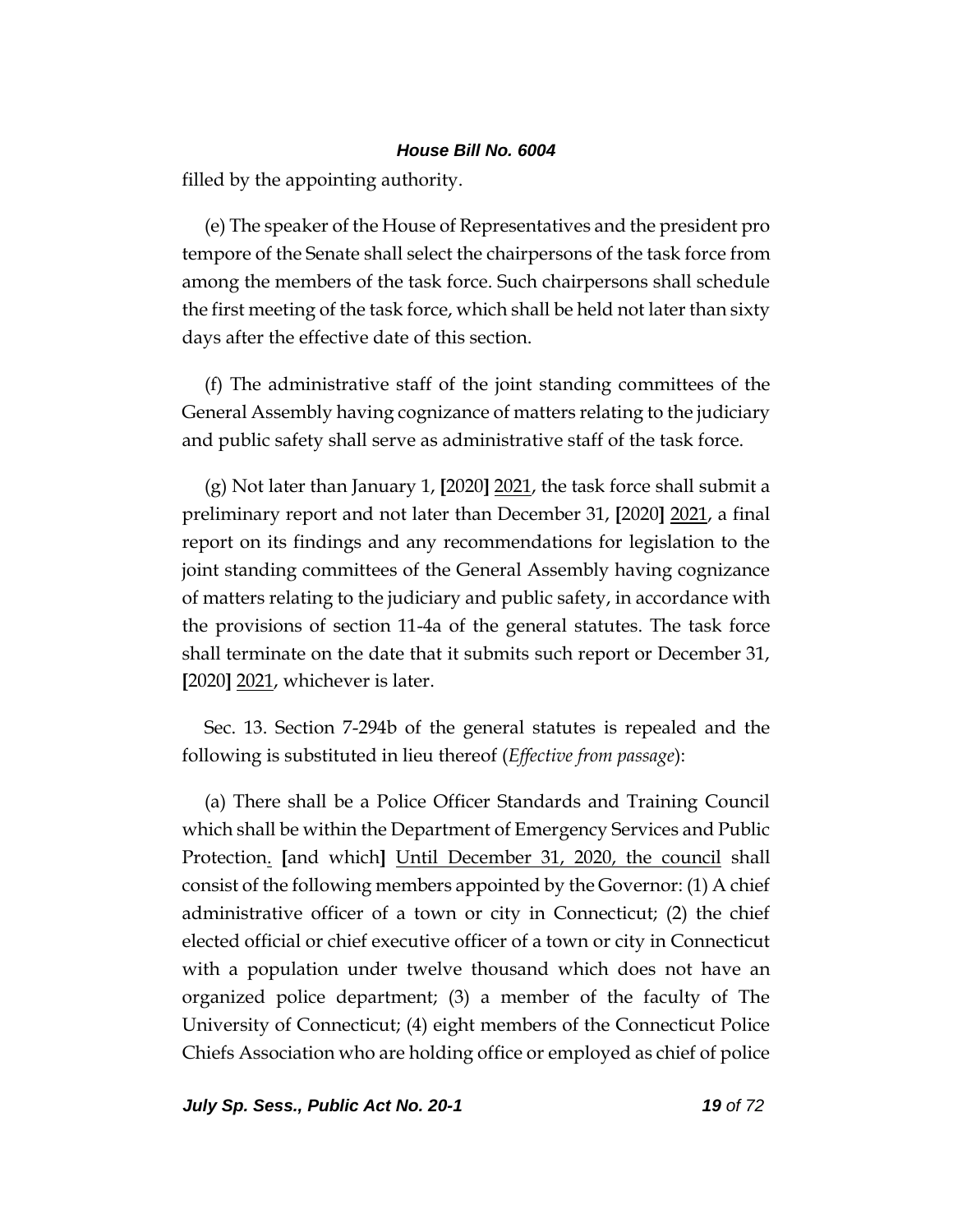or the highest ranking professional police officer of an organized police department of a municipality within the state; (5) the Chief State's Attorney; (6) a sworn municipal police officer whose rank is sergeant or lower; and (7) five public members. **[**The Commissioner of Emergency Services and Public Protection and the Federal Bureau of Investigation special agent-in-charge in Connecticut or their designees shall be voting ex-officio members of the council. Any nonpublic member of the council shall immediately, upon the termination of such member's holding the office or employment that qualified such member for appointment, cease to be a member of the council. A member appointed to fill a vacancy shall be appointed for the unexpired term of the member whom such member is to succeed in the same manner as the original appointment. The Governor shall appoint a chairperson and the council shall appoint a vice-chairperson and a secretary from among the members. The members of the council shall serve without compensation but shall be entitled to actual expenses involved in the performance of their duties.**]**

(b) On and after January 1, 2021, the council shall consist of the following members:

(1) The chief elected official or chief executive officer of a town or city within the state with a population in excess of fifty thousand, appointed by the Governor;

(2) The chief elected official or chief executive officer of a town or city within the state with a population of fifty thousand or less, appointed by the Governor;

(3) A member of the faculty of an institution of higher education in the state who has a background in criminal justice studies, appointed by the Governor;

(4) A member of the Connecticut Police Chiefs Association who is

*July Sp. Sess., Public Act No. 20-1 20 of 72*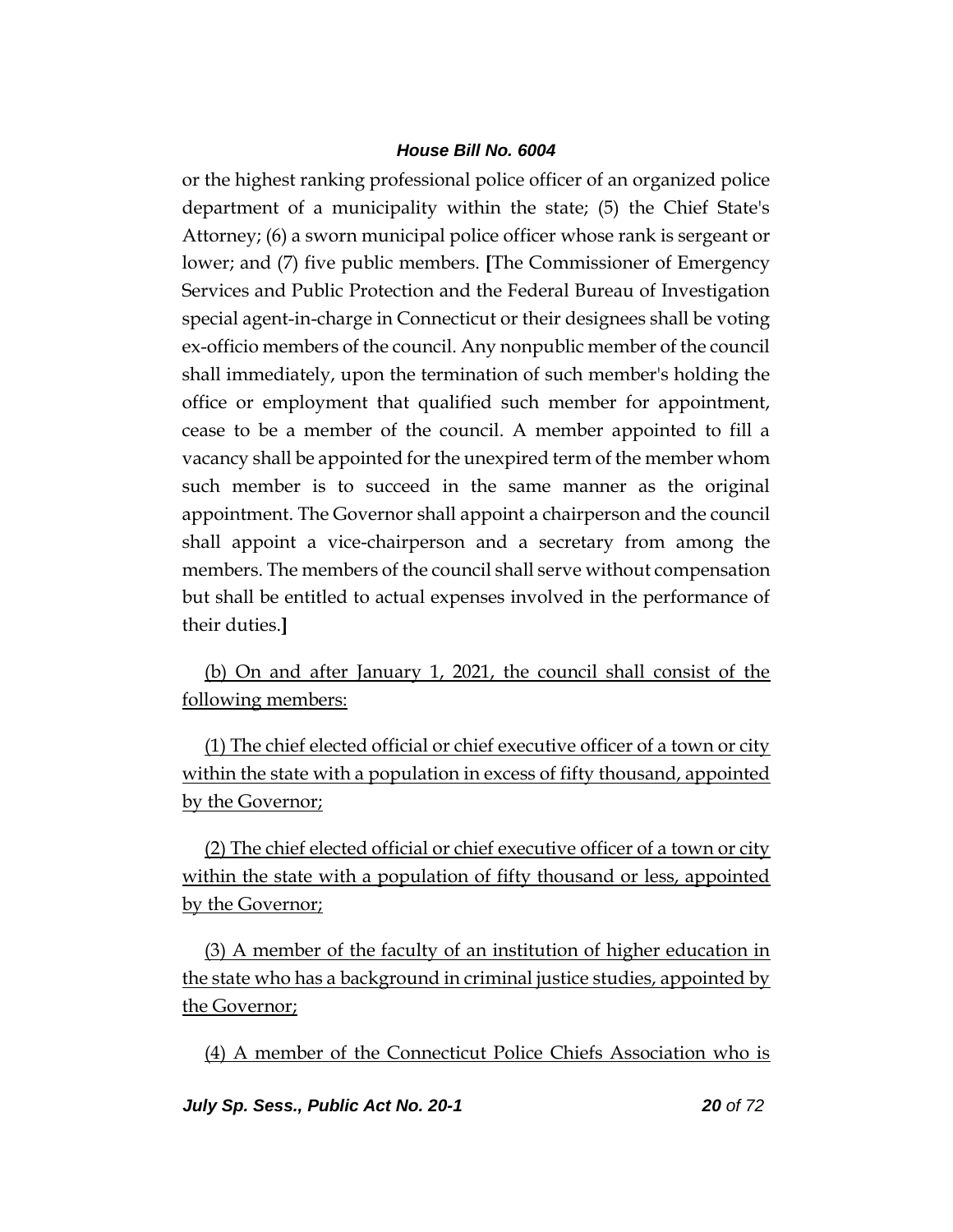holding office or employed as the chief of police, the deputy chief of police or a senior ranking professional police officer of an organized police department of a municipality within the state with a population in excess of one hundred thousand, appointed by the Governor;

(5) A member of the Connecticut Police Chiefs Association who is holding office or employed as chief of police or the highest ranking professional police officer of an organized police department of a municipality within the state with a population in excess of sixty thousand but not exceeding one hundred thousand, appointed by the Governor;

(6) A member of the Connecticut Police Chiefs Association who is holding office or employed as chief of police or the highest ranking professional police officer of an organized police department of a municipality within the state with a population in excess of thirty-five thousand but not exceeding sixty thousand, appointed by the Governor;

(7) A sworn municipal police officer from a municipality within the state with a population exceeding fifty thousand, appointed by the Governor;

(8) A sworn municipal police officer from a municipality within the state with a population not exceeding fifty thousand, appointed by the Governor;

(9) The commanding officer of the Connecticut State Police Academy;

(10) A member of the public, who is a person with a physical disability or an advocate on behalf of persons with physical disabilities, appointed by the Governor;

(11) A victim of crime or the immediate family member of a deceased victim of crime, appointed by the Governor;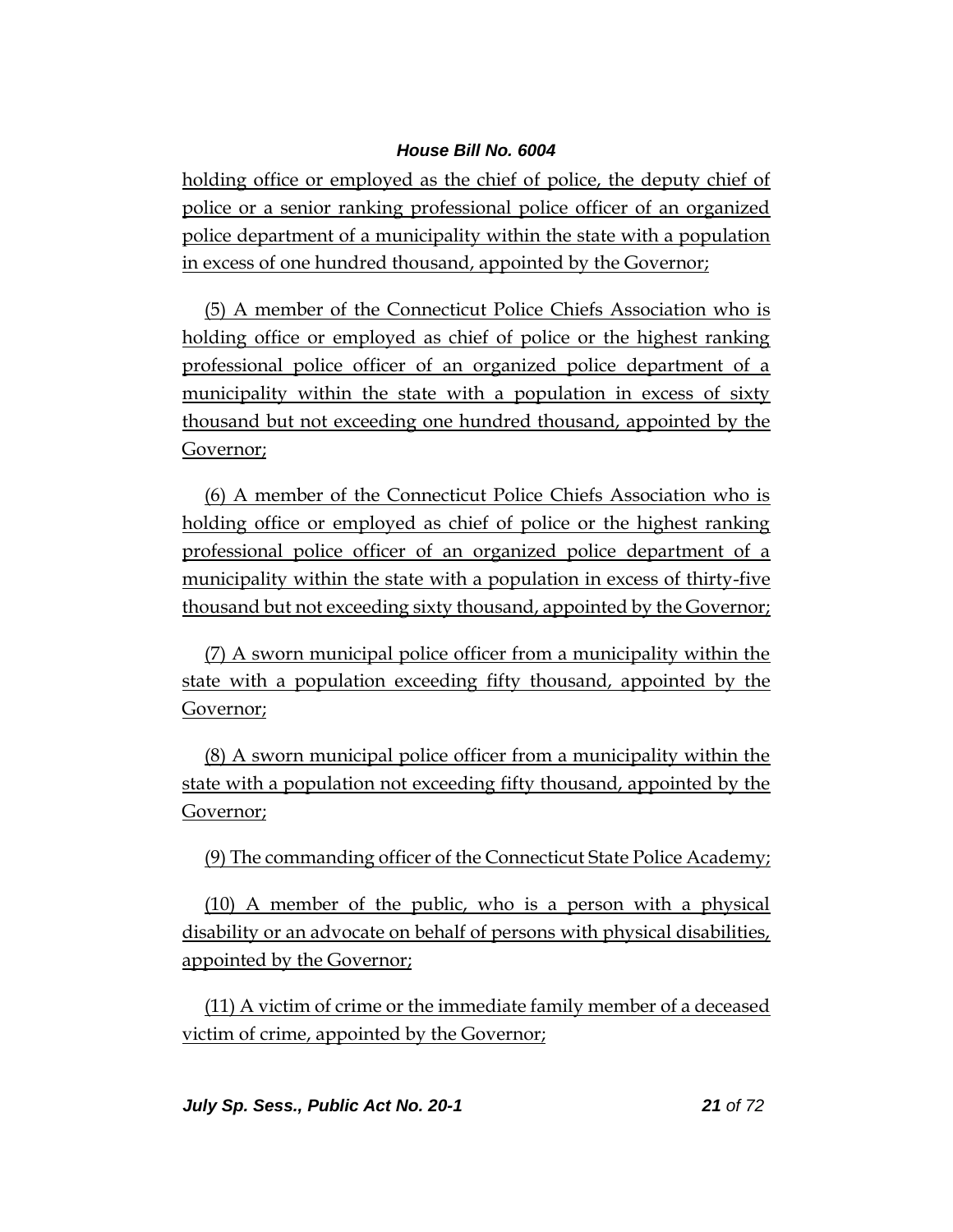### (12) A medical professional, appointed by the Governor;

(13) The Chief State's Attorney;

(14) A member of the Connecticut Police Chiefs Association or the person holding office or employed as chief of police or the highest ranking professional police officer of an organized police department within the state, appointed by the speaker of the House of Representatives;

(15) A member of the Connecticut Police Chiefs Association or the person holding office or employed as chief of police or the highest ranking professional police officer of an organized police department within the state, appointed by the president pro tempore of the Senate;

(16) A member of the Connecticut Police Chiefs Association who is holding office or employed as chief of police or the highest ranking professional police officer of an organized police department of a municipality within the state with a population not exceeding thirty-five thousand, appointed by the minority leader of the Senate;

(17) A member of the public who is a justice-impacted person, appointed by the majority leader of the House of Representatives;

(18) A member of the public who is a justice-impacted person, appointed by the majority leader of the Senate; and

(19) A member of the public who is a person with a mental disability or an advocate on behalf of persons with mental disabilities, appointed by the minority leader of the House of Representatives.

(c) The Commissioner of Emergency Services and Public Protection and the Federal Bureau of Investigation special agent-in-charge in Connecticut or their designees shall be voting ex-officio members of the council. Any member who fails to attend three consecutive meetings or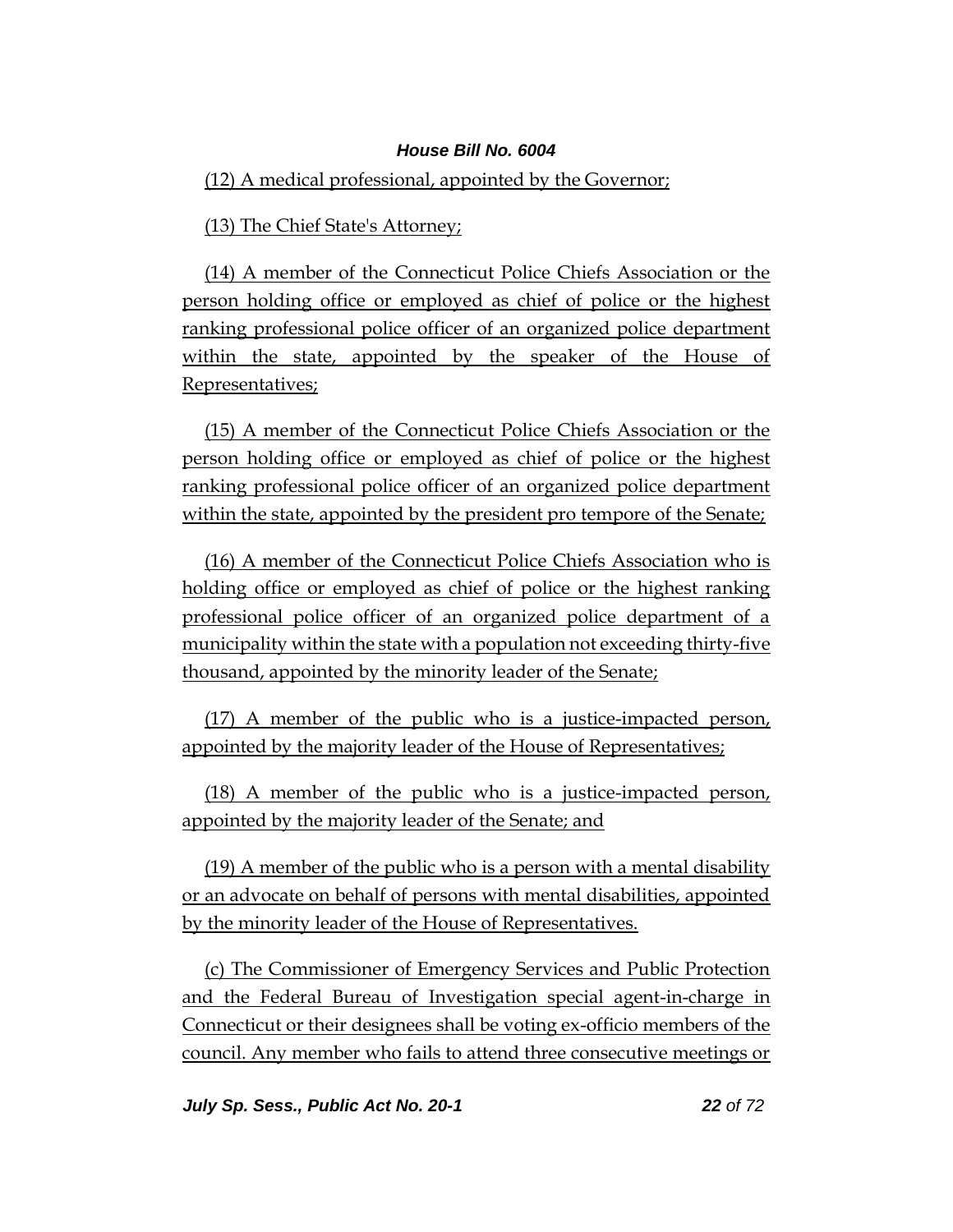who fails to attend fifty per cent of all meetings held during any calendar year shall be deemed to have resigned from the council. Any nonpublic member of the council shall immediately, upon the termination of such member's holding the office or employment that qualified such member for appointment, cease to be a member of the council. Any vacancy shall be filled by the appointing authority. A member appointed to fill a vacancy shall be appointed for the unexpired term of the member whom such member is to succeed in the same manner as the original appointment. The Governor shall appoint a chairperson and the council shall appoint a vice-chairperson and a secretary from among the members.

**[**(b)**]** (d) Membership on the council shall not constitute holding a public office. No member of the council shall be disqualified from holding any public office or employment by reason of his appointment to or membership on the council nor shall any member forfeit any such office or employment by reason of his appointment to the council, notwithstanding the provisions of any general statute, special act or local law, ordinance or charter.

Sec. 14. (NEW) (*Effective from passage*) (a) Except as specified in the model policy adopted and promulgated pursuant to the provisions of subsection (b) of this section, on and after January 1, 2021, any police officer, as defined in section 7-294a of the general statutes, who is authorized to make arrests or who is otherwise required to have daily interactions with members of the public, shall be required to affix and prominently display on the outer-most garment of such officer's uniform the badge and name tag that has been issued to such officer by the law enforcement unit, as defined in section 7-294a of the general statutes, that employs such officer.

(b) Not later than December 31, 2020, the Commissioner of Emergency Services and Public Protection and the Police Officer Standards and Training Council shall jointly develop and promulgate a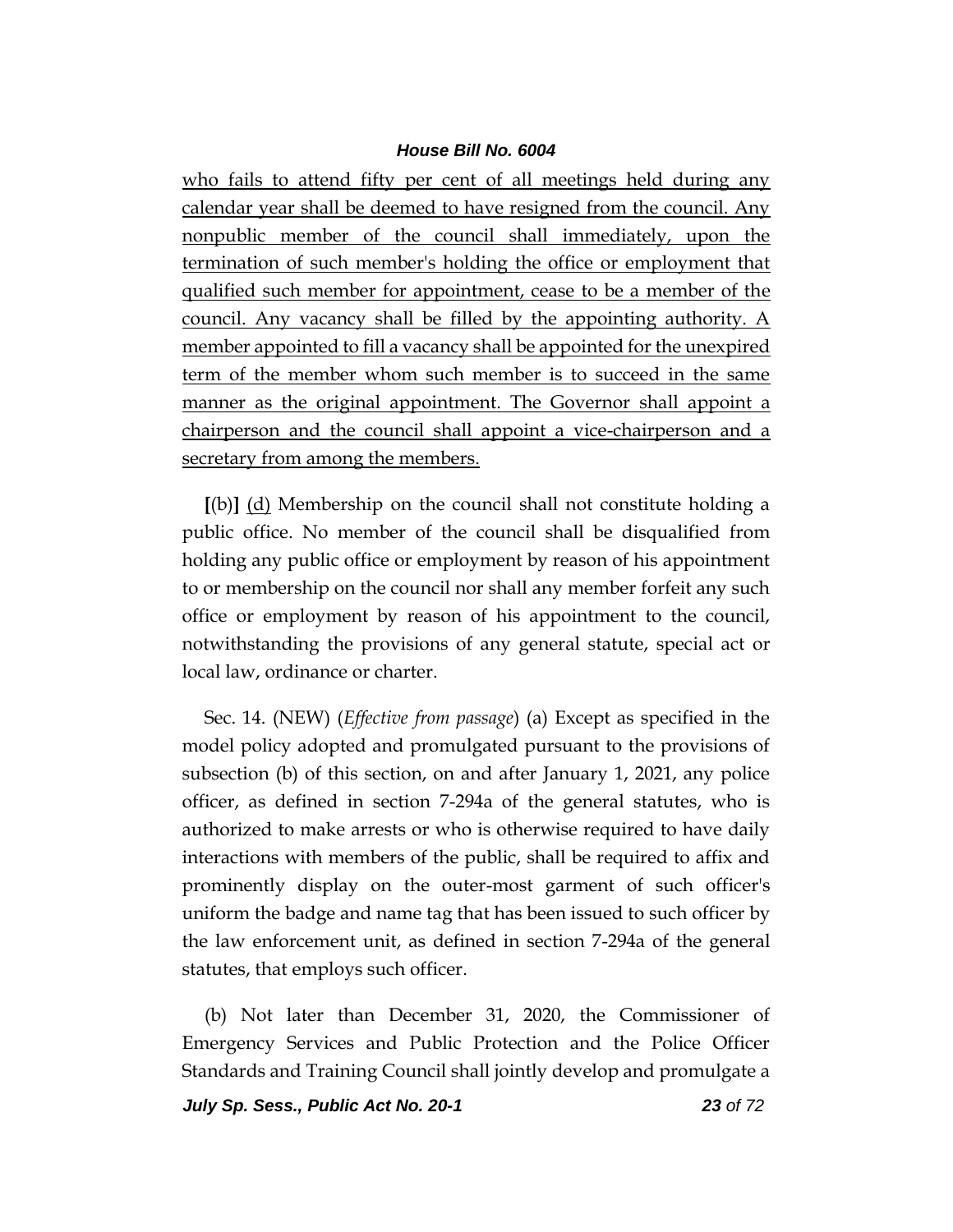model policy to implement the provisions of subsection (a) of this section. Such model policy shall include, but not be limited to, the time, place and manner for ensuring compliance with the provisions of subsection (a) of this section. Such model policy may include specified instances when compliance with the provisions of subsection (a) of this section shall not be required due to public safety-related considerations or other practical considerations, including, but not limited to, the sensitive nature of a police investigation or a police officer's involvement in an undercover assignment.

Sec. 15. Section 7-294a of the general statutes is repealed and the following is substituted in lieu thereof (*Effective from passage*):

As used in this section, **[**and**]** sections 7-294b to 7-294e, inclusive, and section 16 of this act:

(1) "Academy" means the Connecticut Police Academy;

(2) "Applicant" means a prospective police officer who has not commenced employment or service with a law enforcement unit;

(3) "Basic training" means the minimum basic law enforcement training received by a police officer at the academy or at any other certified law enforcement training academy;

(4) "Certification" means the issuance by the Police Officer Standards and Training Council to a police officer, police training school or law enforcement instructor of a signed instrument evidencing satisfaction of the certification requirements imposed by section 7-294d, and signed by the council;

(5) "Council" means the Police Officer Standards and Training Council;

(6) "Governor" includes any person performing the functions of the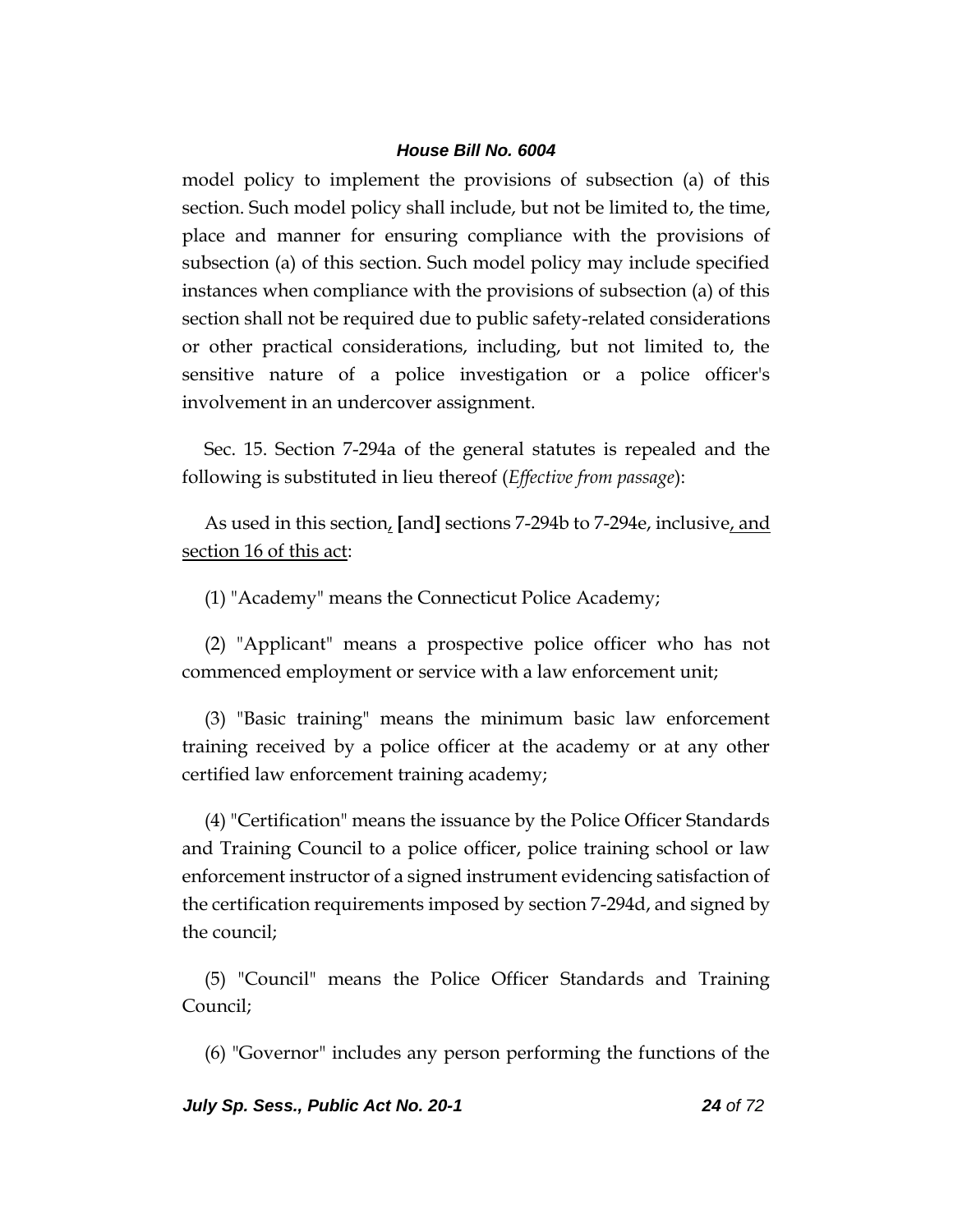Governor by authority of the law of this state;

(7) "Review training" means training received after minimum basic law enforcement training;

(8)"Law enforcement unit" means any agency **[**, organ**]** or department of this state or a subdivision or municipality thereof, or, if created and governed by a memorandum of agreement under section 47-65c, of the Mashantucket Pequot Tribe or the Mohegan Tribe of Indians of Connecticut, whose primary functions include the enforcement of criminal or traffic laws, the preservation of public order, the protection of life and property, or the prevention, detection or investigation of crime;

(9) "Police officer" means a sworn member of an organized local police department or of the Division of State Police within the Department of Emergency Services and Public Protection, an appointed constable who performs criminal law enforcement duties, a special policeman appointed under section 29-18, 29-18a or 29-19 or any member of a law enforcement unit who performs police duties;

(10) "Probationary candidate" means a police officer who, having satisfied preemployment requirements, has commenced employment with a law enforcement unit but who has not satisfied the training requirements provided for in section 7-294d; and

(11) "School" means any school, college, university, academy or training program approved by the council which offers law enforcement training and includes a combination of a course curriculum, instructors and facilities.

Sec. 16. (NEW) (*Effective from passage*) (a) As used in this section: (1) "Administrative head of each law enforcement unit" means the Commissioner of Emergency Services and Public Protection, the board of police commissioners, the chief of police, superintendent of police or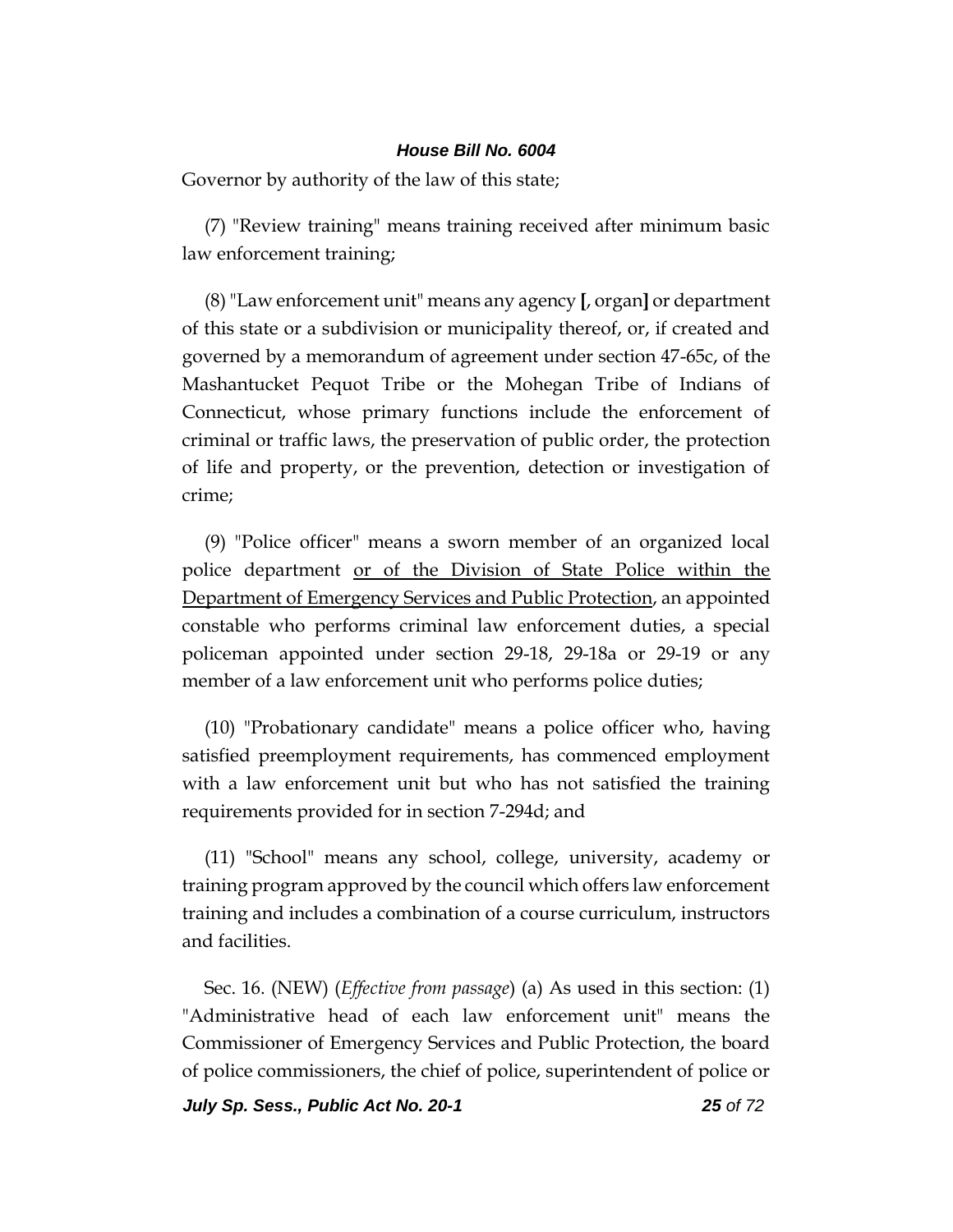other authority having charge of a law enforcement unit; and (2) "behavioral health assessment" means a behavioral health assessment of a police officer conducted by a board-certified psychiatrist or psychologist licensed pursuant to the provisions of chapter 383 of the general statutes, who has experience diagnosing and treating posttraumatic stress disorder.

(b) On and after January 1, 2021, the administrative head of each law enforcement unit shall require each police officer employed by such law enforcement unit to submit, as a condition of continued employment, to a periodic behavioral health assessment. Each police officer employed by a law enforcement unit shall submit to a periodic behavioral health assessment not less than once every five years. In carrying out the provisions of this section, the administrative head of each law enforcement unit may stagger the scheduling of such behavioral health assessments in a manner that results in approximately twenty per cent of the total number of police officers in the law enforcement unit receiving behavioral health assessments each year over a five-year period. Notwithstanding the provisions of this subsection, the administrative head of a law enforcement unit may waive the requirement that a police officer submit to a periodic behavioral health assessment when the police officer has submitted written notification of his or her decision to retire from the law enforcement unit to such administrative head, provided the effective date of such retirement is not more than six months beyond the date on which such periodic behavioral health assessment is scheduled to occur.

(c) In addition to the behavioral health assessments required pursuant to subsection (b) of this section, the administrative head of each law enforcement unit may, for good cause shown, require a police officer to submit to an additional behavioral health assessment. The administrative head of a law enforcement unit requiring that a police officer submit to an additional behavioral health assessment shall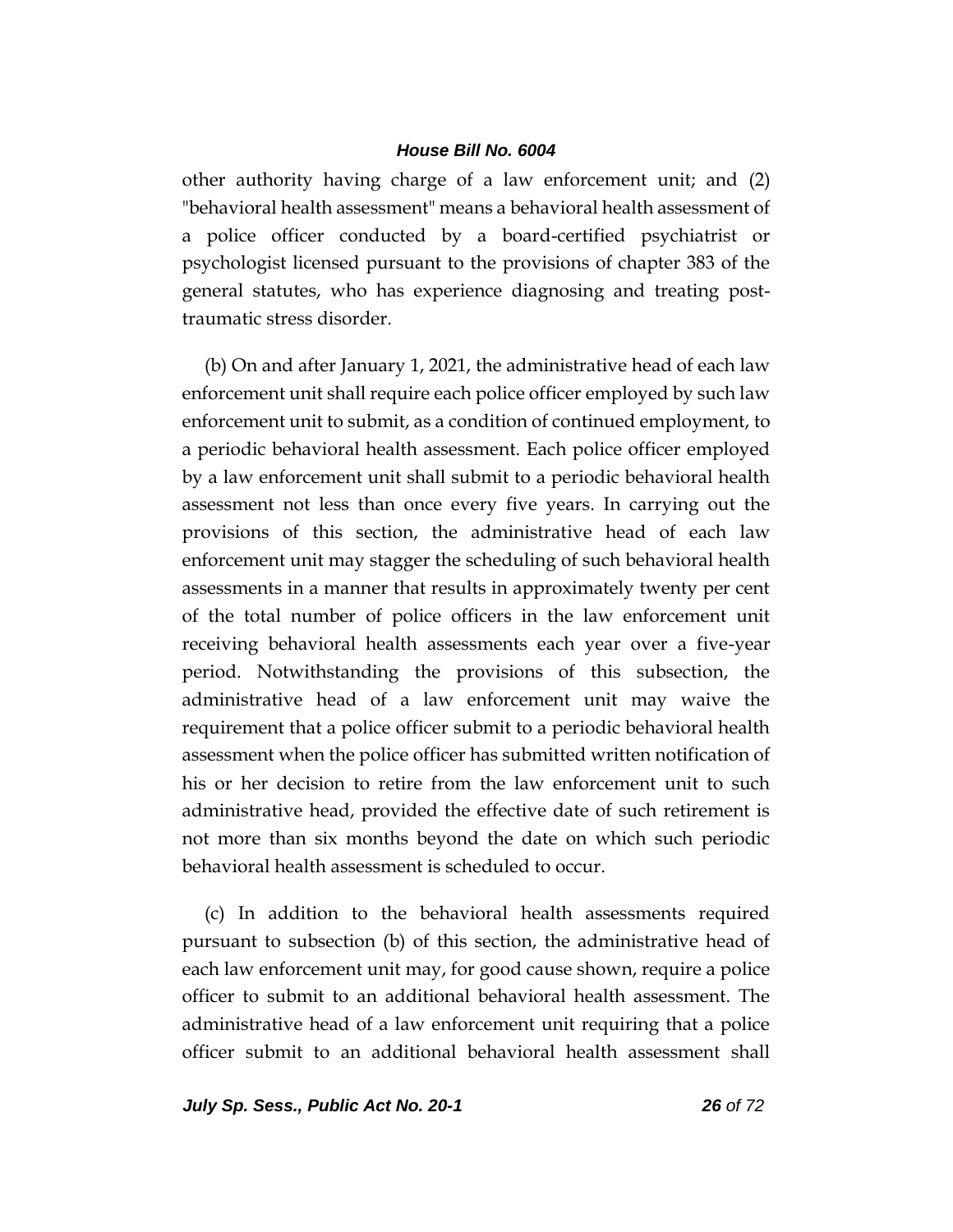provide the police officer with a written statement setting forth the good faith basis for requiring the police officer to submit to an additional behavioral health assessment. Upon receiving such written statement, the police officer shall, not later than thirty days after the date of the written request, submit to such behavioral health assessment.

(d) A law enforcement unit that hires any person as a police officer, who was previously employed as a police officer by another law enforcement unit or employed as a police officer in any other jurisdiction, may require such new hire to submit to a behavioral health assessment not later than six months after the date of hire. When determining whether such new hire shall be required to submit to a behavioral health assessment, the law enforcement unit shall give due consideration to factors that include, but are not limited to, the date on which such new hire most recently submitted to a behavioral health assessment.

(e) Any person conducting a behavioral health assessment of a police officer pursuant to the provisions of this section shall provide a written copy of the results of such assessment to the police officer and to the administrative head of the law enforcement unit employing the police officer.

(f) The results of any behavioral health assessment conducted in accordance with the provisions of this section and any record or note maintained by a psychiatrist or psychologist in connection with the conducting of such assessment shall not be subject to disclosure under section 1-210 of the general statutes.

Sec. 17. (NEW) (*Effective from passage*) (a) The legislative body of a town may, by ordinance, establish a civilian police review board. The ordinance shall, at a minimum, prescribe: (1) The scope of authority of the civilian police review board; (2) the number of members of the civilian police review board; (3) the process for the selection of board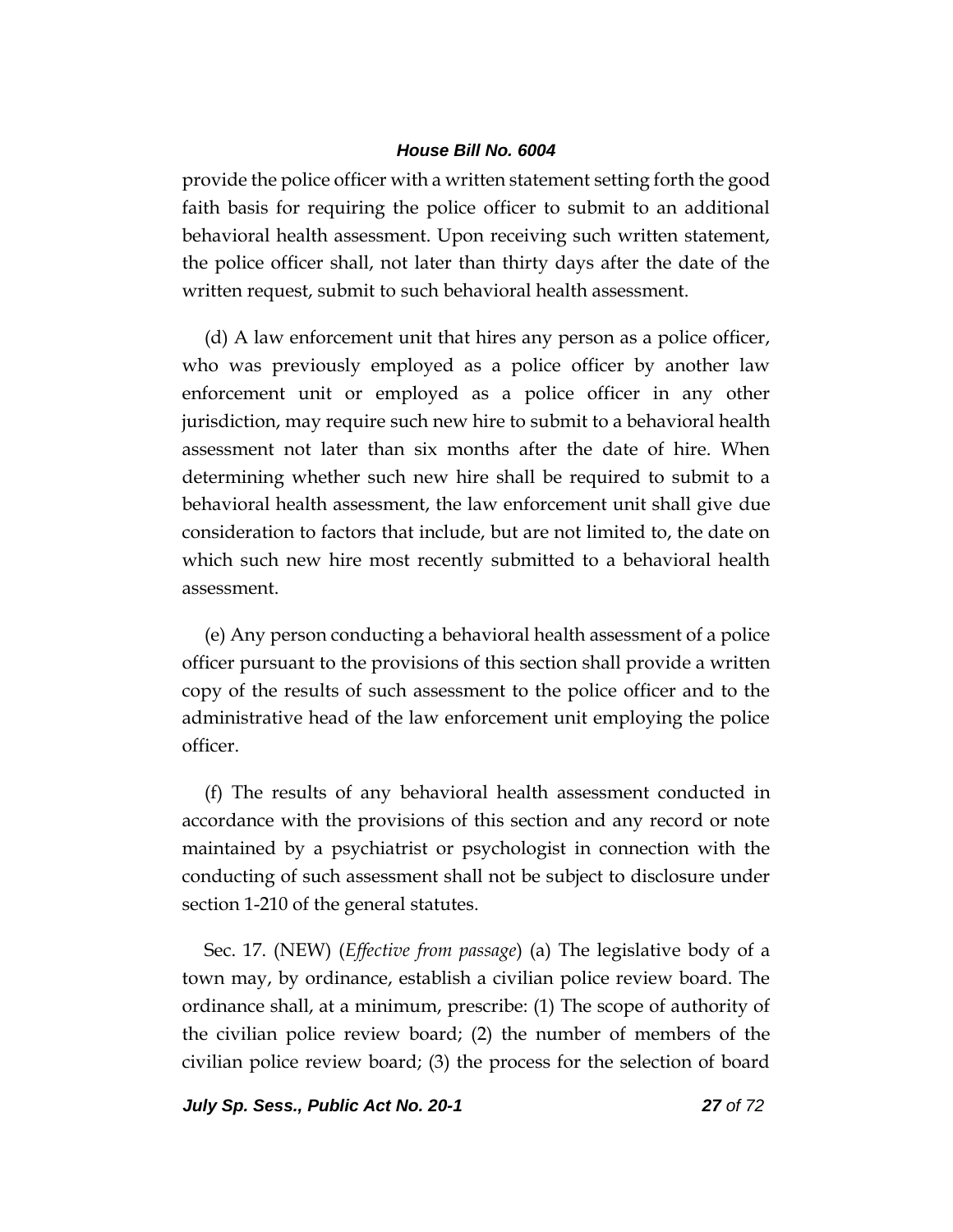members, whether elected or appointed; (4) the term of office for board members; and (5) the procedure for filling any vacancy in the membership of the civilian police review board.

(b) Any civilian police review board established pursuant to subsection (a) of this section may be vested with the authority to: (1) Issue subpoenas to compel the attendance of witnesses before such board; and (2) require the production for examination of any books and papers that such board deems relevant to any matter under investigation or in question.

(c) The provisions of this section shall not be construed to affect the operation of, or impose any limitation upon, a civilian police review board established prior to the effective date of this section.

(d) Upon receipt of a written request from the Office of the Inspector General, established pursuant to section 33 of this act, a civilian police review board shall stay and take no further action in connection with any proceeding that is the subject of an investigation or criminal prosecution that is being conducted pursuant to said section or section 51-277a of the general statutes. Any stay of proceedings imposed pursuant to this subsection shall not exceed six months from the date on which the civilian police review board receives such written request from the Office of the Inspector General, and such stay of proceedings may be terminated sooner if the Office of the Inspector General provides written notification to the civilian police review board that a stay of proceedings is no longer required.

Sec. 18. (*Effective from passage*) Not later than six months after the effective date of this section, the Department of Emergency Services and Public Protection and each municipal police department shall complete an evaluation of the feasibility and potential impact of the use of social workers by the department for the purpose of remotely responding to calls for assistance, responding in person to such calls or accompanying

*July Sp. Sess., Public Act No. 20-1 28 of 72*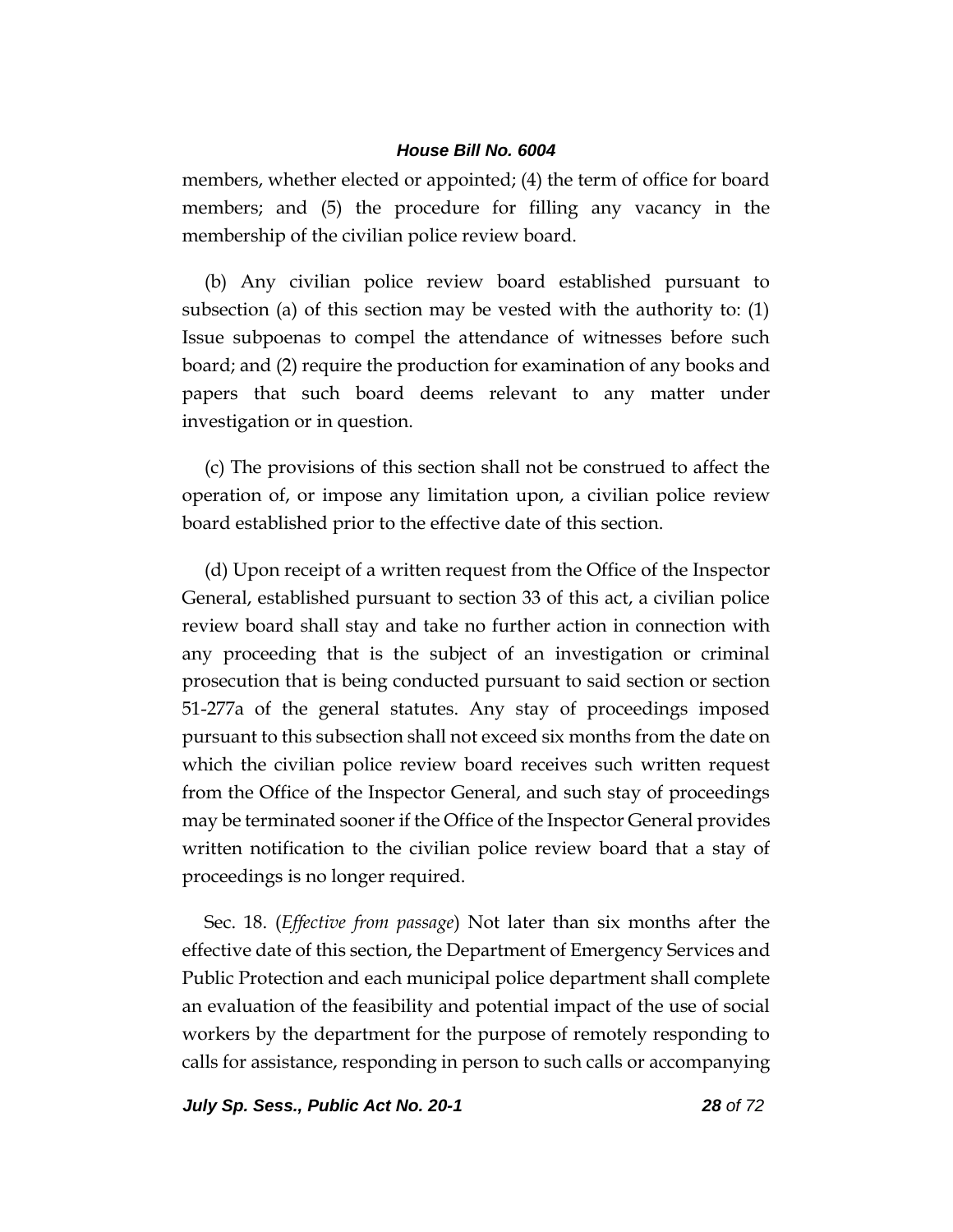a police officer on calls where the experience and training of a social worker could provide assistance. Such evaluation shall consider whether responses to certain calls and community interactions could be managed entirely by a social worker or benefit from the assistance of a social worker. Municipal police departments shall additionally consider whether the municipality that the police department serves would benefit from employing, contracting with or otherwise engaging social workers to assist the municipal police department. Municipal police departments may consider the use of mobile crisis teams or implementing a regional approach with other municipalities as part of any process to engage or further engage social workers to assist municipal police departments. The Commissioner of Emergency Services and Public Protection and each municipal police department shall submit such evaluation immediately upon completion to the Police Officer Standards and Training Council established under section 7- 294b of the general statutes.

Sec. 19. Section 29-6d of the 2020 supplement to the general statutes is repealed and the following is substituted in lieu thereof (*Effective July 1, 2022*):

(a) For purposes of this section and section 7-277b:

**[**(1) "Law enforcement agency" means the Division of State Police within the Department of Emergency Services and Public Protection, the special police forces established pursuant to section 10a-156b and any municipal police department that supplies any of its sworn members with body-worn recording equipment;**]**

(1) "Law enforcement unit" has the same meaning as "law enforcement unit" in section 7-294a;

(2) "Police officer" means a sworn member of a law enforcement **[**agency who wears body-worn recording equipment**]** unit or any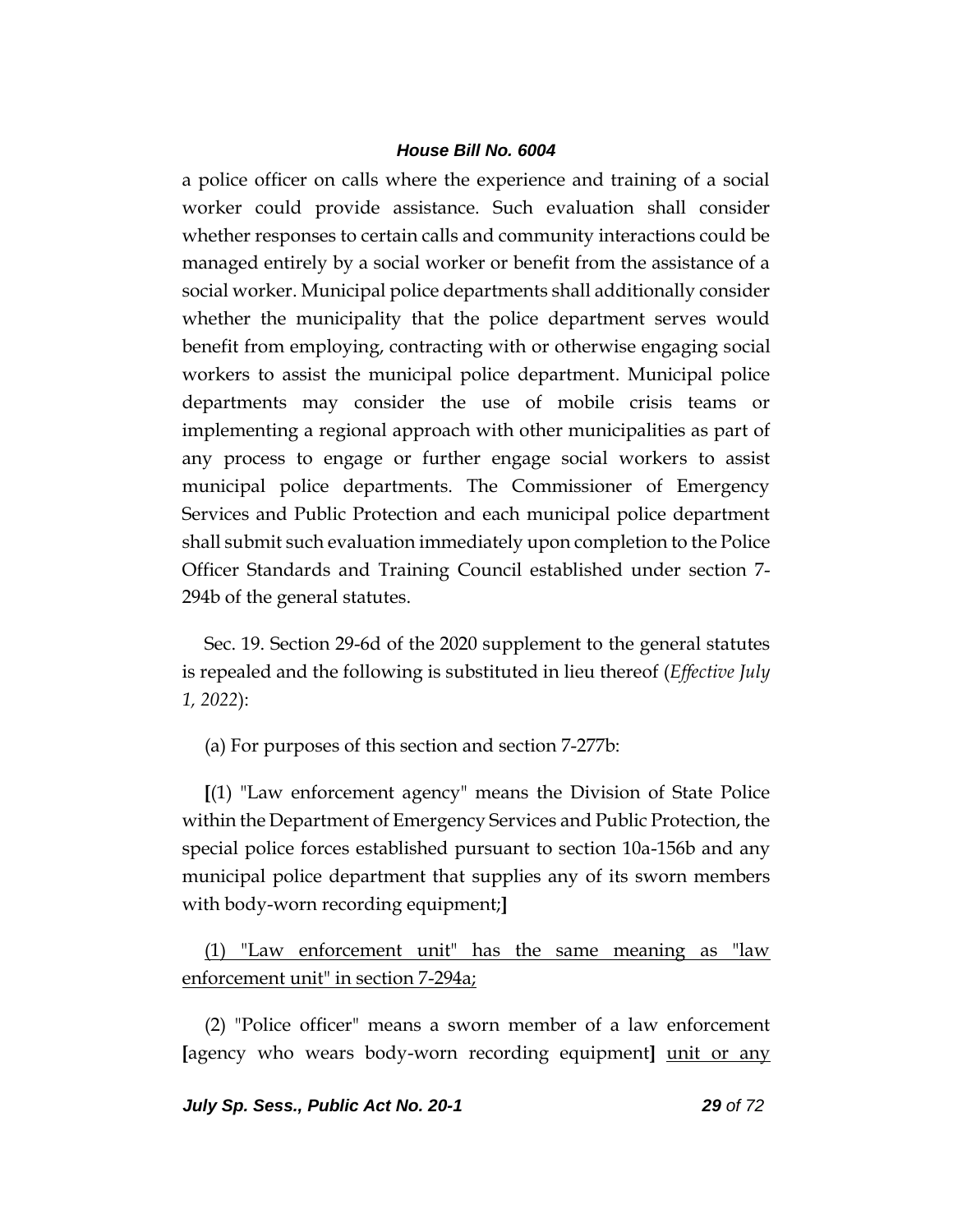member of a law enforcement unit who performs police duties;

(3) "Body-worn recording equipment" means an electronic recording device that is capable of recording audio and video; **[**and**]**

# (4) "Dashboard camera" means a dashboard camera with a remote recorder, as defined in section 7-277b;

**[**(4)**]** (5) "Digital data storage device or service" means a device or service that retains the data from the recordings made by body-worn recording equipment using computer data storage; and

(6) "Police patrol vehicle" means any state or local police vehicle other than an administrative vehicle in which an occupant is wearing bodyworn camera equipment, a bicycle, a motor scooter, an all-terrain vehicle, an electric personal assistive mobility device, as defined in subsection (a) of section 14-289h, or an animal control vehicle.

(b) The Commissioner of Emergency Services and Public Protection and the Police Officer Standards and Training Council shall jointly evaluate and approve the minimal technical specifications of body-worn recording equipment that **[**may**]** shall be worn by police officers pursuant to this section, dashboard cameras that shall be used in each police patrol vehicle and digital data storage devices or services that **[**may**]** shall be used by a law enforcement **[**agency**]** unit to retain the data from the recordings made by such equipment. **[**Not later than January 1, 2016, the**]** The commissioner and council shall make such minimal technical specifications available to each law enforcement **[**agency**]** unit in a manner determined by the commissioner and council. The commissioner and council may revise the minimal technical specifications when the commissioner and council determine that revisions to such specifications are necessary.

(c) (1) **[**On and after July 1, 2019, each sworn member of (A) the Division of State Police within the Department of Emergency Services

*July Sp. Sess., Public Act No. 20-1 30 of 72*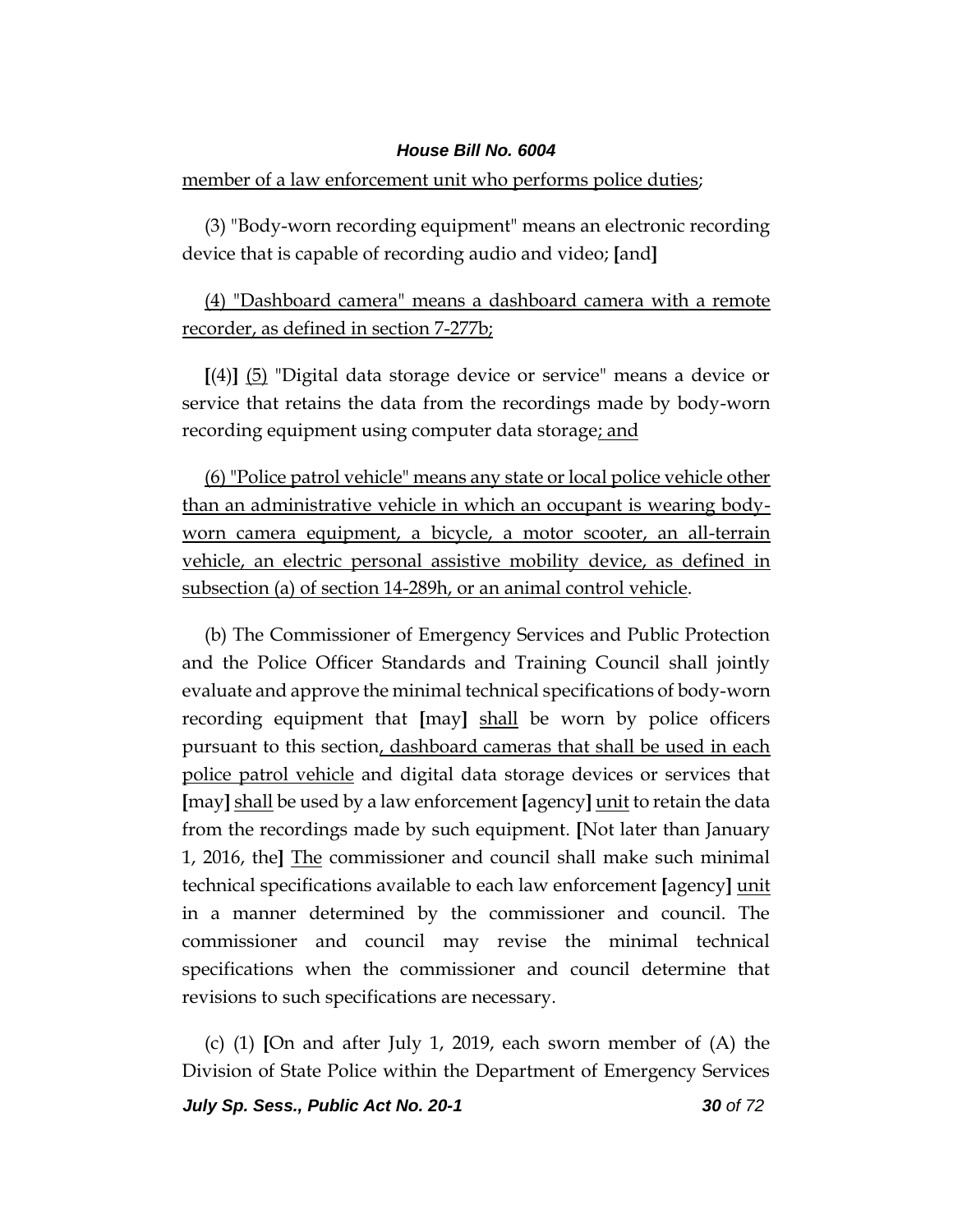and Public Protection, (B) the special police forces established pursuant to section 10a-156b, (C) any municipal police department for a municipality that is a recipient of grant-in-aid as reimbursement for body-worn recording equipment pursuant to subparagraph (A), (B) or (D) of subdivision (1) of subsection (b) of section 7-277b or subdivision (2) of said subsection (b), and (D) any municipal police department for any other municipality that is a recipient of grant-in-aid as reimbursement for body-worn recording equipment pursuant to subparagraph (C) of subdivision (1) of said subsection (b) if such sworn member is supplied with such body-worn recording equipment,**]** Each police officer shall use body-worn recording equipment while interacting with the public in such sworn member's law enforcement capacity, except as provided in subsection (g) of this section, or in the case of a municipal police department, in accordance with the department's policy **[**, if**]** adopted by the department and based on guidelines maintained pursuant to subsection (j) of this section, concerning the use of body-worn recording equipment.

**[**(2) Any sworn member of a municipal police department, other than those described in subdivision (1) of this subsection, may use bodyworn recording equipment as directed by such department, provided the use of such equipment and treatment of data created by such equipment shall be in accordance with the provisions of subdivisions (3) and (4) of this subsection, and subsections (d) to (j), inclusive, of this section.**]**

**[**(3)**]** (2) Each police officer shall wear body-worn recording equipment on such officer's outer-most garment and shall position such equipment above the midline of such officer's torso when using such equipment.

**[**(4)**]** (3) Body-worn recording equipment used pursuant to this section shall conform to the minimal technical specifications approved pursuant to subsection (b) of this section, except that a police officer may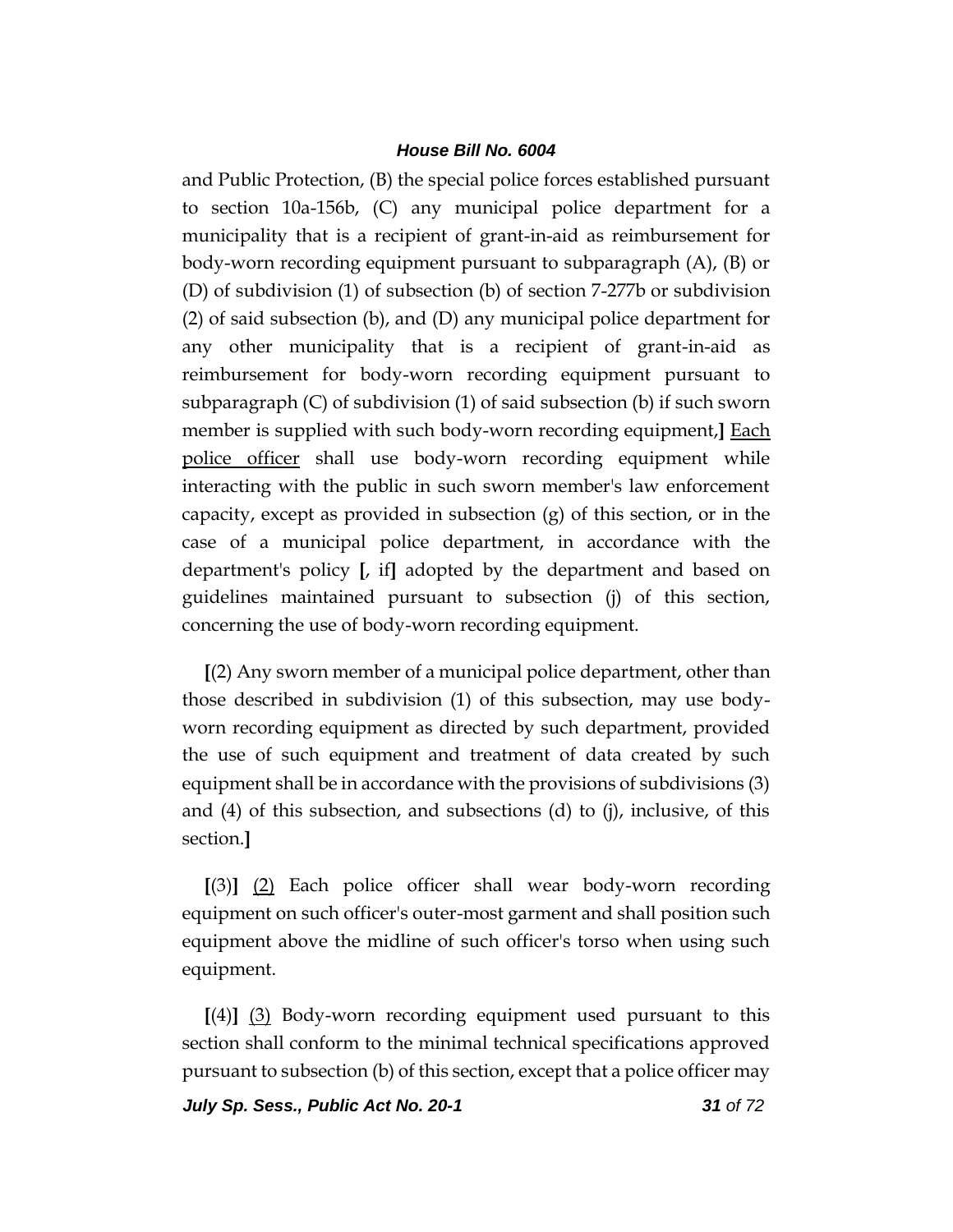use body-worn recording equipment that does not conform to the minimal technical specifications approved pursuant to subsection (b) of this section, if such equipment was purchased prior to January 1, 2016, by the law enforcement **[**agency**]** unit employing such officer.

(4) Each law enforcement unit shall require usage of a dashboard camera in each police patrol vehicle used by any police officer employed by such unit in accordance with the unit's policy adopted by the unit and based on guidelines maintained pursuant to subsection (j) of this section, concerning dashboard cameras.

(d) Except as required by state or federal law, no person employed by a law enforcement **[**agency**]** unit shall edit, erase, copy, share or otherwise alter or distribute in any manner any recording made by body-worn recording equipment <u>or a dashboard camera</u> or the data from such recording.

(e) A police officer may review a recording from his or her body-worn recording equipment or a dashboard camera in order to assist such officer with the preparation of a report or otherwise in the performance of his or her duties.

(f) If a police officer is giving a formal statement about the use of force or if a police officer is the subject of a disciplinary investigation in which a recording from body-worn recording equipment or a dashboard camera **[**with a remote recorder, as defined in subsection (c) of section 7-277b,**]** is being considered as part of a review of an incident, the officer shall (1) have the right to review such recording in the presence of the officer's attorney or labor representative, and (2) have the right to review recordings from other body-worn recording equipment capturing the officer's image or voice during the incident. Not later than forty-eight hours following an officer's review of a recording under subdivision (1) of this subsection, or if the officer does not review the recording, not later than ninety-six hours following the recorded incident, whichever

*July Sp. Sess., Public Act No. 20-1 32 of 72*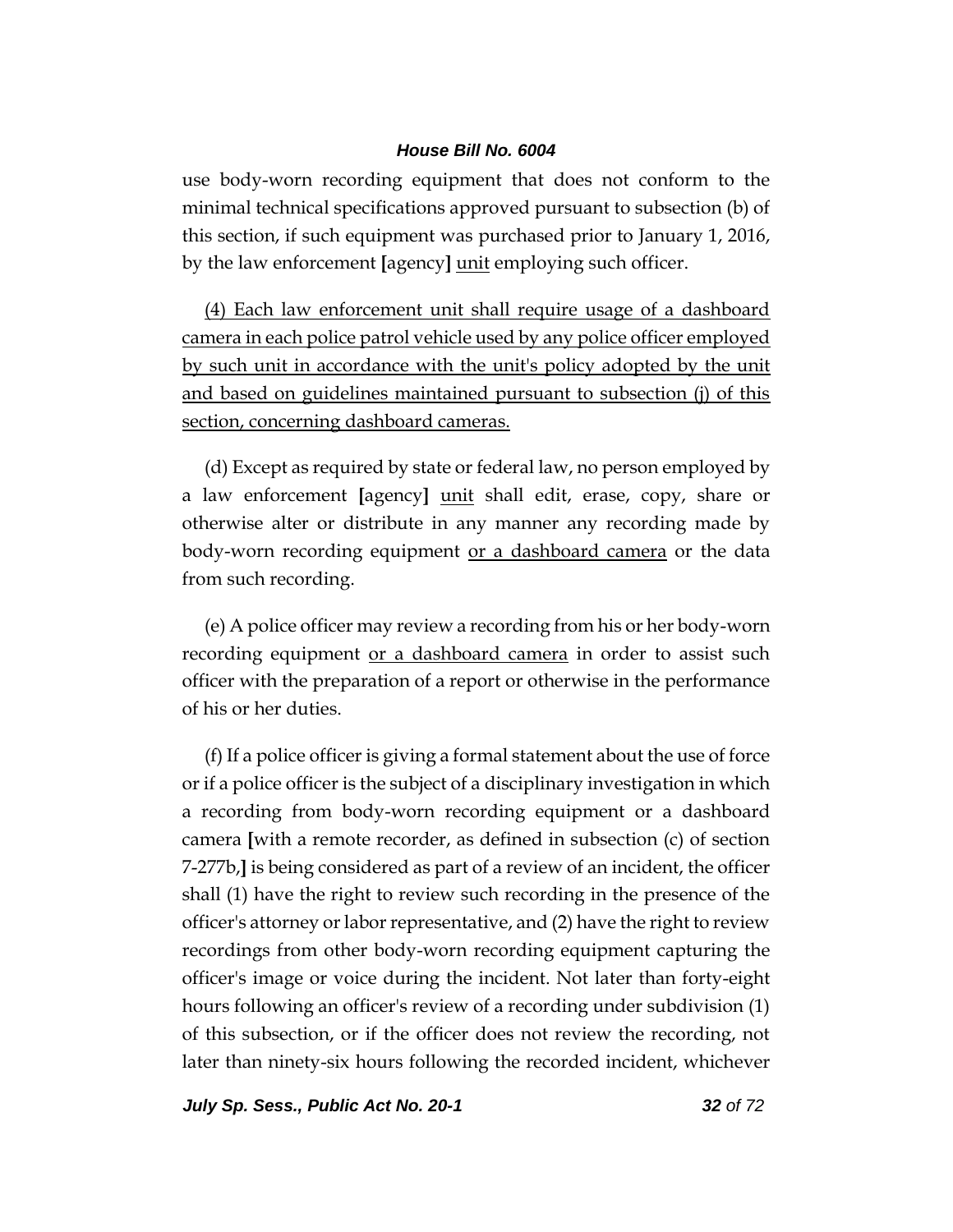is earlier, such recording shall be disclosed, upon request, to the public, subject to the provisions of subsection (g) of this section.

(g) (1) Except as otherwise provided by any agreement between a law enforcement **[**agency**]** unit and the federal government, no police officer shall use body-worn recording equipment or a dashboard camera, if applicable, to intentionally record  $(A)$  a communication with other law enforcement **[**agency**]** unit personnel, except that which may be recorded as the officer performs his or her duties, (B) an encounter with an undercover officer or informant or an officer performing detective work described in guidelines developed pursuant to subsection (j) of this section, (C) when an officer is on break or is otherwise engaged in a personal activity, (D) a person undergoing a medical or psychological evaluation, procedure or treatment, (E) any person other than a suspect to a crime if an officer is wearing such equipment in a hospital or other medical facility setting, or (F) in a mental health facility, unless responding to a call involving a suspect to a crime who is thought to be present in the facility.

(2) No record created using body-worn recording equipment or  $\alpha$ dashboard camera of (A) an occurrence or situation described in subparagraphs  $(A)$  to  $(F)$ , inclusive, of subdivision  $(1)$  of this subsection, (B) a scene of an incident that involves (i) a victim of domestic or sexual abuse, (ii) a victim of homicide or suicide, or (iii) a deceased victim of an accident, if disclosure could reasonably be expected to constitute an unwarranted invasion of personal privacy in the case of any such victim described in this subparagraph, or (C) a minor, shall be subject to disclosure under the Freedom of Information Act, as defined in section 1-200, and any such record shall be confidential, except that a record of a minor shall be disclosed if (i) the minor and the parent or guardian of such minor consent to the disclosure of such record, (ii) a police officer is the subject of an allegation of misconduct made by such minor or the parent or guardian of such minor, and the person representing such

*July Sp. Sess., Public Act No. 20-1 33 of 72*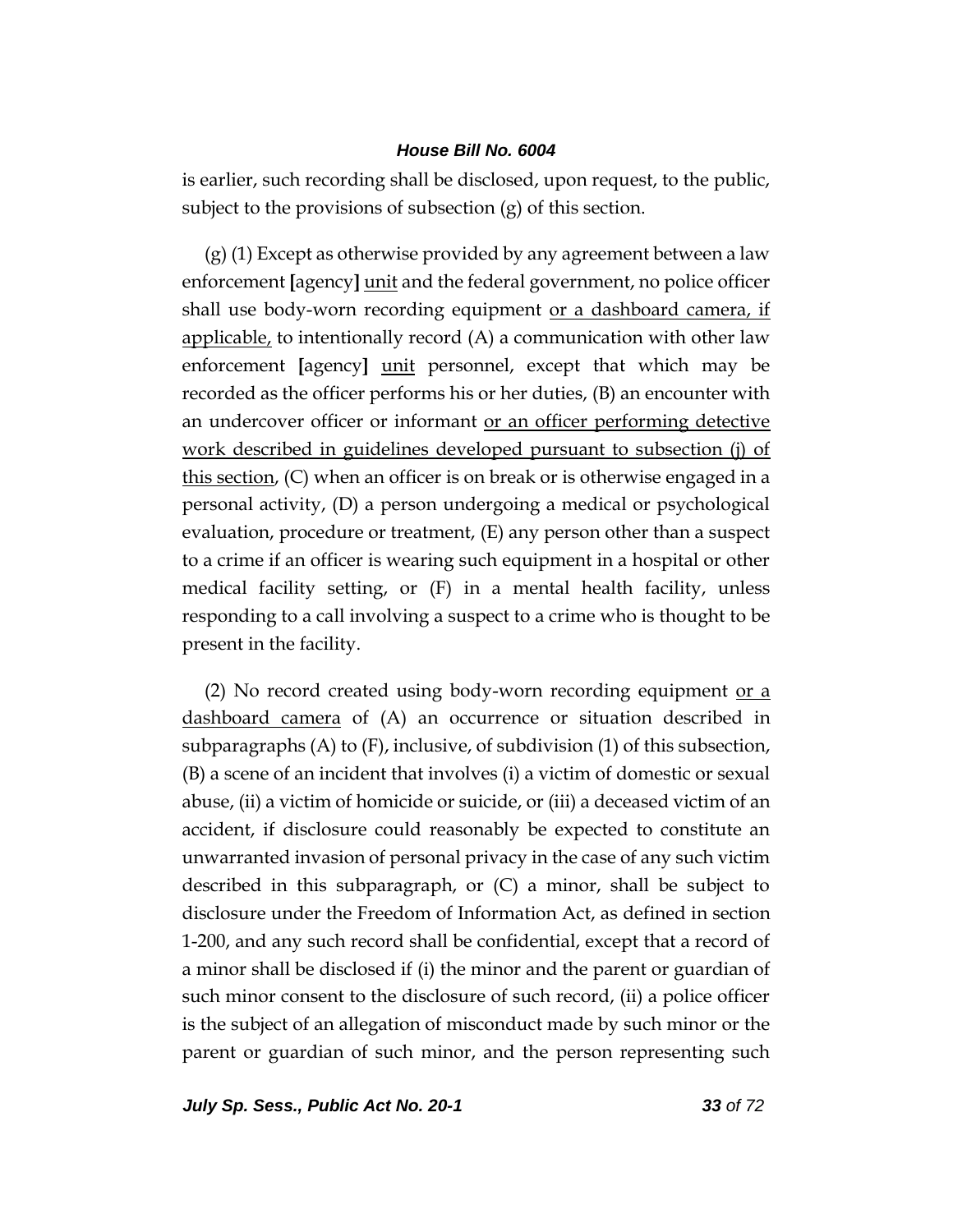officer in an investigation of such alleged misconduct requests disclosure of such record for the sole purpose of preparing a defense to such allegation, or (iii) a person is charged with a crime and defense counsel for such person requests disclosure of such record for the sole purpose of assisting in such person's defense and the discovery of such record as evidence is otherwise discoverable.

(h) No police officer shall use body-worn recording equipment prior to being trained in accordance with section 7-294s in the use of such equipment and in the retention of data created by such equipment. **[**, except that any police officer using such equipment prior to October 1, 2015, may continue to use such equipment prior to such training.**]** A law enforcement **[**agency**]** unit shall ensure that each police officer such **[**agency**]** unit employs receives such training at least annually and is trained on the proper care and maintenance of such equipment.

(i) If a police officer is aware that any body-worn recording equipment <u>or dashboard camera</u> is lost, damaged or malfunctioning, such officer shall inform such officer's supervisor in writing as soon as is practicable. Upon receiving such information, the supervisor shall ensure that the **body-worn recording** equipment or dashboard camera is inspected and repaired or replaced, as necessary. Each police officer shall inspect and test body-worn recording equipment prior to each shift to verify proper functioning, and shall notify such officer's supervisor of any problems with such equipment.

(j) The Commissioner of Emergency Services and Public Protection and the Police Officer Standards and Training Council shall jointly maintain guidelines pertaining to the use of body-worn recording equipment and dashboard cameras, including the type of detective work an officer might engage in that should not be recorded, retention of data created by such equipment and dashboard cameras and methods for safe and secure storage of such data. The guidelines shall not require a law enforcement unit to store such data for a period longer than one

*July Sp. Sess., Public Act No. 20-1 34 of 72*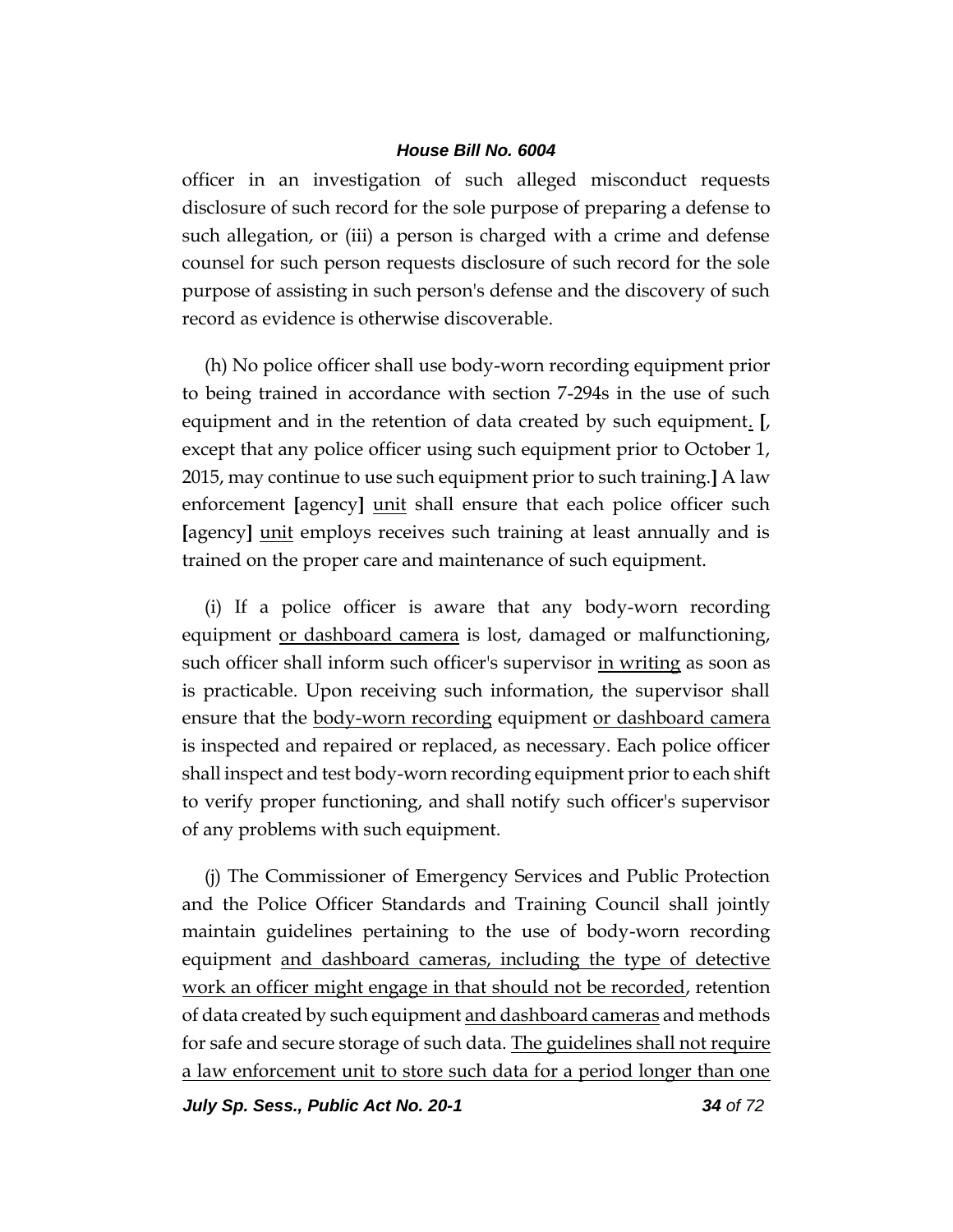year, except in the case where the unit knows the data is pertinent to any ongoing civil, criminal or administrative matter. Each law enforcement **[**agency**]** unit and any police officer and any other employee of such **[**agency**]** unit who may have access to such data shall adhere to such guidelines. The commissioner and council may update and reissue such guidelines, as the commissioner and council determine necessary. The commissioner and council shall, upon issuance of such guidelines or any update to such guidelines, submit such guidelines in accordance with the provisions of section 11-4a to the joint standing committees of the General Assembly having cognizance of matters relating to the judiciary and public safety.

Sec. 20. (NEW) (*Effective from passage*) (a) The Office of Policy and Management shall, within available resources, administer a grant program to provide a grant-in-aid to any municipality approved for such a grant-in-aid by the office, for the costs associated with (1) the purchase of body-worn recording equipment for use by the sworn members of such municipality's police department or for use by constables, police officers or other persons who perform criminal law enforcement duties under the supervision of a resident state trooper serving such municipality, and digital data storage devices or services, provided such equipment, device or service conforms to the minimal technical specifications approved pursuant to subsection (b) of section 29-6d of the general statutes, and (2) a first-time purchase by such municipality of one or more dashboard cameras with a remote recorder or the replacement by such municipality of one or more dashboard cameras purchased prior to December 31, 2010, with one or more dashboard cameras with a remote recorder, provided such dashboard cameras with a remote recorder conform to the minimal technical specifications approved pursuant to subsection (b) of section 29-6d of the general statutes.

(b) Any municipality may apply for a grant-in-aid pursuant to this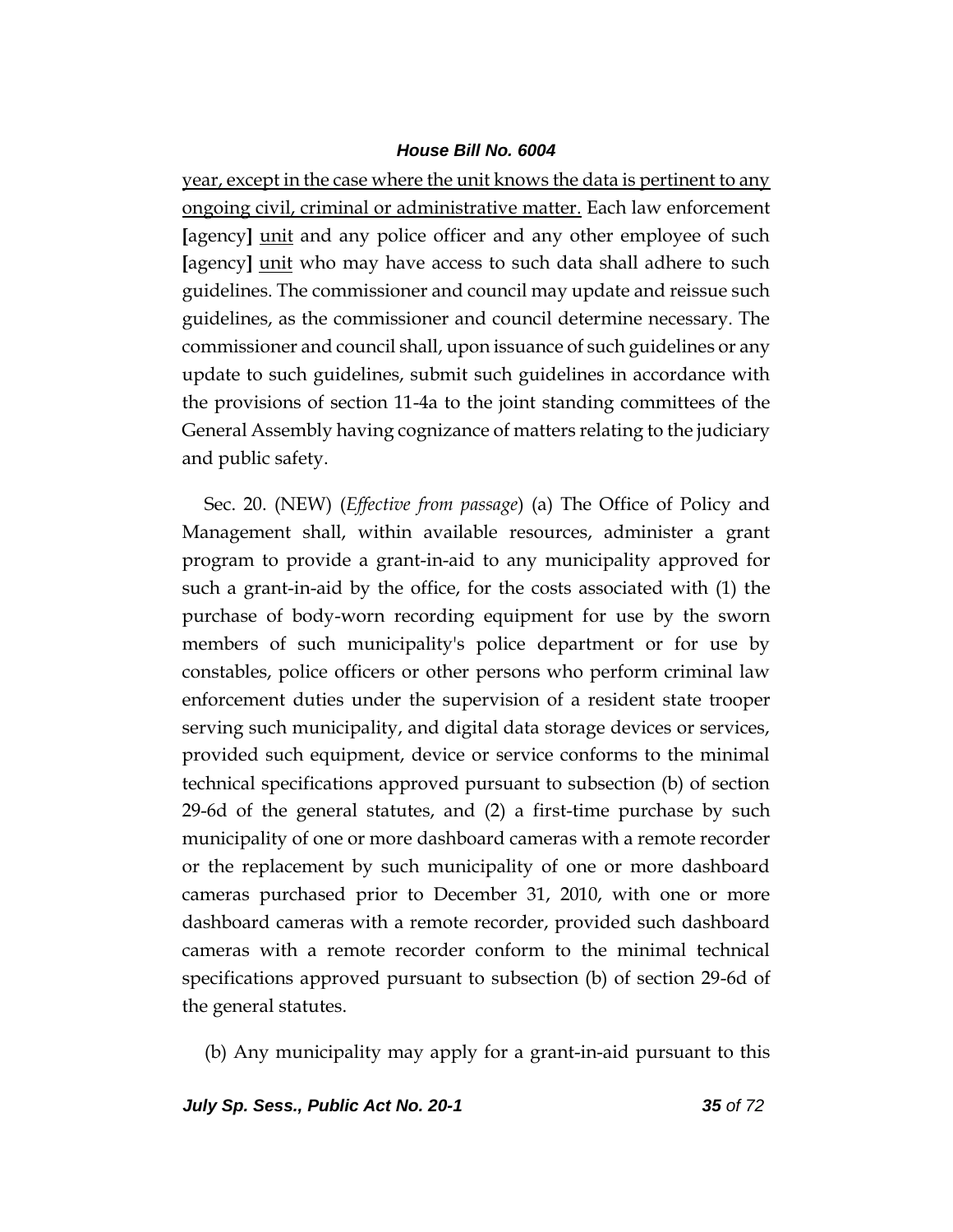section to the Secretary of the Office of Policy and Management on such form and in such manner as prescribed by the secretary, who may further prescribe additional technical or procurement requirements as a condition of receiving such grant-in-aid.

(c) The Office of Policy and Management shall distribute grants-inaid pursuant to this section during the fiscal years ending June 30, 2021, and June 30, 2022. Any such grant-in-aid shall be for up to fifty per cent of the cost of such purchase of body-worn recording equipment, digital data storage devices or services or dashboard cameras with a remote recorder if the municipality is a distressed municipality, as defined in section 32-9p of the general statutes, or up to thirty per cent of the cost of such purchase if the municipality is not a distressed municipality, provided the costs of such digital data storage services covered by a grant-in-aid shall not be for a period of service that is longer than one year.

(d) For the purposes of this section, (1) "body-worn recording equipment" means an electronic recording device that is capable of recording audio and video; (2) "dashboard camera with a remote recorder" means a camera that affixes to a dashboard or windshield of a police vehicle that electronically records video of the view through the vehicle's windshield and has an electronic audio recorder that may be operated remotely; and (3) "digital data storage device or service" means a device or service that retains the data from the recordings made by body-worn recording equipment using computer data storage.

Sec. 21. (NEW) (*Effective October 1, 2020*) (a) (1) No law enforcement official may ask an operator of a motor vehicle to conduct a search of a motor vehicle or the contents of the motor vehicle that is stopped by a law enforcement official solely for a motor vehicle violation.

(2) Any search by a law enforcement official of a motor vehicle or the contents of the motor vehicle that is stopped by a law enforcement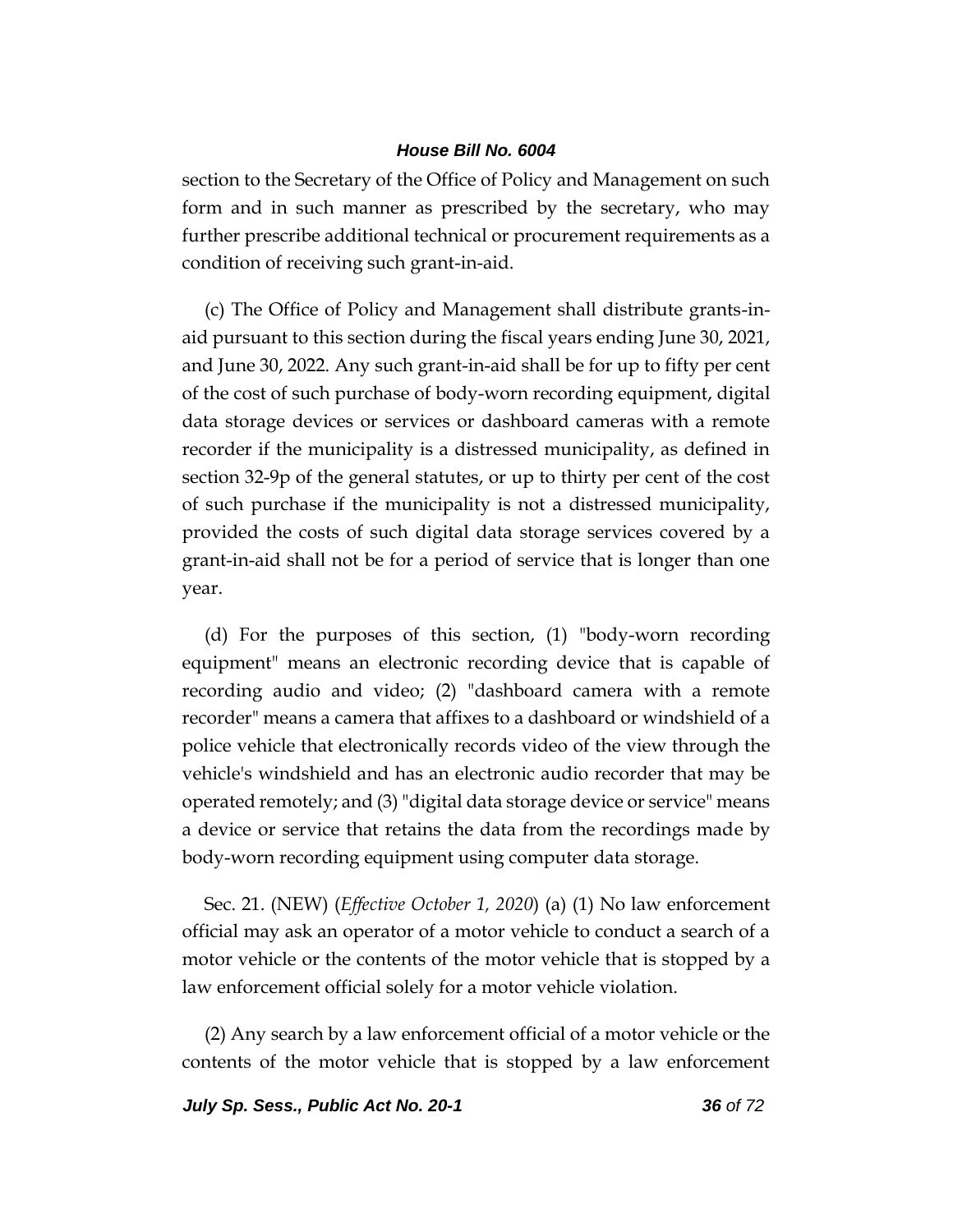official solely for a motor vehicle violation shall be (A) based on probable cause, or (B) after having received the unsolicited consent to such search from the operator of the motor vehicle in written form or recorded by body-worn recording equipment or a dashboard camera, each as defined in section 29-6d of the general statutes.

(b) No law enforcement official may ask an operator of a motor vehicle to provide any documentation or identification other than an operator's license, motor vehicle registration, insurance identity card or other documentation or identification directly related to the stop, when the motor vehicle has been stopped solely for a motor vehicle violation, unless there exists probable cause to believe that a felony or misdemeanor offense has been committed or the operator has failed to produce a valid operator's license.

Sec. 22. Section 54-33b of the general statutes is repealed and the following is substituted in lieu thereof (*Effective October 1, 2020*):

**[**The officer serving a search warrant may, if such officer**]** (a) The consent of a person given to a law enforcement official to conduct a search of such person shall not, absent the existence of probable cause, constitute justification for such law enforcement official to conduct such search.

(b) A law enforcement official serving a search warrant may, if such official has reason to believe that any of the property described in the warrant is concealed in the garments of any person in or upon the place or thing to be searched, search the person for the purpose of seizing the same. When the person to be searched is a woman, the search shall be made by a **[**policewoman**]** female law enforcement official or other woman assisting in the service of the warrant, or by a woman designated by the judge or judge trial referee issuing the warrant.

Sec. 23. (*Effective from passage*) The Chief State's Attorney shall, in

*July Sp. Sess., Public Act No. 20-1 37 of 72*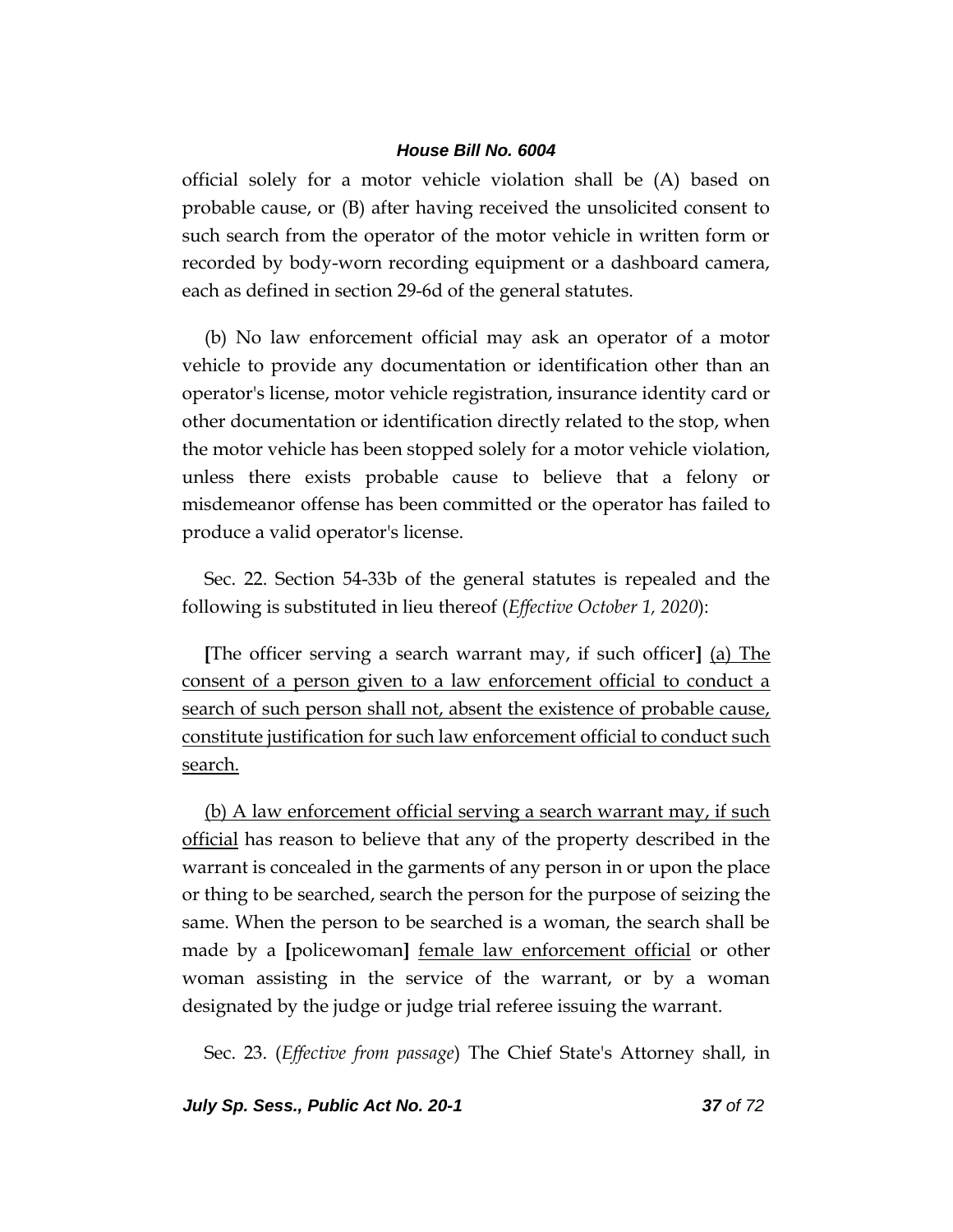consultation with the Chief Court Administrator, prepare a plan to have a prosecutorial official review each charge in any criminal case before the case is docketed. Not later than January 1, 2021, the Chief State's Attorney shall submit such plan to the Office of Policy and Management and, in accordance with the provisions of section 11-4a of the general statutes, to the joint standing committee of the General Assembly having cognizance of matters relating to the judiciary.

Sec. 24. Section 53a-180 of the general statutes is repealed and the following is substituted in lieu thereof (*Effective October 1, 2020*):

(a) A person is guilty of falsely reporting an incident in the first degree when, knowing the information reported, conveyed or circulated to be false or baseless, such person: (1) Initiates or circulates a false report or warning of an alleged occurrence or impending occurrence of a fire, explosion, catastrophe or emergency under circumstances in which it is likely that public alarm or inconvenience will result; (2) reports, by word or action, to any official or quasi-official agency or organization having the function of dealing with emergencies involving danger to life or property, an alleged occurrence or impending occurrence of a fire, explosion or other catastrophe or emergency which did not in fact occur or does not in fact exist; **[**or**]** (3) violates subdivision (1) or (2) of this subsection with intent to cause a large scale emergency response; or (4) violates subdivision (1), (2) or (3) of this subsection with specific intent to falsely report another person or group of persons because of the actual or perceived race, religion, ethnicity, disability, sex, sexual orientation or gender identity or expression of such other person or group of persons. For purposes of this section, "large scale emergency response" means an on-site response to any such reported incident by five or more first responders, and "first responder" means any peace officer or firefighter or any ambulance driver, emergency medical responder, emergency medical technician or paramedic, as those terms are defined in section 19a-175.

*July Sp. Sess., Public Act No. 20-1 38 of 72*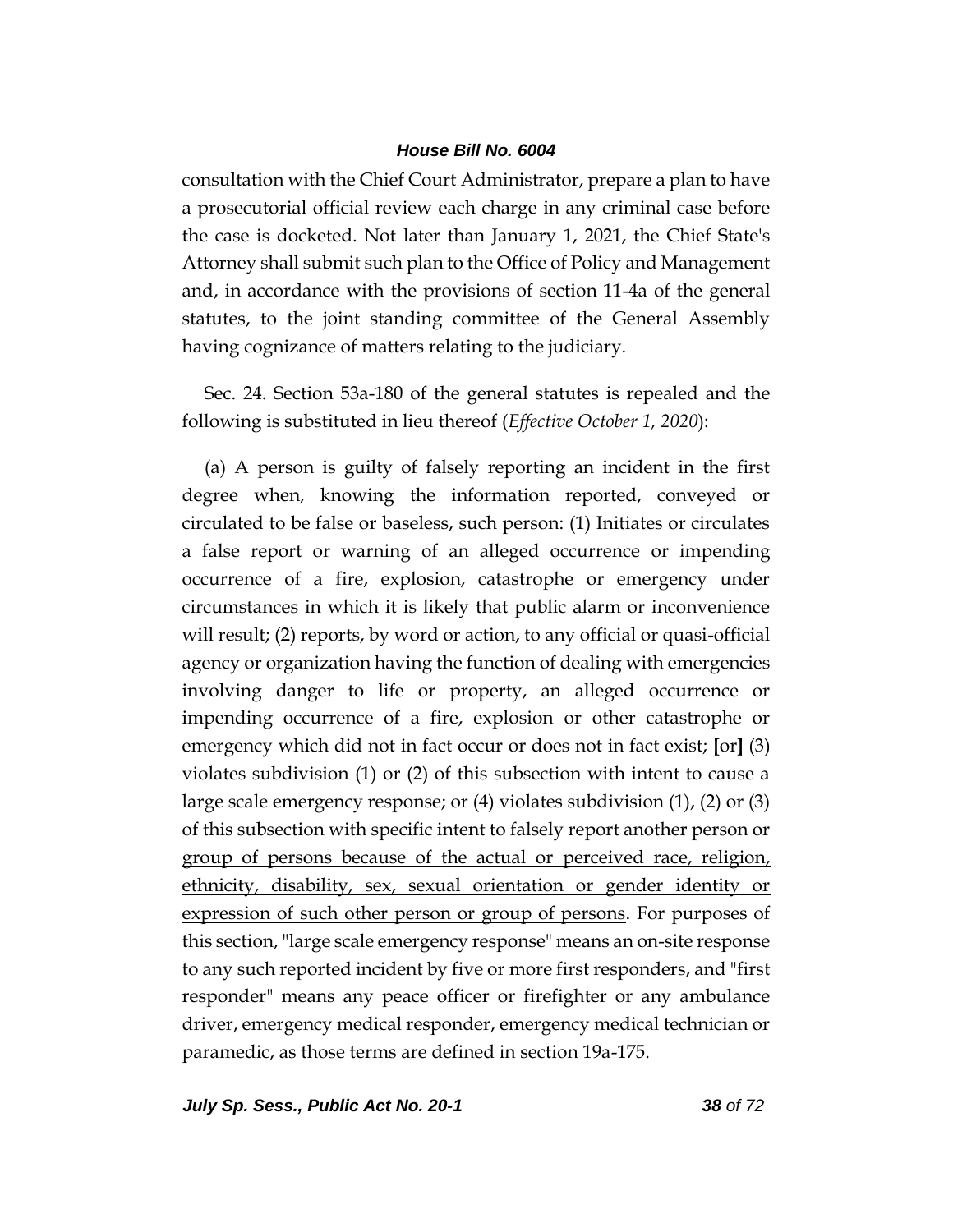(b) Falsely reporting an incident in the first degree is a (1) class D felony for a violation of subdivision  $(1)$ ,  $(2)$  or  $(3)$  of subsection  $(a)$  of this section, or (2) class C felony for a violation of subdivision (4) of subsection (a) of this section.

(c) In addition to any sentence imposed pursuant to subsection (b) of this section, if (1) a person is convicted of an offense in violation of subdivision (3) of subsection (a) of this section that resulted in a large scale emergency response, (2) any agency or department of the state or political subdivision of the state requests financial restitution for costs associated with such emergency response, and (3) the court finds that the agency or department of the state or political subdivision of the state incurred costs associated with such emergency response as a result of such offense, the court shall order the offender to make financial restitution under terms that the court determines are appropriate. In determining the appropriate terms of financial restitution, the court shall consider: (A) The financial resources of the offender and the burden restitution will place on other obligations of the offender; (B) the offender's ability to pay based on installments or other conditions; (C) the rehabilitative effect on the offender of the payment of restitution and the method of payment; and (D) other circumstances, including the financial burden and impact on the agency or department of the state or political subdivision of the state, that the court determines make the terms of restitution appropriate. If the court determines that the current financial resources of the offender or the offender's current ability to pay based on installments or other conditions are such that no appropriate terms of restitution can be determined, the court may forego setting such terms. The court shall articulate its findings on the record with respect to each of the factors set forth in subparagraphs (A) to (D), inclusive, of this subsection. Restitution ordered by the court pursuant to this subsection shall be based on easily ascertainable damages for actual expenses associated with such emergency response. Restitution ordered by the court pursuant to this subsection shall be imposed or

*July Sp. Sess., Public Act No. 20-1 39 of 72*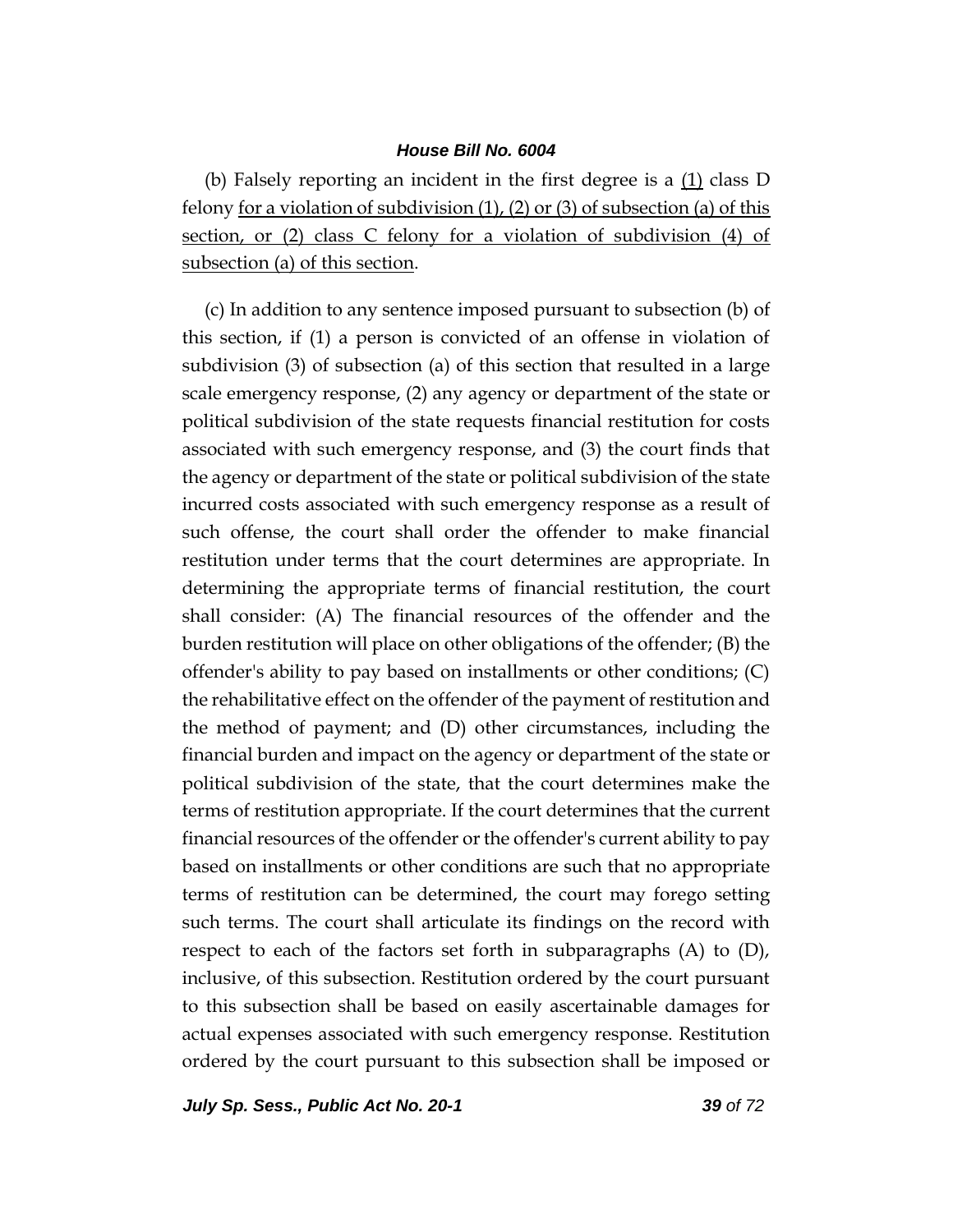directed by a written order of the court containing the amount of actual expenses associated with such emergency response, as ascertained by the court. The order of the court shall direct that a certified copy of the order be delivered by certified mail to the agency or department of the state or political subdivision of the state. Such order is enforceable in the same manner as an order pursuant to subsection (c) of section 53a-28.

Sec. 25. Section 53a-180a of the general statutes is repealed and the following is substituted in lieu thereof (*Effective October 1, 2020*):

(a) A person is guilty of falsely reporting an incident resulting in serious physical injury or death when such person commits the crime of (1) falsely reporting an incident in the first degree as provided in subdivision (1), (2) or (3) of subsection (a) of section 53a-180, **[**or**]** (2) falsely reporting an incident in the second degree as provided in subdivision  $(1)$ ,  $(2)$  or  $(3)$  of subsection  $(a)$  of section 53a-180c, or  $(3)$ falsely reporting an incident in the first degree as provided in subdivision (4) of subsection (a) of section 53a-180 or falsely reporting an incident in the second degree as provided in subdivision (4) of subsection (a) of section 53a-180c, and such false report described in subdivision (1), (2) or (3) of this subsection results in the serious physical injury or death of another person.

(b) Falsely reporting an incident resulting in serious physical injury or death is a (1) class C felony for a violation of subdivision (1) or (2) of subsection (a) of this section, or (2) class B felony for a violation of subdivision (3) of subsection (a) of this section.

Sec. 26. Section 53a-180b of the general statutes is repealed and the following is substituted in lieu thereof (*Effective October 1, 2020*):

(a) A person is guilty of falsely reporting an incident concerning serious physical injury or death when such person commits the crime of falsely reporting an incident in the second degree as provided in (1)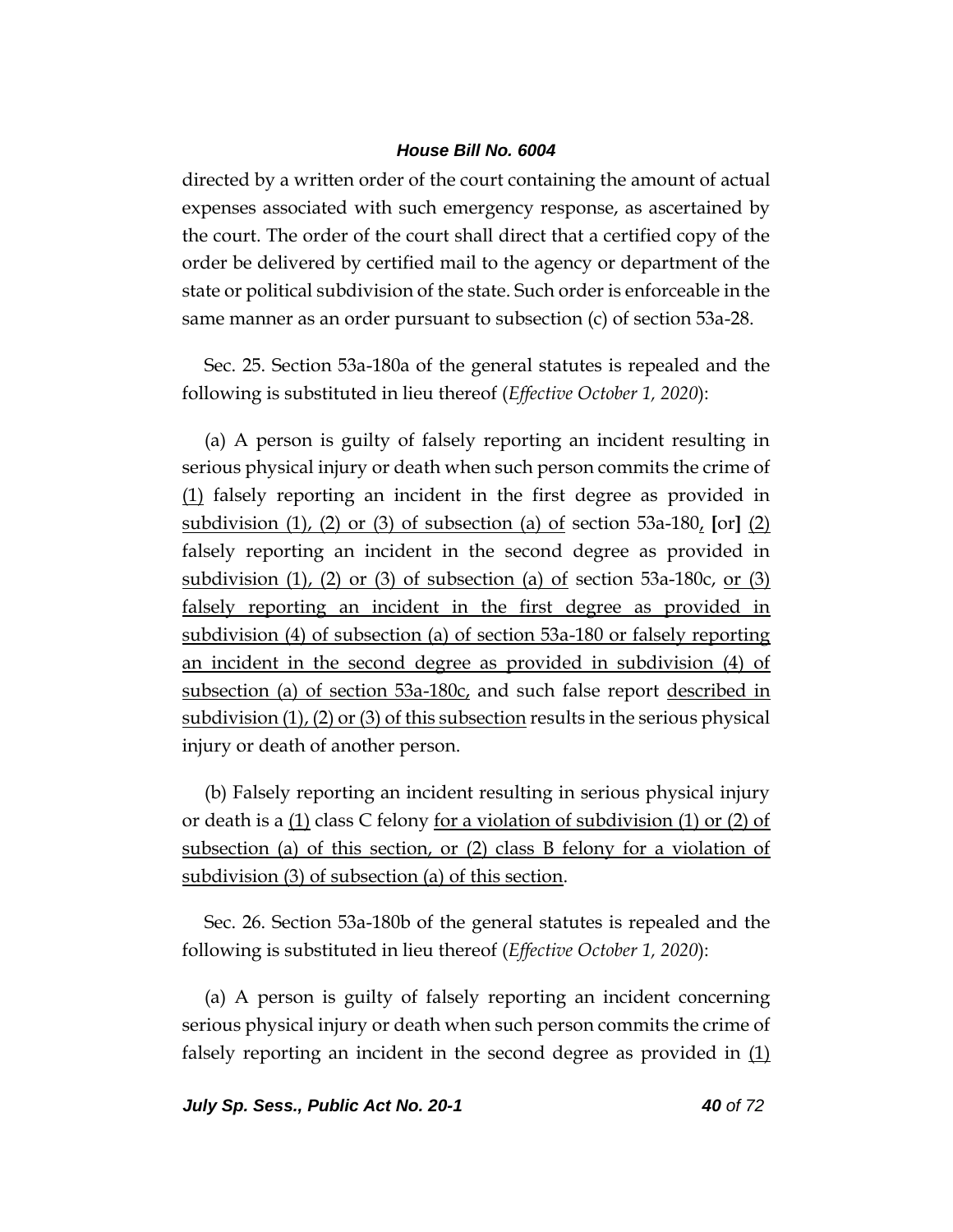subdivision  $(1)$ ,  $(2)$  or  $(3)$  of subsection  $(a)$  of section 53a-180c, or  $(2)$ subdivision (4) of subsection (a) of section  $53a-180c$ , and such false report described in subdivision (1) or (2) of this subsection is of the alleged occurrence or impending occurrence of the serious physical injury or death of another person.

(b) Falsely reporting an incident concerning serious physical injury or death is a  $(1)$  class D felony <u>for a violation of subdivision  $(1)$  of</u> subsection (a) of this section, or (2) class C felony for a violation of subdivision (2) of subsection (a) of this section.

Sec. 27. Section 53a-180c of the general statutes is repealed and the following is substituted in lieu thereof (*Effective October 1, 2020*):

(a) A person is guilty of falsely reporting an incident in the second degree when, knowing the information reported, conveyed or circulated to be false or baseless, such person gratuitously reports to a law enforcement officer or agency (1) the alleged occurrence of an offense or incident which did not in fact occur, (2) an allegedly impending occurrence of an offense or incident which in fact is not about to occur, **[**or**]** (3) false information relating to an actual offense or incident or to the alleged implication of some person therein, or (4) violates subdivision (1), (2) or (3) of this subsection with specific intent to falsely report another person or group of persons because of the actual or perceived race, religion, ethnicity, disability, sex, sexual orientation or gender identity or expression of such other person or group of persons.

(b) Falsely reporting an incident in the second degree is a  $(1)$  class A misdemeanor for a violation of subdivision (1), (2) or (3) of subsection (a) of this section, or (2) class E felony for a violation of subdivision (4) of subsection (a) of this section.

Sec. 28. Section 53a-180d of the general statutes is repealed and the

*July Sp. Sess., Public Act No. 20-1 41 of 72*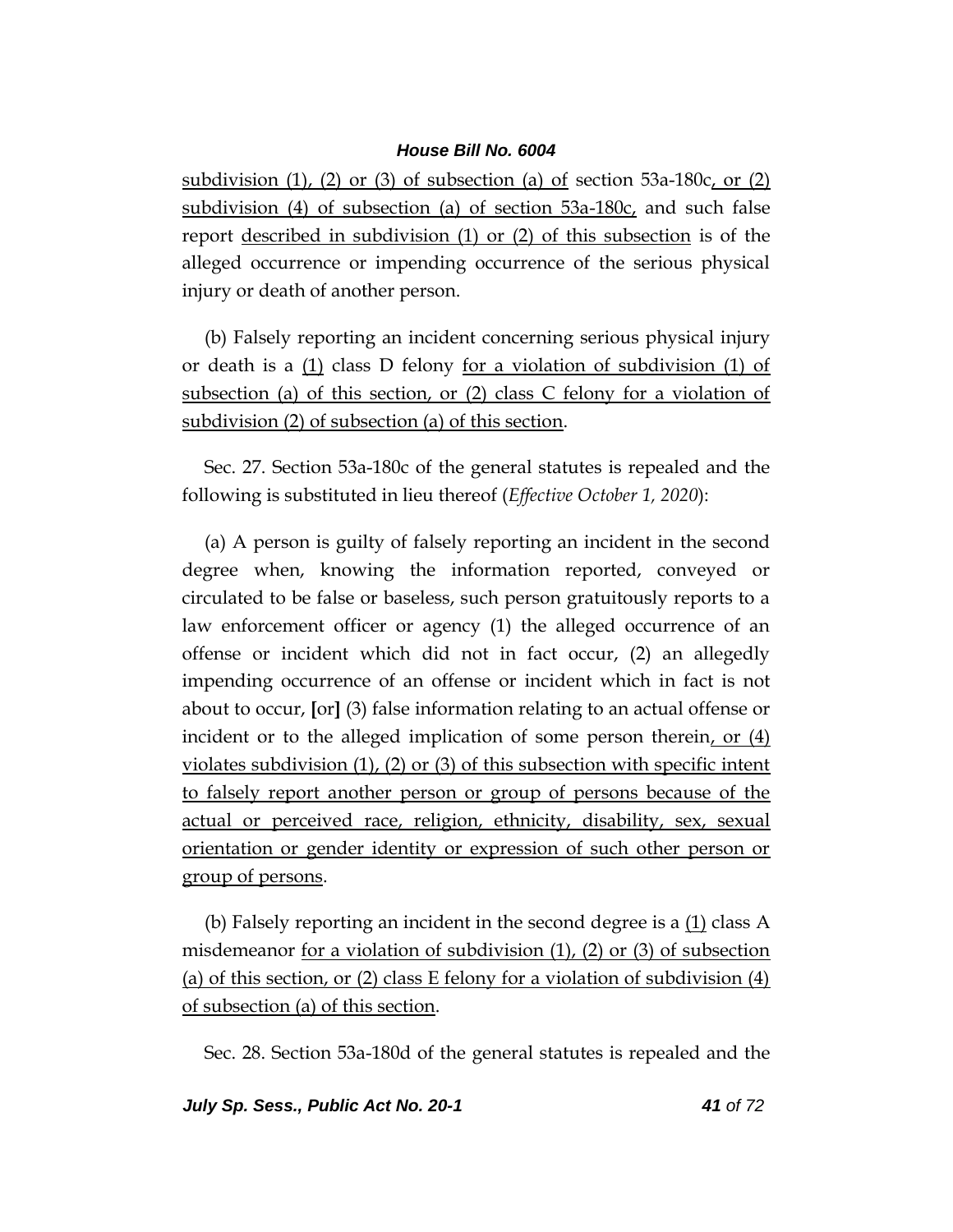following is substituted in lieu thereof (*Effective October 1, 2020*):

(a) A person is guilty of misuse of the emergency 9-1-1 system when such person (1) dials or otherwise causes  $E$  9-1-1 to be called for the purpose of making a false alarm or complaint, **[**or**]** (2) purposely reports false information which could result in the dispatch of emergency services, or (3) violates subdivision (1) or (2) of this subsection with specific intent to make a false alarm or complaint or report false information about another person or group of persons because of the actual or perceived race, religion, ethnicity, disability, sex, sexual orientation or gender identity or expression of such other person or group of persons.

(b) Misuse of the emergency 9-1-1 system is a (1) class B misdemeanor for a violation of subdivision (1) or (2) of subsection (a) of this section, or (2) class A misdemeanor for a violation of subdivision (3) of subsection (a) of this section.

Sec. 29. Section 53a-22 of the 2020 supplement to the general statutes is repealed and the following is substituted in lieu thereof (*Effective April 1, 2021*):

(a) (1) For purposes of this section, a reasonable belief that a person has committed an offense means a reasonable belief in facts or circumstances which if true would in law constitute an offense. If the believed facts or circumstances would not in law constitute an offense, an erroneous though not unreasonable belief that the law is otherwise does not render justifiable the use of physical force to make an arrest or to prevent an escape from custody.

(2) A peace officer, special policeman appointed under section 29-18b or authorized official of the Department of Correction or the Board of Pardons and Paroles who is effecting an arrest pursuant to a warrant or preventing an escape from custody is justified in using the physical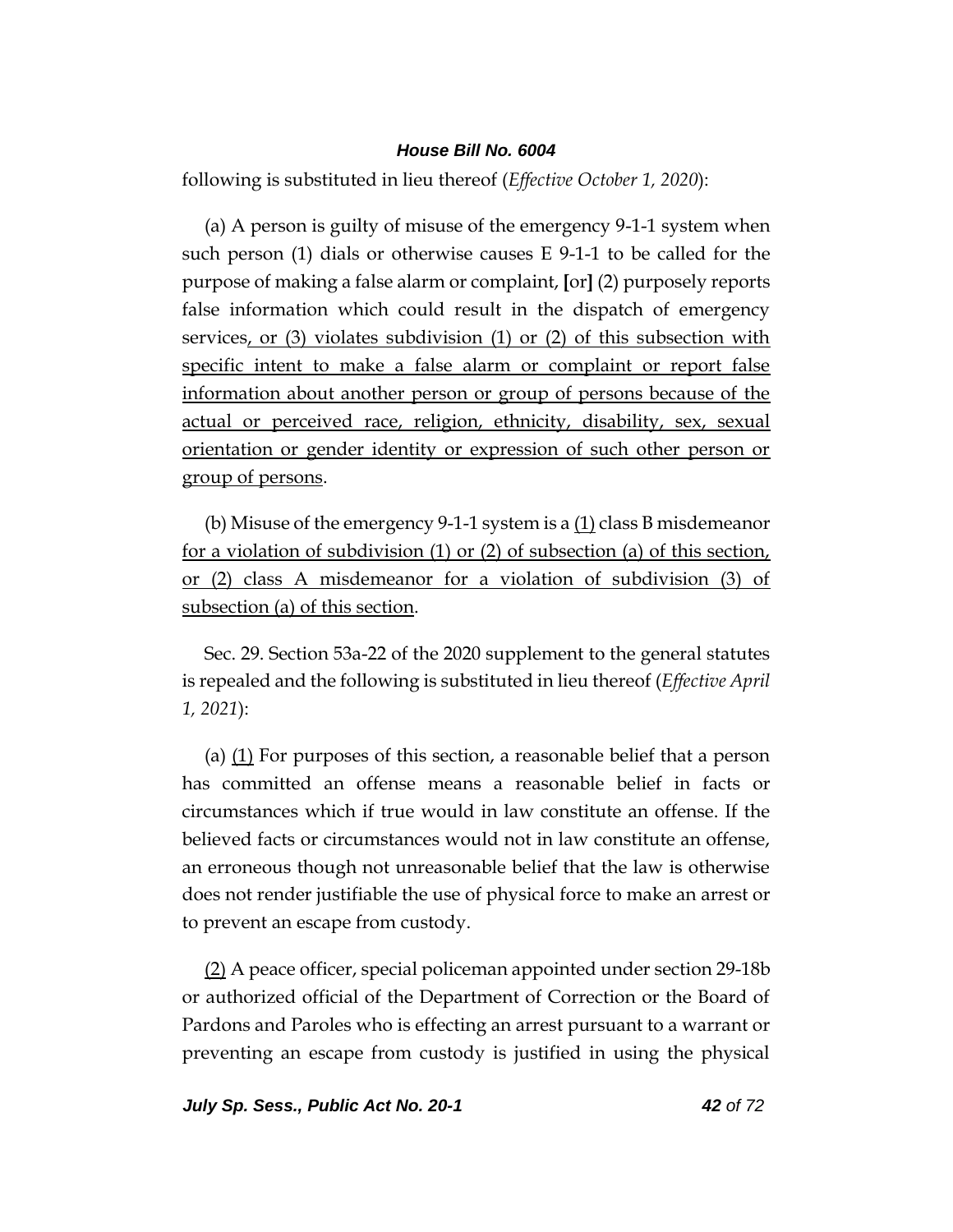force prescribed in subsections (b), (c) and **[**(c)**]** (d) of this section unless such warrant is invalid and is known by such officer to be invalid.

(b) Except as provided in subsection (a)  $or (d)$  of this section, a peace</u> officer, special policeman appointed under section 29-18b or authorized official of the Department of Correction or the Board of Pardons and Paroles is justified in using physical force upon another person when and to the extent that he or she reasonably believes such use to be necessary to: (1) Effect an arrest or prevent the escape from custody of a person whom he or she reasonably believes to have committed an offense, unless he or she knows that the arrest or custody is unauthorized; or (2) defend himself or herself or a third person from the use or imminent use of physical force while effecting or attempting to effect an arrest or while preventing or attempting to prevent an escape.

(c) **[**A**]** (1) Except as provided in subsection (d) of this section, a peace officer, special policeman appointed under section 29-18b or authorized official of the Department of Correction or the Board of Pardons and Paroles is justified in using deadly physical force upon another person for the purposes specified in subsection (b) of this section only when **[**he**]** his or her actions are objectively reasonable under the circumstances, and:

(A) He or she reasonably believes such use to be necessary to **[**: (1) Defend**]** defend himself or herself or a third person from the use or imminent use of deadly physical force; or **[**(2) (A)**]**

(B) He or she (i) has exhausted the reasonable alternatives to the use of deadly physical force, (ii) reasonably believes that the force employed creates no substantial risk of injury to a third party, and (iii) reasonably believes such use of force to be necessary to (I) effect an arrest of a person whom he or she reasonably believes has committed or attempted to commit a felony which involved the infliction **[**or threatened infliction**]** of serious physical injury, or **[**(B)**]** (II) prevent the escape from custody

*July Sp. Sess., Public Act No. 20-1 43 of 72*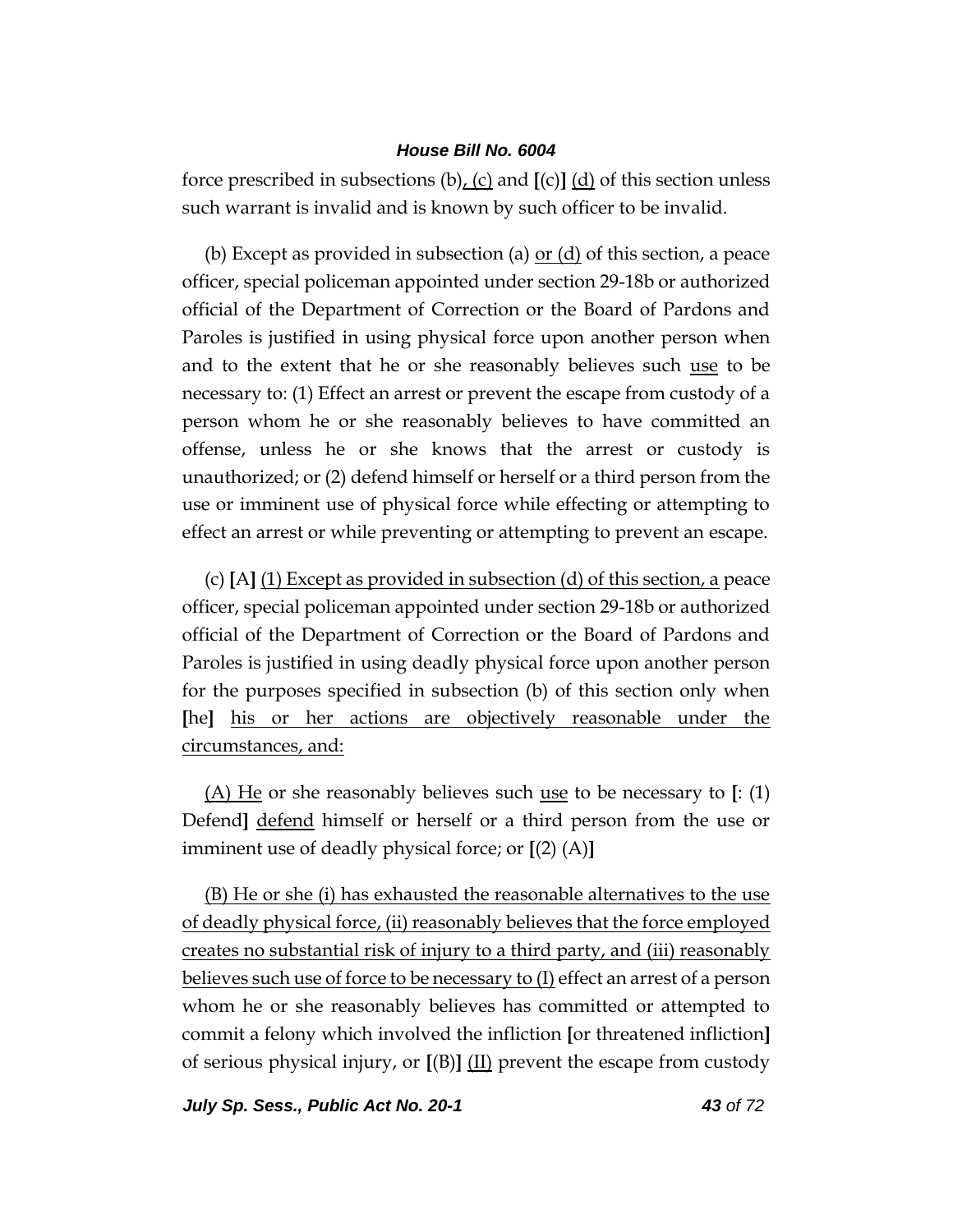of a person whom he or she reasonably believes has committed a felony which involved the infliction **[**or threatened infliction**]** of serious physical injury and if, where feasible under this subdivision, he or she has given warning of his or her intent to use deadly physical force.

(2) For purposes of evaluating whether actions of a peace officer, special policeman appointed under section 29-18b or authorized official of the Department of Correction or the Board of Pardons and Paroles are reasonable under subdivision (1) of this subsection, factors to be considered include, but are not limited to, whether (A) the person upon whom deadly physical force was used possessed or appeared to possess a deadly weapon, (B) the peace officer, special policeman appointed under section 29-18b or authorized official of the Department of Correction or the Board of Pardons and Paroles engaged in reasonable deescalation measures prior to using deadly physical force, and (C) any conduct of the peace officer, special policeman appointed under section 29-18b or authorized official of the Department of Correction or the Board of Pardons and Paroles led to an increased risk of an occurrence of the situation that precipitated the use of such force.

(d) A peace officer, special policeman appointed under section 29-18b or authorized official of the Department of Correction or the Board of Pardons and Paroles is justified in using a chokehold or other method of restraint applied to the neck area or that otherwise impedes the ability to breathe or restricts blood circulation to the brain of another person for the purposes specified in subsection (b) of this section only when he or she reasonably believes such use to be necessary to defend himself or herself from the use or imminent use of deadly physical force.

**[**(d)**]** (e) Except as provided in subsection **[**(e)**]** (f) of this section, a person who has been directed by a peace officer, special policeman appointed under section 29-18b or authorized official of the Department of Correction or the Board of Pardons and Paroles to assist such peace officer, special policeman or official to effect an arrest or to prevent an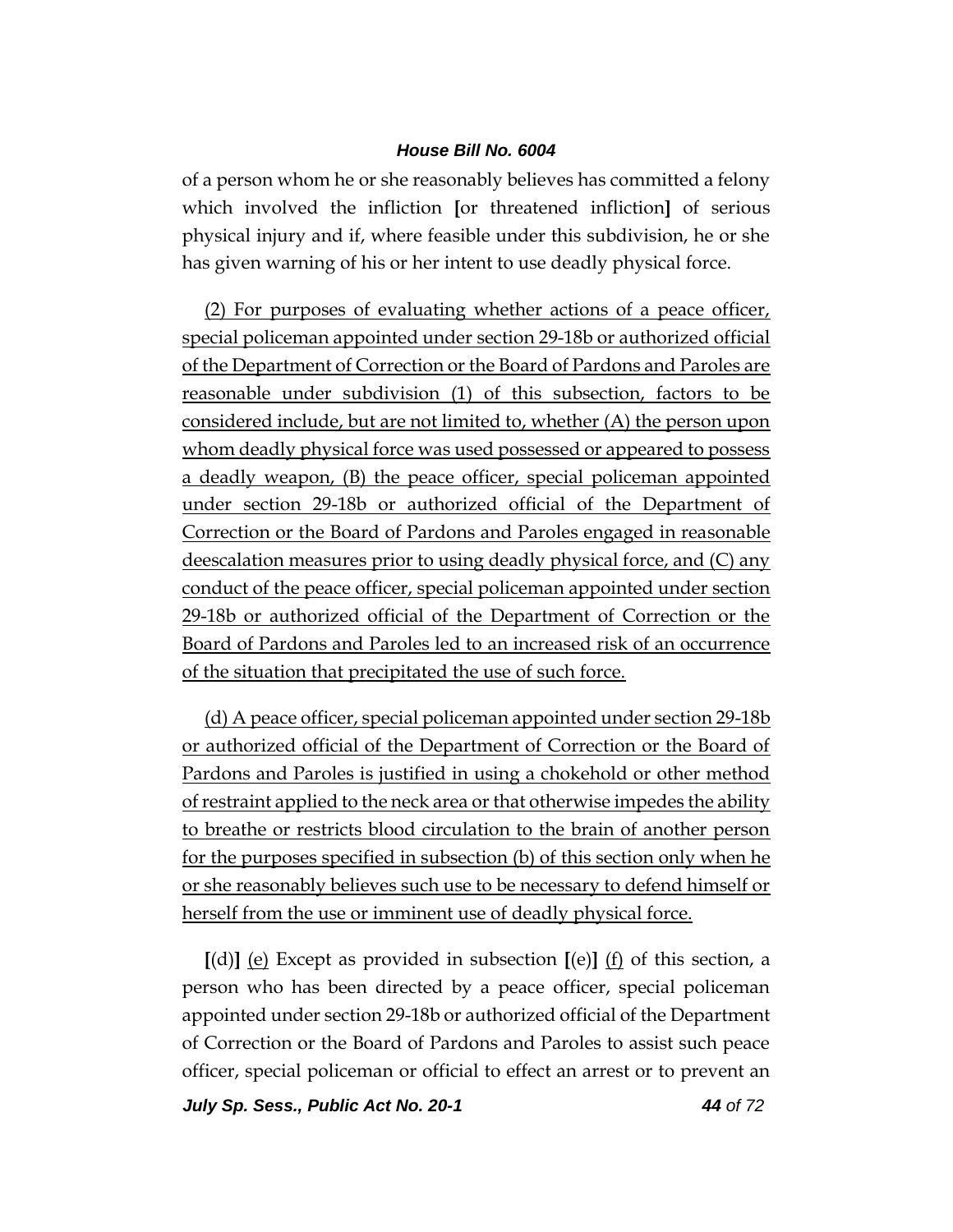escape from custody is justified in using reasonable physical force when and to the extent that he or she reasonably believes such to be necessary to carry out such peace officer's, special policeman's or official's direction.

**[**(e)**]** (f) A person who has been directed to assist a peace officer, special policeman appointed under section 29-18b or authorized official of the Department of Correction or the Board of Pardons and Paroles under circumstances specified in subsection **[**(d)**]** (e) of this section may use deadly physical force to effect an arrest or to prevent an escape from custody only when: (1) He or she reasonably believes such use to be necessary to defend himself or herself or a third person from what he or she reasonably believes to be the use or imminent use of deadly physical force; or (2) he or she is directed or authorized by such peace officer, special policeman or official to use deadly physical force, unless he or she knows that the peace officer, special policeman or official himself or herself is not authorized to use deadly physical force under the circumstances.

**[**(f)**]** (g) A private person acting on his or her own account is justified in using reasonable physical force upon another person when and to the extent that he or she reasonably believes such use to be necessary to effect an arrest or to prevent the escape from custody of an arrested person whom he or she reasonably believes to have committed an offense and who in fact has committed such offense; but he or she is not justified in using deadly physical force in such circumstances, except in defense of person as prescribed in section 53a-19.

Sec. 30. Section 7-282e of the 2020 supplement to the general statutes is repealed and the following is substituted in lieu thereof (*Effective October 1, 2020*):

(a) (1) Any police officer, as defined in section 7-294a, who while acting in such officer's law enforcement capacity, witnesses another

*July Sp. Sess., Public Act No. 20-1 45 of 72*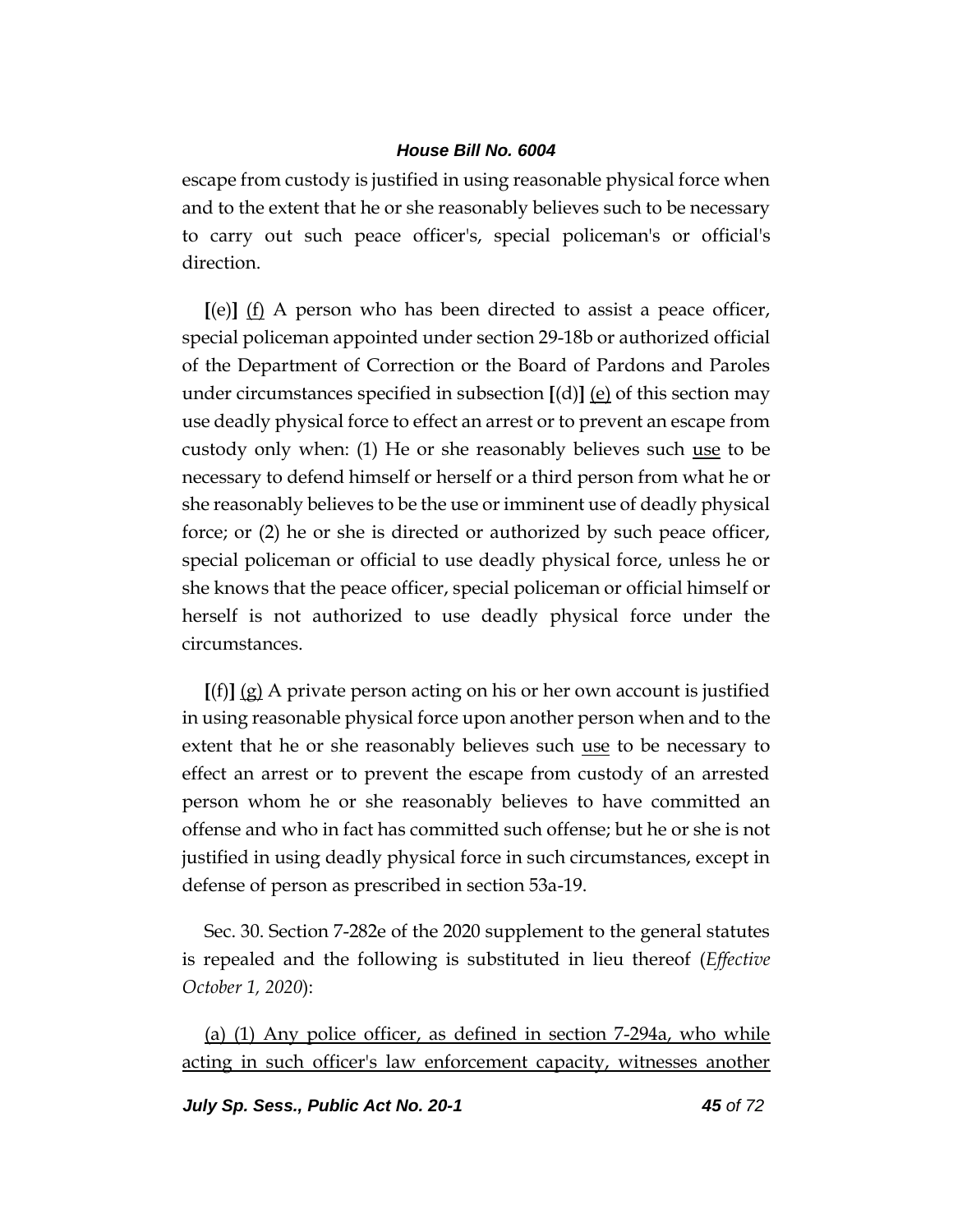police officer use what the witnessing officer objectively knows to be unreasonable, excessive or illegal use of force, shall intervene and attempt to stop such other police officer from using such force. Any such police officer who fails to intervene in such an incident may be prosecuted and punished for the same acts in accordance with the provisions of section 53a-8 as the police officer who used unreasonable, excessive or illegal force. The provisions of this subdivision do not apply to any witnessing officer who is operating in an undercover capacity at the time he or she witnesses another officer use unreasonable, excessive or illegal force.

(2) Any police officer who witnesses another police officer use what the witnessing officer objectively knows to be unreasonable, excessive or illegal use of force or is otherwise aware of such use of force by another police officer shall report, as soon as is practicable, such use of force to the law enforcement unit, as defined in section 7-294a, that employs the police officer who used such force. Any police officer required to report such an incident who fails to do so may be prosecuted and punished in accordance with the provisions of sections 53a-165 to 53a-167, inclusive.

(3) No law enforcement unit employing a police officer who intervenes in an incident pursuant to subdivision (1) of this subsection or reports an incident pursuant to subdivision (2) of this subsection may take any retaliatory personnel action or discriminate against such officer because such police officer made such report and such intervening or reporting police officer shall be protected by the provisions of section 4- 61dd or section 31-51m, as applicable.

**[**(a)**]** (b) Each law enforcement unit **[**, as defined in section 7-294a,**]** shall create and maintain a record detailing any incident (1) reported pursuant to subdivision (2) of subsection (a) of this section, or (2) otherwise made known to the law enforcement unit during which a police officer **[**, as defined in section 7-294a, (1)**]** (A) uses physical force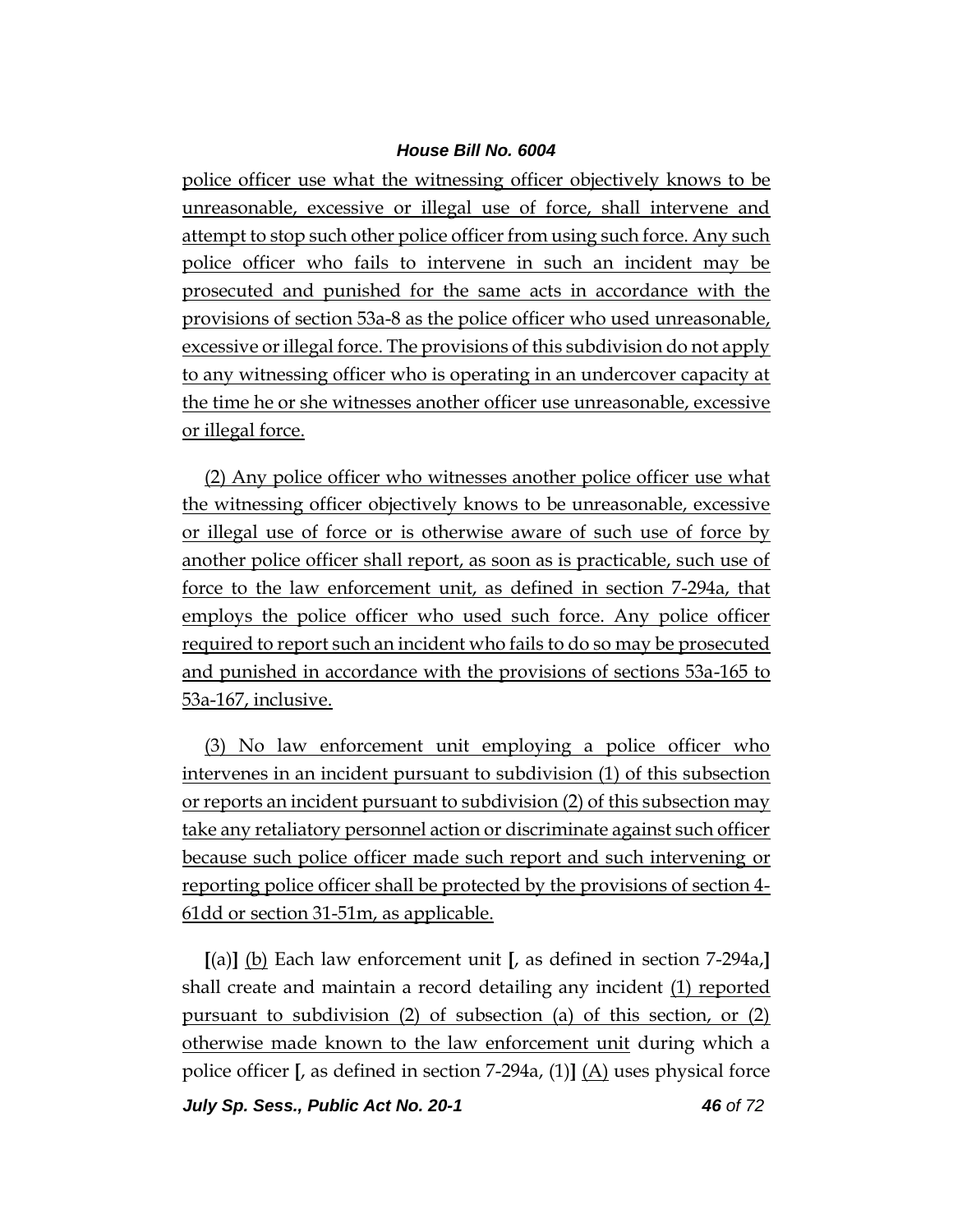that is likely to cause serious physical injury, as defined in section 53a-3, to another person or the death of another person, including, but not limited to, (i) striking another person with an open or closed hand, elbow, knee, club or baton, kicking another person, <u>or</u> using pepper spray, **[**or an electroshock**]** an electronic defense weapon, as defined in section 53a-3, or less lethal projectile on another person, **[**or**]** (ii) using a chokehold or other method of restraint applied to the neck area or that otherwise impedes the ability to breathe or restricts blood circulation to the brain of another person, **[**(2)**]** or (iii) using any other form of physical force designated by the Police Officer Standards and Training Council, (B) discharges a firearm, except during a training exercise or in the course of dispatching an animal, or **[**(3)**]** (C) engages in a pursuit, as defined in subsection (a) of section 14-283a. Such record shall include, but not be limited to: The name of the police officer, the time and place of the incident, a description of what occurred during the incident and, to the extent known, the names of the victims and witnesses present at such incident.

**[**(b)**]** (c) Not later than February 1, **[**2020**]** 2021, and annually thereafter, each law enforcement unit shall prepare and submit a report concerning incidents described in subsection **[**(a)**]** (b) of this section during the preceding calendar year to the Criminal Justice Policy and Planning Division within the Office of Policy and Management. Such report shall include **[**(1) the records described in subsection (a) of this section, (2) summarized data compiled from such records, and (3)**]** the records described in subsection (b) of this section and shall be submitted electronically using a standardized method and form disseminated jointly by the Criminal Justice Policy and Planning Division within the Office of Policy and Management and the Police Officer Standards and Training Council. The standardized method and form shall allow compilation of statistics on each use of force incident, including, but not limited to, **[**(A)**]** (1) the race and gender of such person upon whom force was used, provided the identification of such characteristics shall be

*July Sp. Sess., Public Act No. 20-1 47 of 72*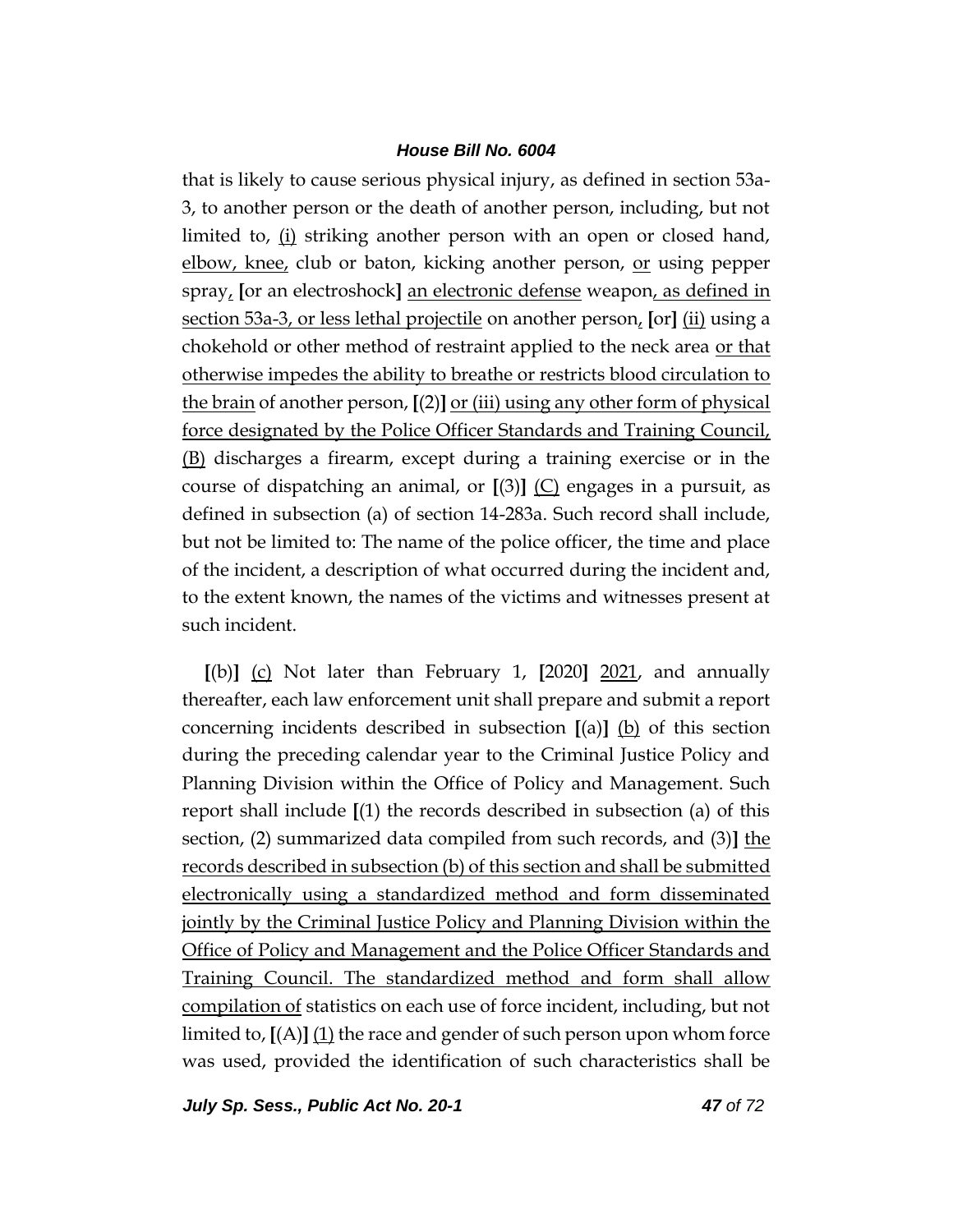based on the observation and perception of the police officer, **[**(B)**]** (2) the number of times force was used on such person, and **[**(C)**]** (3) any injury suffered by such person against whom force was used. The Criminal Justice Policy and Planning Division within the Office of Policy Management and the Police Officer Standards and Training Council may revise the standardized method and form and disseminate such revisions to law enforcement units. Each law enforcement unit shall, prior to submission of any such report pursuant to this subsection, redact any information from such report that may identify a minor, witness or victim.

(d) The Office of Policy and Management shall, within available appropriations, review the use of force incidents reported pursuant to this section. Not later than December 1, 2021, and annually thereafter, the office shall report, in accordance with the provisions of section 11- 4a, the results of any such review, including any recommendations, to the Governor, the chairpersons and ranking members of the joint standing committees of the General Assembly having cognizance of matters relating to the judiciary and public safety.

Sec. 31. Subsection (c) of section 29-161h of the general statutes is repealed and the following is substituted in lieu thereof (*Effective October 1, 2020*):

(c) No license shall be issued to any person who has been (1) convicted of any felony, (2) convicted of any misdemeanor under section 21a-279, 53a-58, 53a-61, 53a-61a, 53a-62, 53a-63, 53a-96, 53a-175, 53a-176, 53a-178 or 53a-181d, or equivalent conviction in another jurisdiction, within the past seven years, (3) convicted of any offense involving moral turpitude, **[**or**]** (4) discharged from military service under conditions that demonstrate questionable moral character, or  $(5)$ decertified as a police officer or otherwise had his or her certification canceled, revoked or refused renewal pursuant to subsection (c) of section 7-294d.

*July Sp. Sess., Public Act No. 20-1 48 of 72*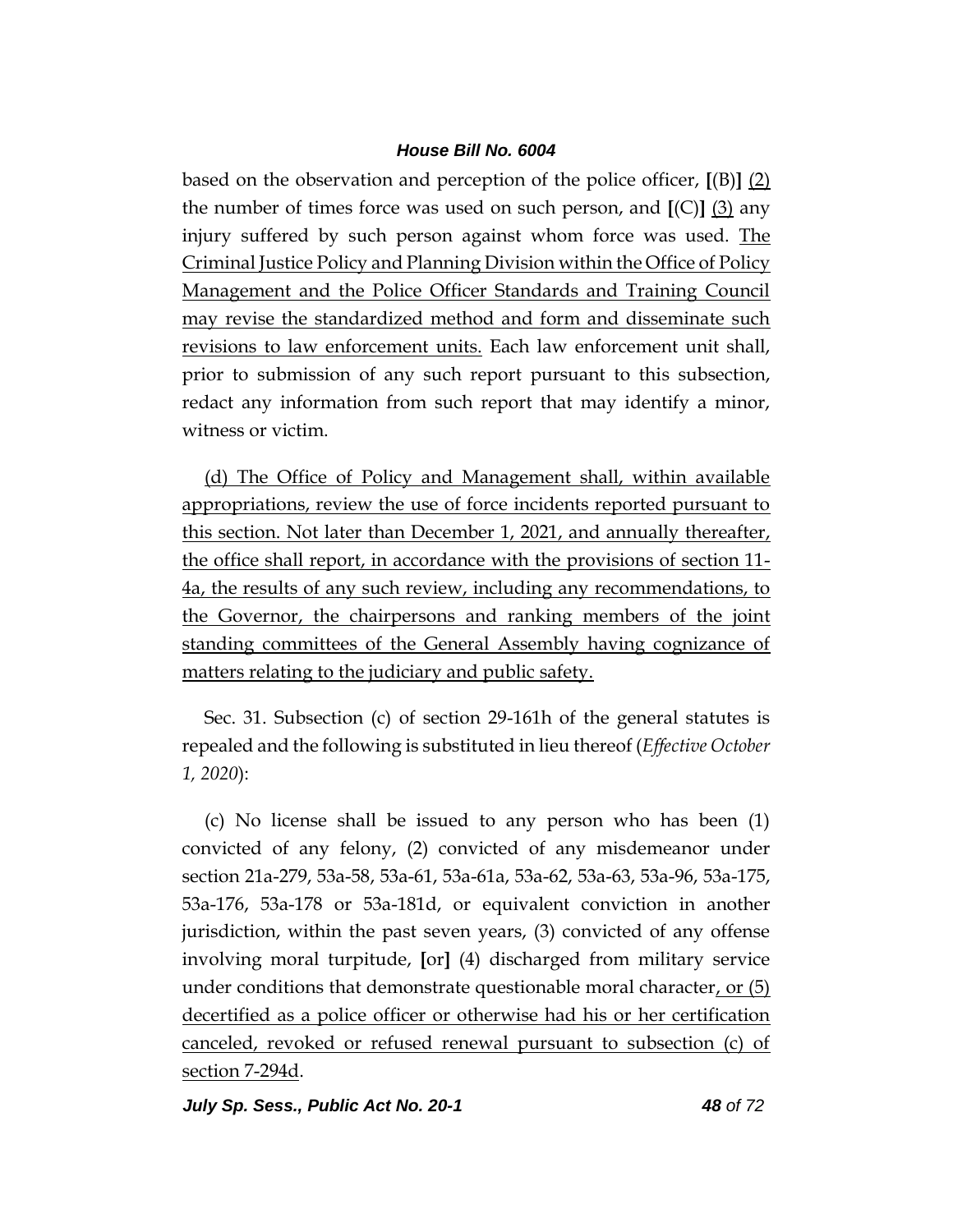Sec. 32. Section 29-161q of the general statutes is repealed and the following is substituted in lieu thereof (*Effective October 1, 2020*):

(a) Any security service or business may employ as many security officers as such security service or business deems necessary for the conduct of the business, provided such security officers are of good moral character and at least eighteen years of age.

(b) No person hired or otherwise engaged to perform work as a security officer, as defined in section 29-152u, shall perform the duties of a security officer prior to being licensed as a security officer by the Commissioner of Emergency Services and Public Protection, except as provided in subsection (h) of this section. Each applicant for a license shall complete a minimum of eight hours training in the following areas: Basic first aid, search and seizure laws and regulations, use of force, basic criminal justice and public safety issues. The commissioner shall waive such training for any person who, while serving in the armed forces or the National Guard, or if such person is a veteran, within two years of such person's discharge from the armed forces, presents proof that such person has completed military training that is equivalent to the training required by this subsection, and, if applicable, such person's military discharge document or a certified copy thereof. For the purposes of this subsection, "veteran" means any person who was discharged or released under conditions other than dishonorable from active service in the armed forces, "armed forces" has the same meaning as provided in section 27-103, and "military discharge document" has the same meaning as provided in section 1-219. The training shall be approved by the commissioner in accordance with regulations adopted pursuant to section 29-161x. The commissioner may not grant a license to any person who has been decertified as a police officer or otherwise had his or her certification canceled, revoked or refused renewal pursuant to subsection (c) of section 7-294d.

*July Sp. Sess., Public Act No. 20-1 49 of 72* (1) On and after October 1, 2008, no person or employee of an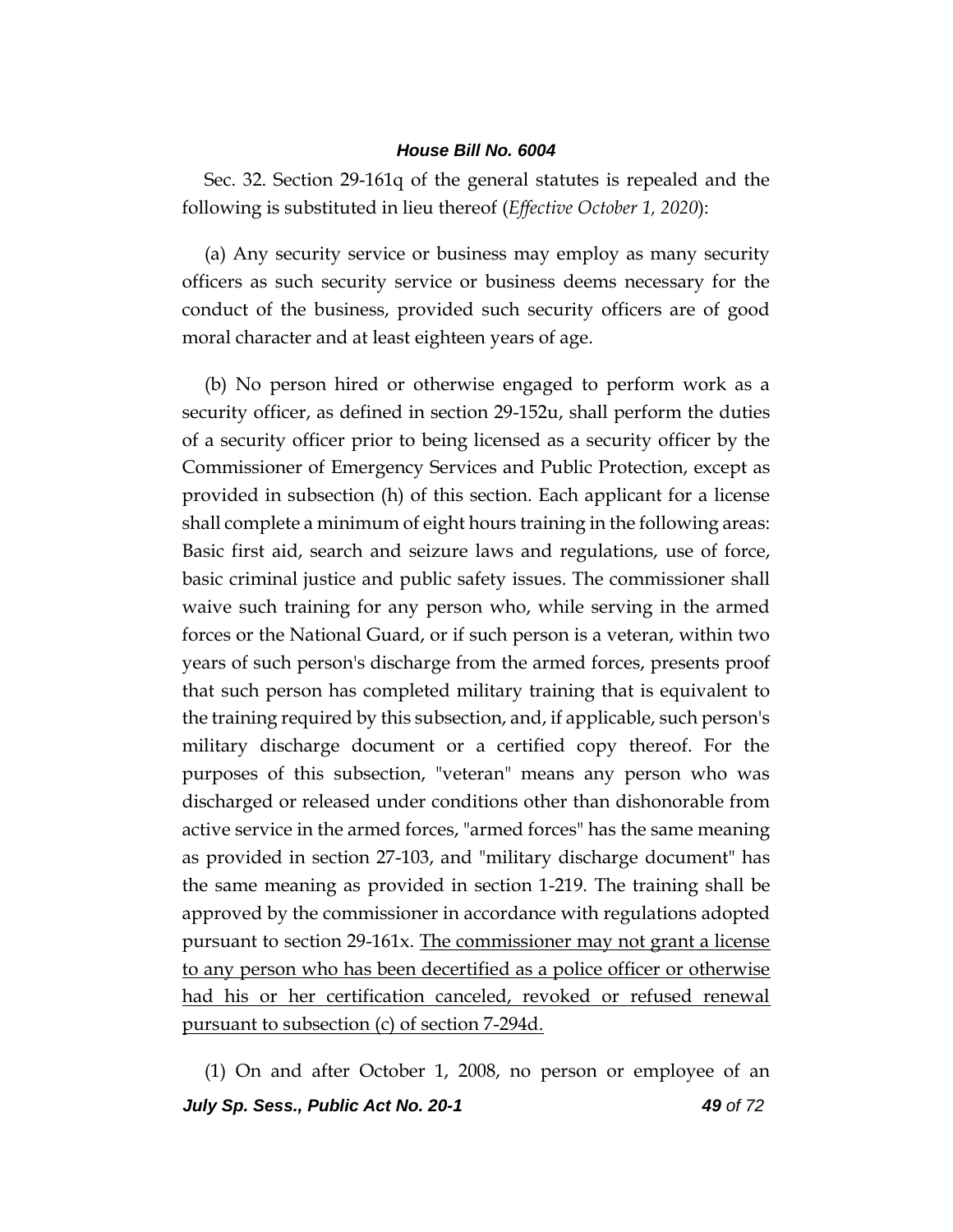association, corporation or partnership shall conduct such training without the approval of the commissioner except as provided in subdivision (2) of this subsection. Application for such approval shall be submitted on forms prescribed by the commissioner and accompanied by a fee of forty dollars. Such application shall be made under oath and shall contain the applicant's name, address, date and place of birth, employment for the previous five years, education or training in the subjects required to be taught under this subsection, any convictions for violations of the law and such other information as the commissioner may require by regulation adopted pursuant to section 29-161x to properly investigate the character, competency and integrity of the applicant. No person shall be approved as an instructor for such training who has been convicted of a felony, a sexual offense or a crime of moral turpitude or who has been denied approval as a security service licensee, a security officer or instructor in the security industry by any licensing authority, or whose approval has been revoked or suspended. The term for such approval shall not exceed two years. Not later than two business days after a change of address, any person approved as an instructor in accordance with this section shall notify the commissioner of such change and such notification shall include both the old and new addresses.

(2) If a security officer training course described in this subsection is approved by the commissioner on or before September 30, 2008, the instructor of such course shall have until April 1, 2009, to apply for approval as an instructor in accordance with subdivision (1) of this subsection.

(3) Each person approved as an instructor in accordance with this section may apply for the renewal of such approval on a form approved by the commissioner, accompanied by a fee of forty dollars. Such form may require the disclosure of any information necessary for the commissioner to determine whether the instructor's suitability to serve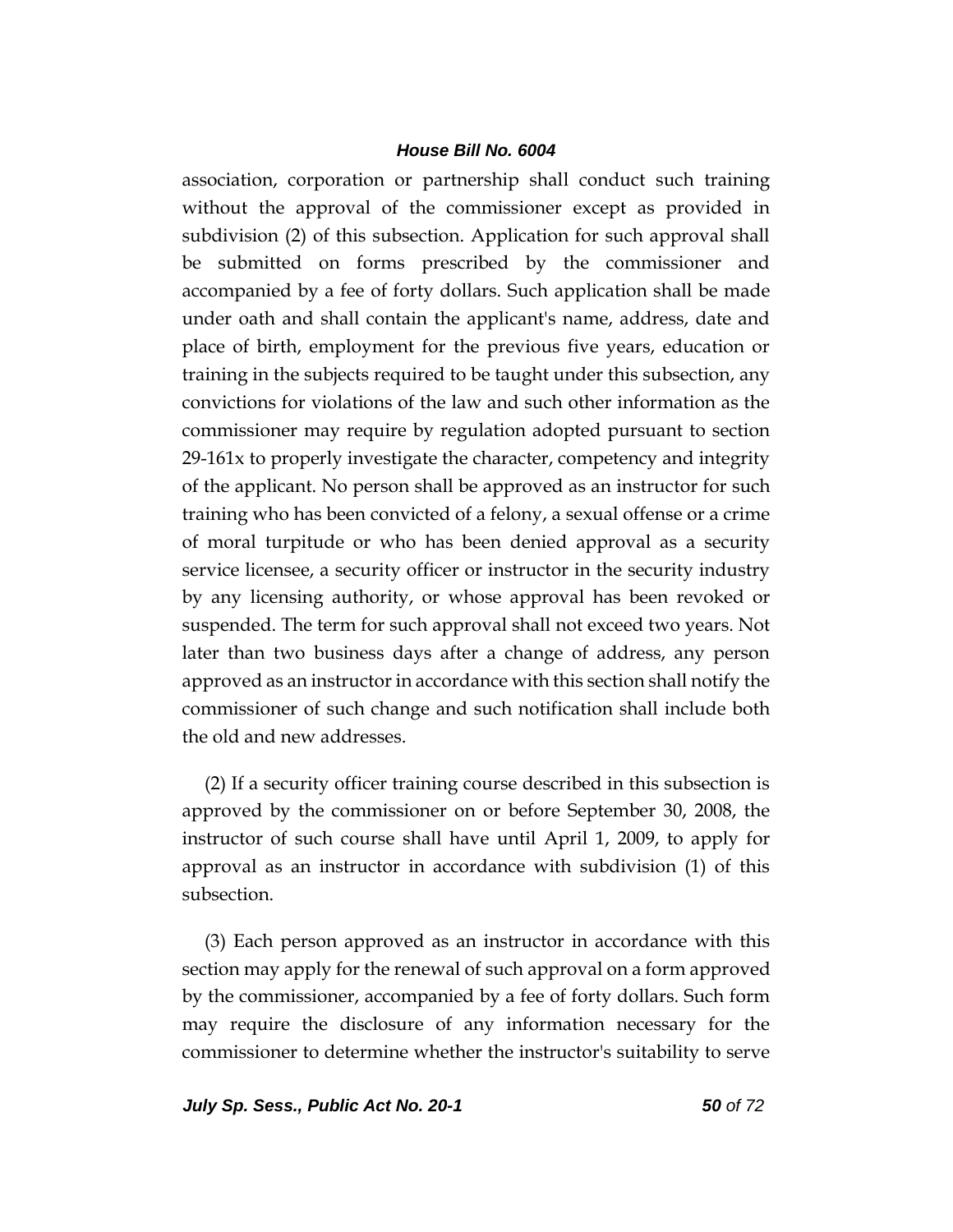as an instructor has changed since the issuance of the prior approval. The term of such renewed approval shall not exceed two years.

(c) Not later than two years after successful completion of the training required pursuant to subsection (b) of this section, or the waiver of such training, the applicant may submit an application for a license as a security officer on forms furnished by the commissioner and, under oath, shall give the applicant's name, address, date and place of birth, employment for the previous five years, experience in the position applied for, including military training and weapons qualifications, any convictions for violations of the law and such other information as the commissioner may require, by regulation, to properly investigate the character, competency and integrity of the applicant. The commissioner shall require any applicant for a license under this section to submit to state and national criminal history records checks conducted in accordance with section 29-17a. Each applicant shall submit with the application two sets of his or her fingerprints on forms specified and furnished by the commissioner, two full-face photographs, two inches wide by two inches high, taken not earlier than six months prior to the date of application, and a one-hundred-dollar licensing fee, made payable to the state. Any applicant who received a waiver as provided in subsection (b) of this section shall be exempt from payment of such licensing fee. Subject to the provisions of section 46a-80, no person shall be approved for a license who has been convicted of a felony, any sexual offense or any crime involving moral turpitude, or who has been refused a license under the provisions of sections 29-161g to 29-161x, inclusive, for any reason except minimum experience, or whose license, having been granted, has been revoked or is under suspension. Upon being satisfied of the suitability of the applicant for licensure, the commissioner may license the applicant as a security officer. Such license shall be renewed every five years for a one-hundred-dollar fee. The commissioner shall send a notice of the expiration date of such license to the holder of such license, by first class mail, not less than

*July Sp. Sess., Public Act No. 20-1 51 of 72*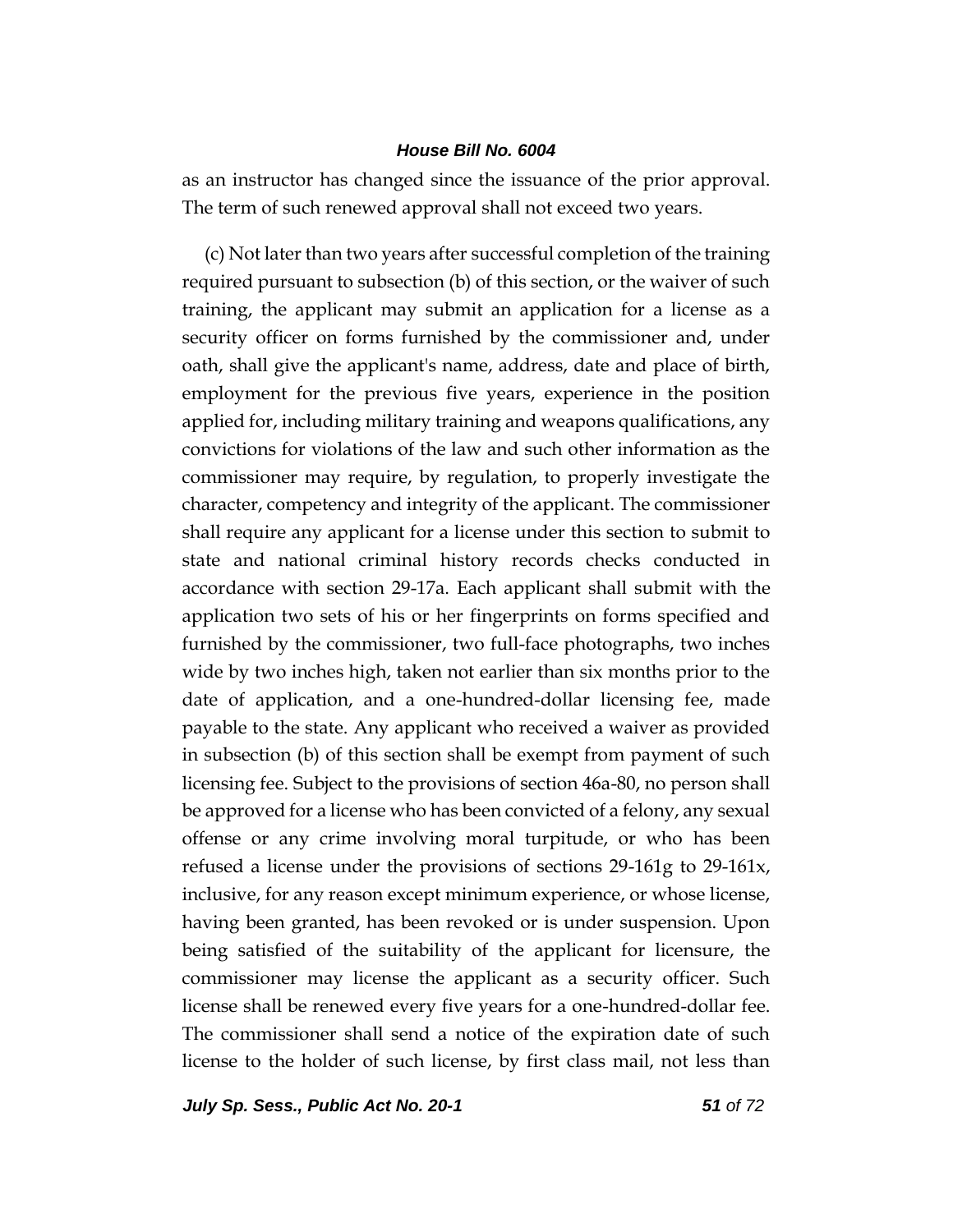ninety days before such expiration, and shall enclose with such notice an application for renewal. The security officer license shall be valid for a period of ninety days after its expiration date unless the license has been revoked or is under suspension pursuant to section 29-161v. An application for renewal filed with the commissioner after the expiration date shall be accompanied by a late fee of twenty-five dollars. The commissioner shall not renew any license that has been expired for more than ninety days.

(d) Upon the security officer's successful completion of training and licensing by the commissioner, or immediately upon hiring a licensed security officer, the security service employing such security officer shall apply to register such security officer with the commissioner on forms provided by the commissioner. Such application shall be accompanied by payment of a forty-dollar application fee payable to the state. The Division of State Police within the Department of Emergency Services and Public Protection shall keep on file the completed registration form and all related material. An identification card with the name, date of birth, address, full-face photograph, physical descriptors and signature of the applicant shall be issued to the security officer, and shall be carried by the security officer at all times while performing the duties associated with the security officer's employment. Registered security officers, in the course of performing their duties, shall present such card for inspection upon the request of a law enforcement officer.

(e) The security service shall notify the commissioner not later than five days after the termination of employment of any registered employee.

(f) Any fee or portion of a fee paid pursuant to this section shall not be refundable.

(g) No person, firm or corporation shall employ or otherwise engage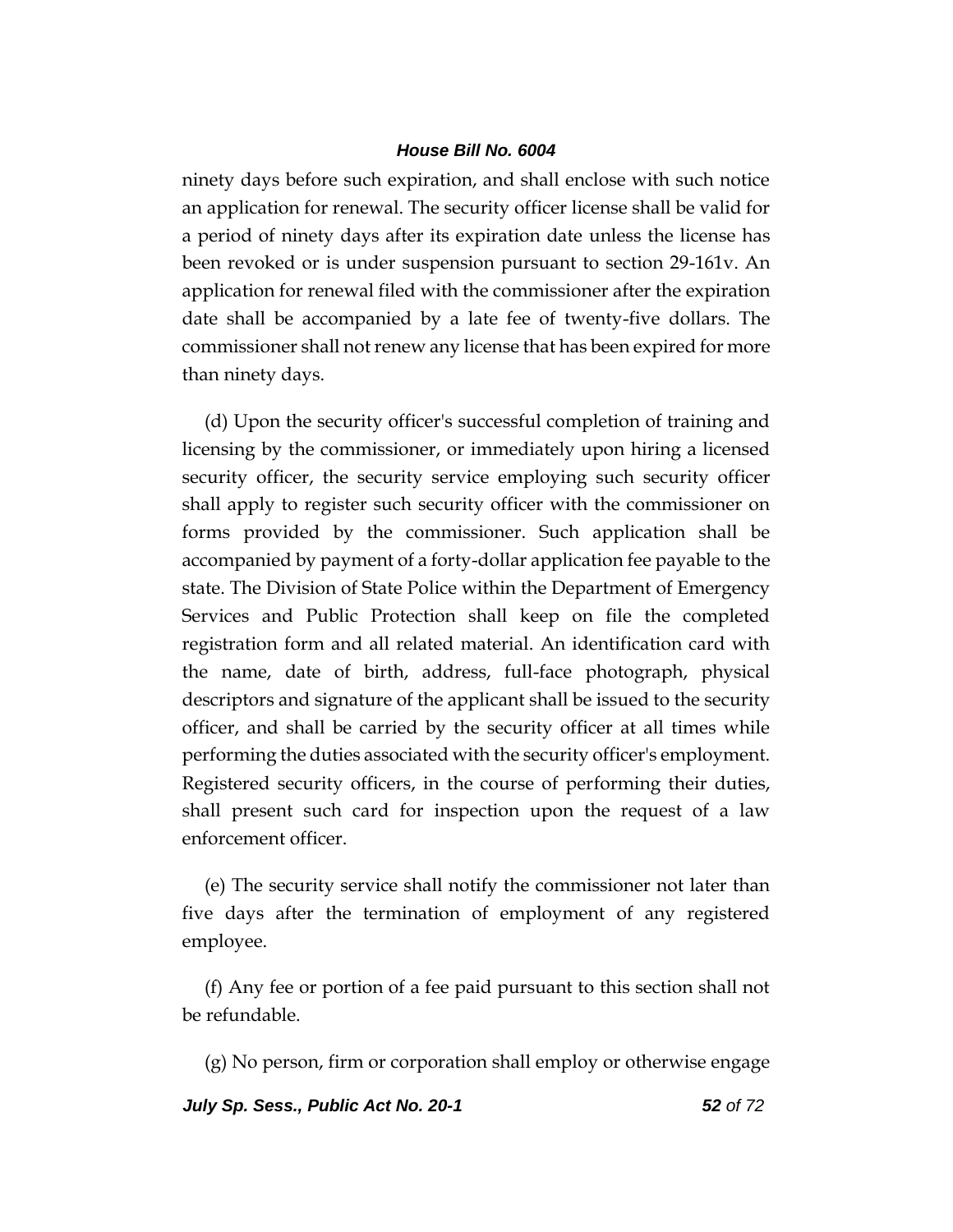any person as a security officer, as defined in section 29-152u, unless such person (1) is a licensed security officer, or (2) meets the requirements of subsection (h) of this section.

(h) During the time that an application for a license as a security officer is pending with the commissioner, the applicant may perform the duties of security officer, provided (1) the security service employing the applicant conducts, or has a consumer reporting agency regulated under the federal Fair Credit Reporting Act conduct, a state and national criminal history records check and determines the applicant meets the requirements of subsection (c) of this section to be a security officer, **[**and**]** (2) the applicant (A) successfully completed the training required pursuant to subsection (b) of this section, or obtained a waiver of such training, and (B) performs the duties of a security officer under the direct on-site supervision of a licensed security officer with at least one year of experience as a licensed security officer, and (3) the applicant has not been decertified as a police officer or otherwise had his or her certification canceled, revoked or refused renewal pursuant to subsection (c) of section 7-294d. The applicant shall not perform such duties at a public or private preschool, elementary or secondary school or at a facility licensed and used exclusively as a child care center, as described in subdivision (1) of subsection (a) of section 19a-77. The applicant shall cease to perform such duties pursuant to this subsection when the commissioner grants or denies the pending application for a security license under this section.

(i) Any person, firm or corporation that violates any provision of subsection (b), (d), (e), (g) or (h) of this section shall be fined seventyfive dollars for each offense. Each distinct violation of this section shall be a separate offense and, in the case of a continuing violation, each day thereof shall be deemed a separate offense.

Sec. 33. (NEW) (*Effective from passage*) (a) There is established the Office of the Inspector General that shall be an independent office

*July Sp. Sess., Public Act No. 20-1 53 of 72*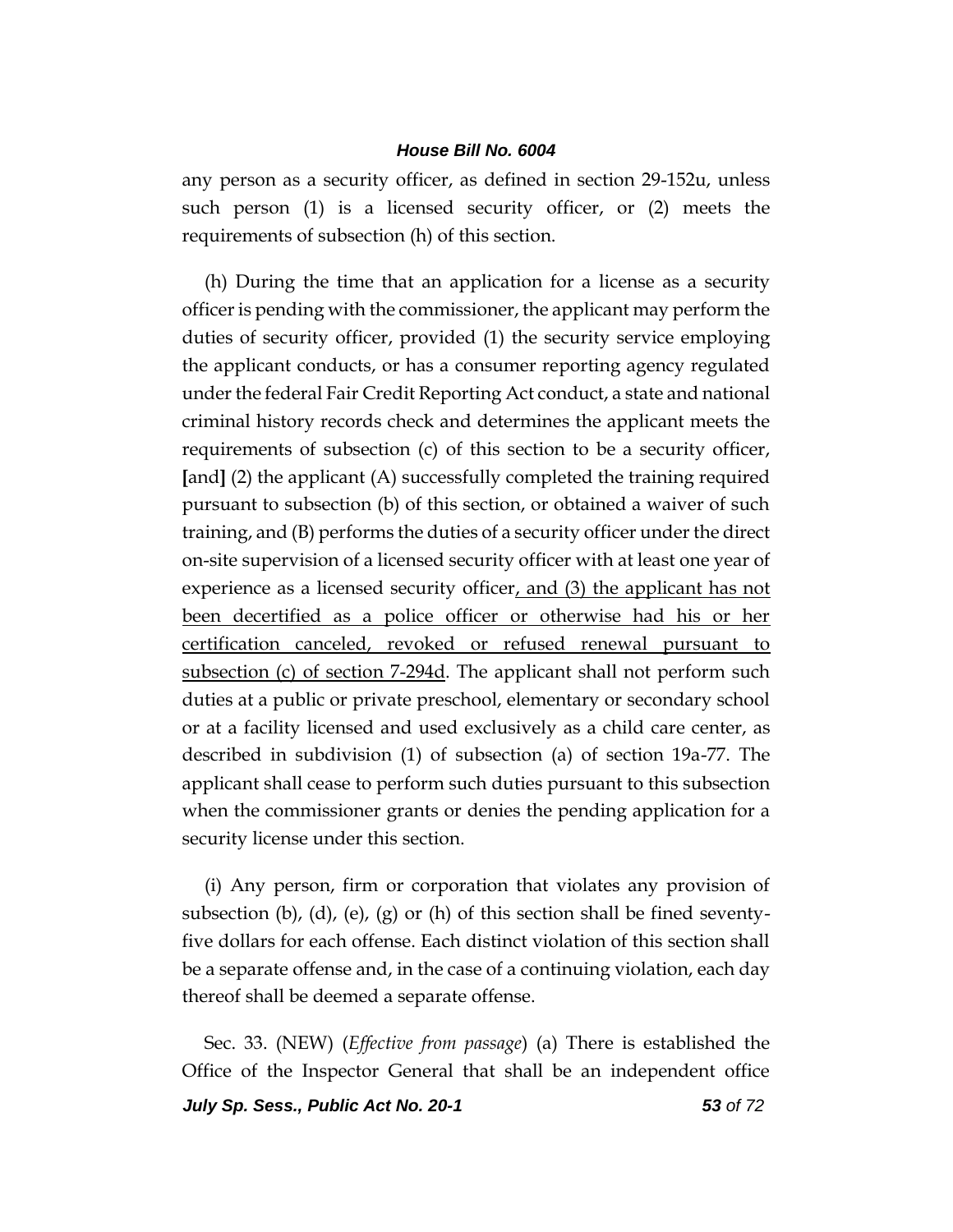within the Division of Criminal Justice. Not later than October 1, 2020, the Criminal Justice Commission established pursuant to section 51- 275a of the general statutes shall nominate a deputy chief state's attorney from within the division as Inspector General who, subject to appointment by the General Assembly pursuant to subsection (c) or (d) of this section, shall lead the Office of the Inspector General. The office shall: (1) Conduct investigations of peace officers in accordance with section 51-277a of the general statutes; (2) prosecute any case in which the Inspector General determines a peace officer used force found to not be justifiable pursuant to section 53a-22 of the general statutes or where a police officer or correctional officer fails to intervene in any such incident or to report any such incident, as required under subsection (a) of section 7-282e of the general statutes or section 42 of this act, as applicable; and (3) make recommendations to the Police Officer Standards and Training Council established under section 7-294b of the general statutes concerning censure and suspension, renewal, cancelation or revocation of a peace officer's certification.

(b) The Inspector General shall serve a term of four years. On or before the date of the expiration of the term of the Inspector General or upon the occurrence of a vacancy in the Office of the Inspector General for any reason, the Criminal Justice Commission shall nominate a deputy chief state's attorney from within the Division of Criminal Justice to fill that vacancy. The commission shall not be precluded from renominating an individual who has previously served as Inspector General. The Inspector General shall, upon nomination by the commission, be appointed by the General Assembly pursuant to subsection (c) or (d) of this section.

(c) Each nomination made by the Criminal Justice Commission to the General Assembly for Inspector General shall be referred, without debate, to the joint standing committee of the General Assembly having cognizance of matters relating to the judiciary, which shall report on the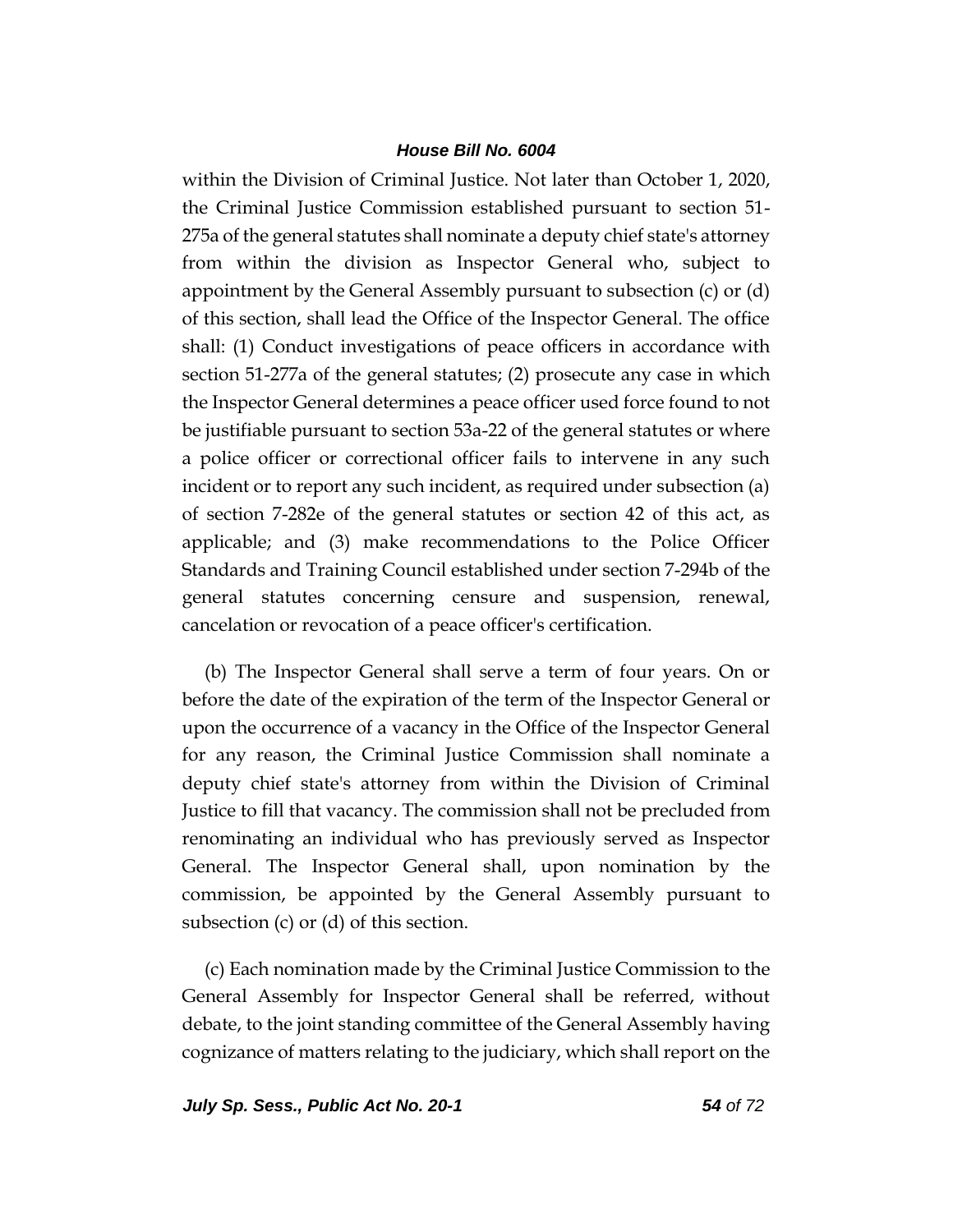nomination not later than thirty legislative days from the time of reference, but no later than seven legislative days before the adjourning of the General Assembly. An appointment by the General Assembly of an Inspector General shall be by concurrent resolution. The action on the passage of each such resolution in the House and in the Senate shall be by vote taken on the electrical roll-call device. The commission shall, not later than five days after receiving notice that a nomination for Inspector General has failed to be approved by the affirmative concurrent action of both houses of the General Assembly, make another nomination for Inspector General.

(d) No vacancy in the position of Inspector General shall be filled by the Criminal Justice Commission when the General Assembly is not in session unless, prior to such filling, the commission submits the name of the proposed vacancy appointee to the joint standing committee of the General Assembly having cognizance of matters relating to the judiciary. Within forty-five days, the committee on the judiciary may, upon the call of either chairman, hold a special meeting for the purpose of approving or disapproving such proposed vacancy appointee by majority vote. Failure of the committee to act on such proposed vacancy appointee within such forty-five-day period shall be deemed to be an approval. Any appointment made pursuant to this subsection shall be in effect until the sixth Wednesday of the next regular session of the General Assembly, and until a successor is appointed.

(e) A deputy chief state's attorney nominated for the position of Inspector General by the Criminal Justice Commission shall serve as interim Inspector General pending appointment by the General Assembly.

(f) An Inspector General may be removed or otherwise disciplined only in accordance with section 51-278b of the general statutes.

(g) The Inspector General may issue subpoenas to municipalities, law

*July Sp. Sess., Public Act No. 20-1 55 of 72*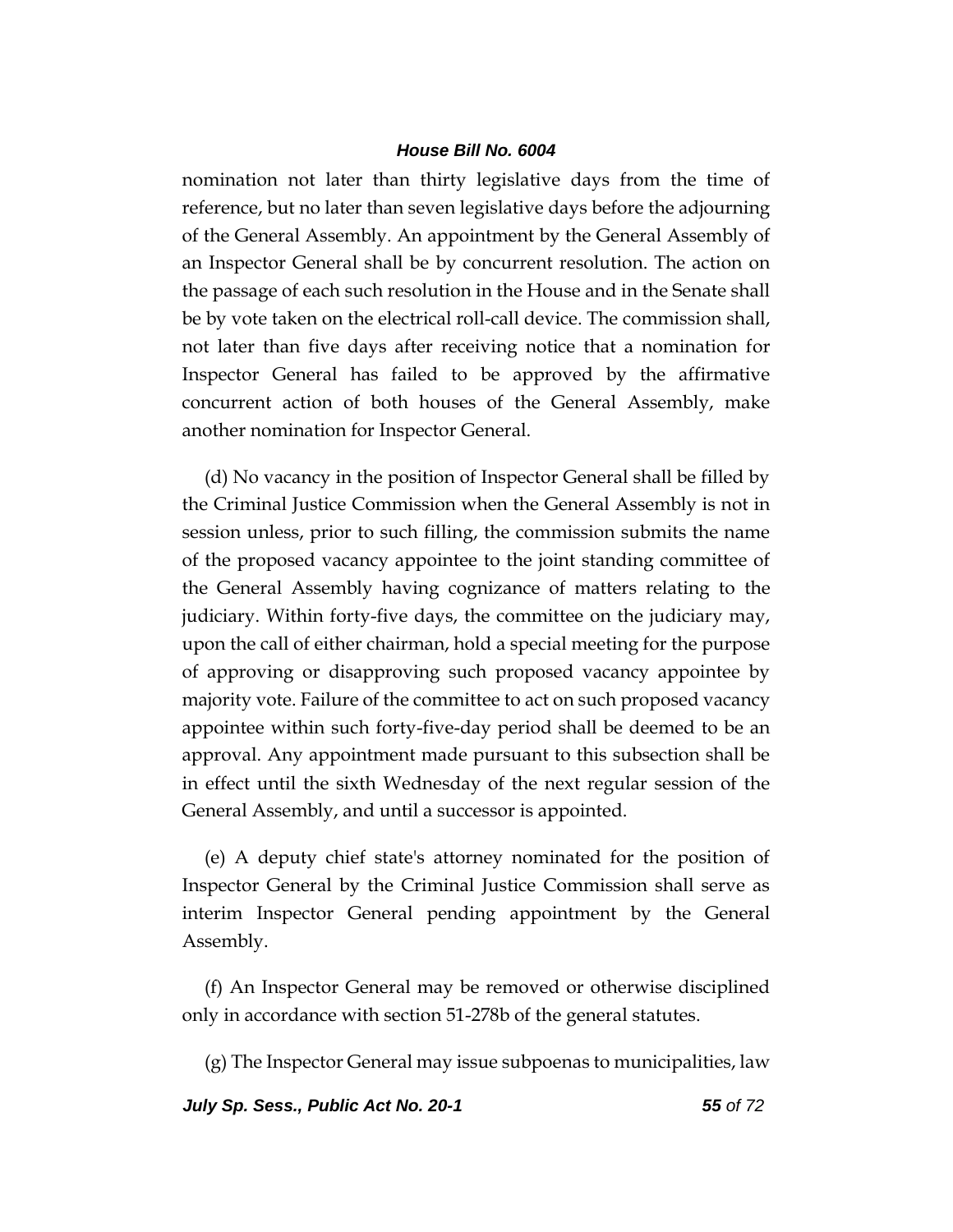enforcement units, as defined in section 7-294 of the general statutes, the Department of Correction and any employee or former employee of the municipality, unit or department (1) requiring the production of reports, records or other documents concerning an investigation described in subsection (a) of this section that is undertaken by the Inspector General, and (2) compelling the attendance and testimony of any person having knowledge pertinent to such investigation.

(h) A chief of police of a municipality, the Commissioner of Emergency Services and Public Protection or the Commissioner of Correction may refer and the Inspector General shall accept any such referral of an incident described in subsection (a) of this section for purposes of an investigation.

(i) The Office of the Inspector General shall be at a location that is separate from the locations of the Office of the Chief State's Attorney or any of the state's attorneys for the judicial districts.

(j) The Inspector General may employ necessary staff to fulfil the duties of the Office of the Inspector General described in subsection (a) of this section. Such staff shall be selected from staff of the Division of Criminal Justice by the Inspector General and shall include, but not be limited to, an assistant state's attorney or a deputy assistant state's attorney, an inspector and administrative staff. As needed by and upon request of the Inspector General, the Office of the Chief State's Attorney shall ensure assistance from additional assistant state's attorneys or deputy assistant state's attorneys, inspectors and administrative staff.

(k) The Inspector General and any staff employed by the Office of the Inspector General, who is not in a bargaining unit established pursuant to sections 5-270 to 5-280, inclusive, of the general statutes, shall, upon completion of employment with the office of the Inspector General be transferred back to the Division of Criminal Justice into a position equivalent or comparable to the position such person held in the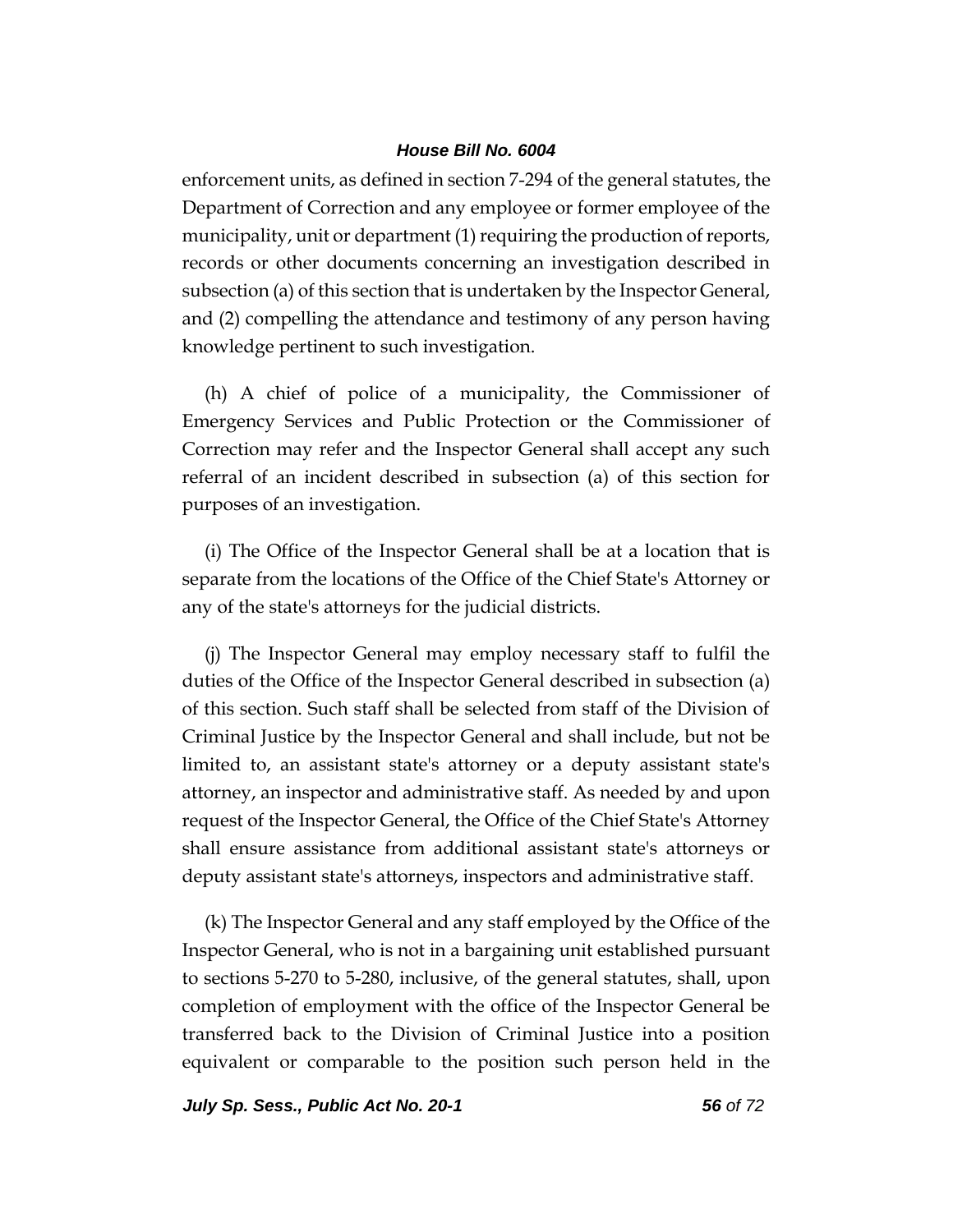division prior to being employed by the Office of the Inspector General. Upon such transfer back to the division, such person shall be compensated at the same level such person was compensated immediately prior to being transferred back to the division.

Sec. 34. Section 51-277a of the 2020 supplement to the general statutes is repealed and the following is substituted in lieu thereof (*Effective October 1, 2020*):

(a) (1) Whenever a peace officer, in the performance of such officer's duties, uses physical force upon another person and such person dies as a result thereof or uses deadly force, as defined in section 53a-3, upon another person, the **[**Division of Criminal Justice shall cause an investigation to be made and shall have the responsibility of determining**]** Inspector General shall investigate and determine whether the use of physical force by the peace officer was **[**appropriate**]**  justifiable under section 53a-22.

(2) (A) Except as provided under subdivision (1) of this subsection, whenever a person dies in the custody of a peace officer or law enforcement agency, the Inspector General shall investigate and determine whether physical force was used by a peace officer upon the deceased person, and if so, whether the use of physical force by the peace officer was justifiable under section 53a-22. If the Inspector General determines the deceased person died as a result of a possible criminal action not involving the use of force by a peace officer, the Inspector General shall refer such case to the Division of Criminal Justice for potential prosecution.

(B) Except as provided under subdivision (1) of this subsection or subparagraph (A) of subdivision (2) of this subsection, whenever a person dies in the custody of the Commissioner of Correction, the Inspector General shall investigate and determine whether the deceased person died as a result of a possible criminal action, and if so, refer such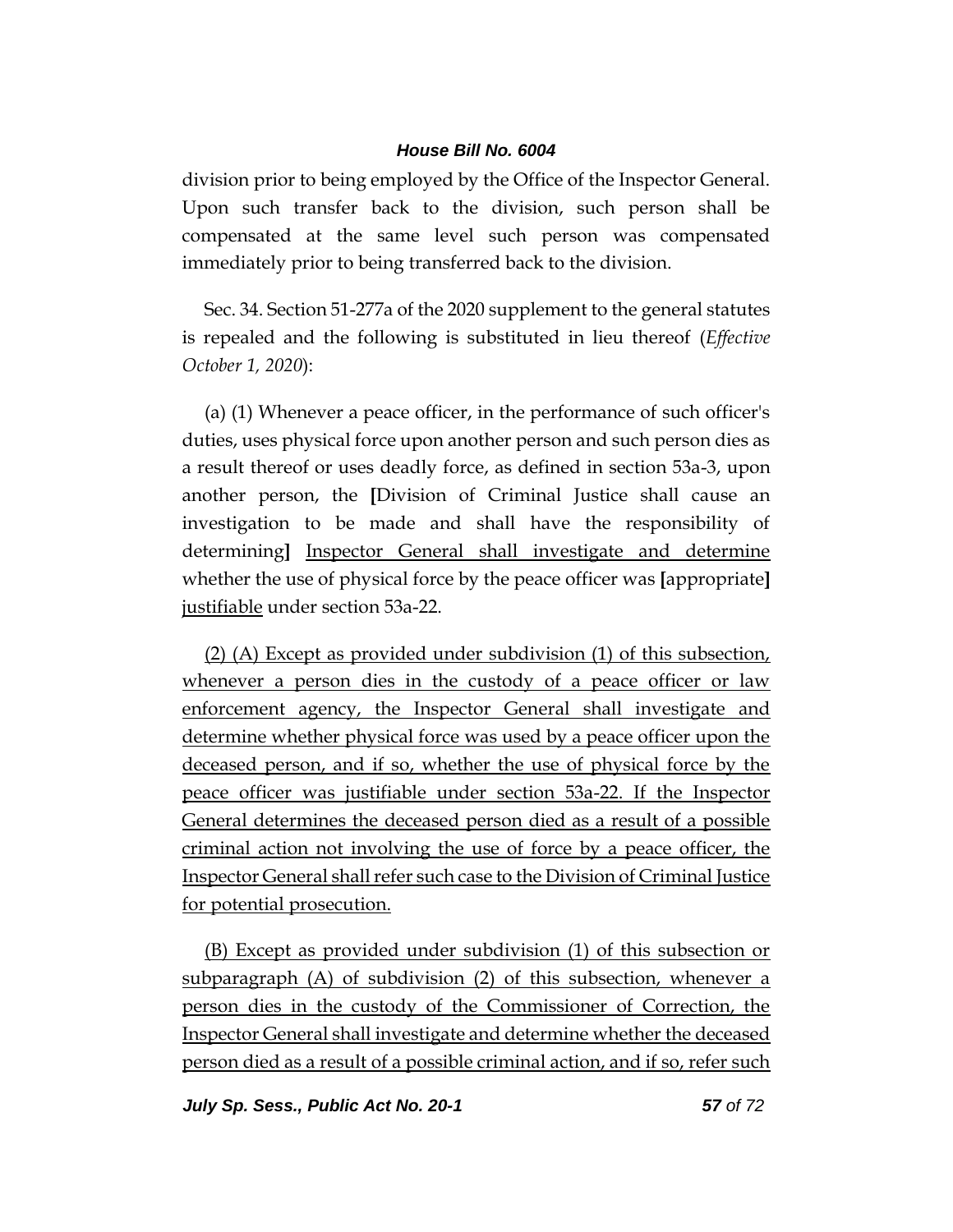case to the Division of Criminal Justice for potential prosecution.

(3) The **[**division**]** Inspector General shall request the appropriate law enforcement agency to provide such assistance as is necessary to determine the circumstances of **[**the**]** an incident investigated under subdivision (1) or (2) of this subsection.

**[**(2) On and after January 1, 2020, whenever**]** (4) Whenever a peace officer, in the performance of such officer's duties, uses physical force upon another person and such person dies as a result thereof, the **[**Division of Criminal Justice shall cause a preliminary status report to be completed**]** Inspector General shall complete a preliminary status report that shall include, but need not be limited to, (A) the name of the deceased person, (B) the gender, race, ethnicity and age of the deceased person, (C) the date, time and location of the injury causing such death, (D) the law enforcement agency involved, (E) the status on the toxicology report, if available, and (F) the death certificate, if available. The **[**division**]** Inspector General shall complete the report and submit a copy of such report not later than five business days after the cause of the death is available in accordance with the provisions of section 11-4a to the joint standing committees of the General Assembly having cognizance of matters relating to the judiciary and public safety.

**[**(b) In causing an investigation to be made pursuant to subdivision (1) of subsection (a) of this section, the Chief State's Attorney shall, (1) as provided in section 51-281, designate a prosecutorial official from a judicial district other than the judicial district in which the incident occurred to conduct the investigation, or (2) as provided in subsection (a) of section 51-285, appoint a special assistant state's attorney or special deputy assistant state's attorney to conduct the investigation. The Chief State's Attorney shall, upon the request of such prosecutorial official or special prosecutor, appoint a special inspector or special inspectors to assist in such investigation.**]**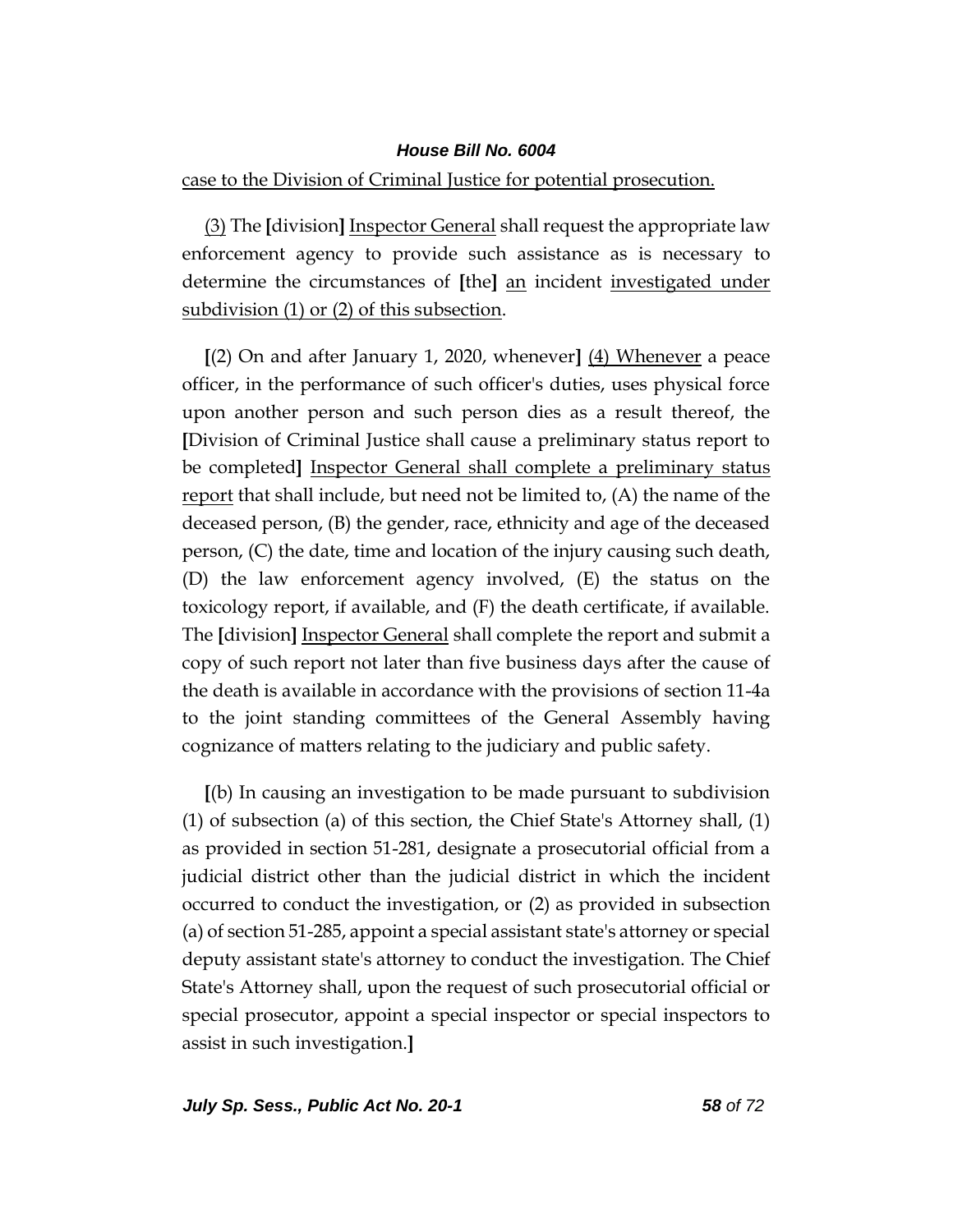**[**(c)**]** (b) Upon the conclusion of the investigation of the incident, the **[**Division of Criminal Justice**]** Inspector General shall file a report with the Chief State's Attorney which shall contain the following: (1) The circumstances of the incident, (2) a determination of whether the use of physical force by the peace officer was **[**appropriate**]** justifiable under section 53a-22, and (3) any future action to be taken by the **[**division**]**  Office of the Inspector General as a result of the incident. The Chief State's Attorney shall provide a copy of the report to the chief executive officer of the municipality in which the incident occurred and to the Commissioner of Emergency Services and Public Protection or the chief of police of such municipality, as the case may be, and shall make such report available to the public on the **[**division's**]** Division of Criminal Justice's Internet web site not later than forty-eight hours after the copies are provided to the chief executive officer and the commissioner or chief of police.

(c) The Office of the Inspector General shall prosecute any case in which the Inspector General determines that the use of force by a peace officer was not justifiable under section 53a-22, and any failure to intervene in any such incident or to report any such incident, as required under subsection (a) of section 7-282e or section 42 of this act.

Sec. 35. Section 51-281 of the general statutes is repealed and the following is substituted in lieu thereof (*Effective October 1, 2020*):

The Chief State's Attorney and each deputy chief state's attorney, state's attorney, assistant state's attorney and deputy assistant state's attorney, including the deputy chief state's attorney acting as the Inspector General and any state's attorney, assistant state's attorney or deputy assistant state's attorney operating under the direction of the Office of the Inspector General established under section 33 of this act, shall be qualified to act in any judicial district in the state and in connection with any matter regardless of the judicial district where the offense took place, and may be assigned to act in any judicial district at

*July Sp. Sess., Public Act No. 20-1 59 of 72*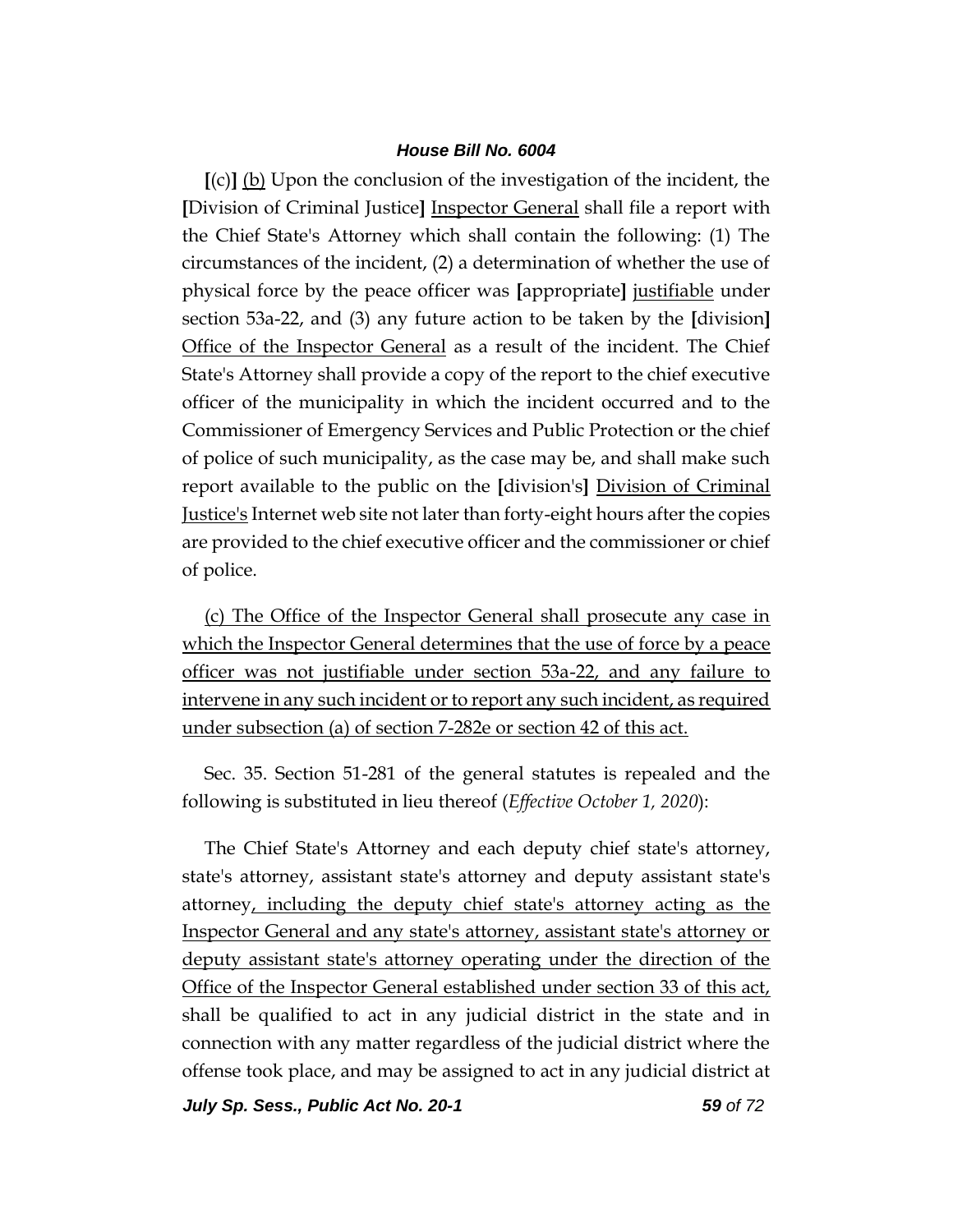any time on designation by the Chief State's Attorney or the Inspector General, as applicable.

Sec. 36. Section 19a-406

(a) The Chief Medical Examiner shall investigate all human deaths in the following categories: (1) Violent deaths, whether apparently homicidal, suicidal or accidental, including but not limited to deaths due to thermal, chemical, electrical or radiational injury and deaths due to criminal abortion, whether apparently self-induced or not; (2) sudden or unexpected deaths not caused by readily recognizable disease; (3) deaths under suspicious circumstances; (4) deaths of persons whose bodies are to be cremated, buried at sea or otherwise disposed of so as to be thereafter unavailable for examination; (5) deaths related to disease resulting from employment or to accident while employed; (6) deaths related to disease which might constitute a threat to public health; and (7) any other death, not clearly the result of natural causes, that occurs while the deceased person is in the custody of a peace officer or a law enforcement agency or the Commissioner of Correction. The Chief Medical Examiner may require autopsies in connection with deaths in the preceding categories when it appears warranted for proper investigation and, in the opinion of the Chief Medical Examiner, the Deputy Chief Medical Examiner, an associate medical examiner or an authorized assistant medical examiner, an autopsy is necessary. The autopsy shall be performed at the Office of the Chief Medical Examiner or by a designated pathologist at a community hospital. Where indicated, the autopsy shall include toxicologic, histologic, microbiologic and serologic examinations. If a medical examiner has reason to suspect that a homicide has been committed, the autopsy shall be performed at the Office of the Chief Medical Examiner or by a designated pathologist in the presence of at least one other designated pathologist if such other pathologist is immediately available. A detailed description of the findings of all autopsies shall be written or

*July Sp. Sess., Public Act No. 20-1 60 of 72*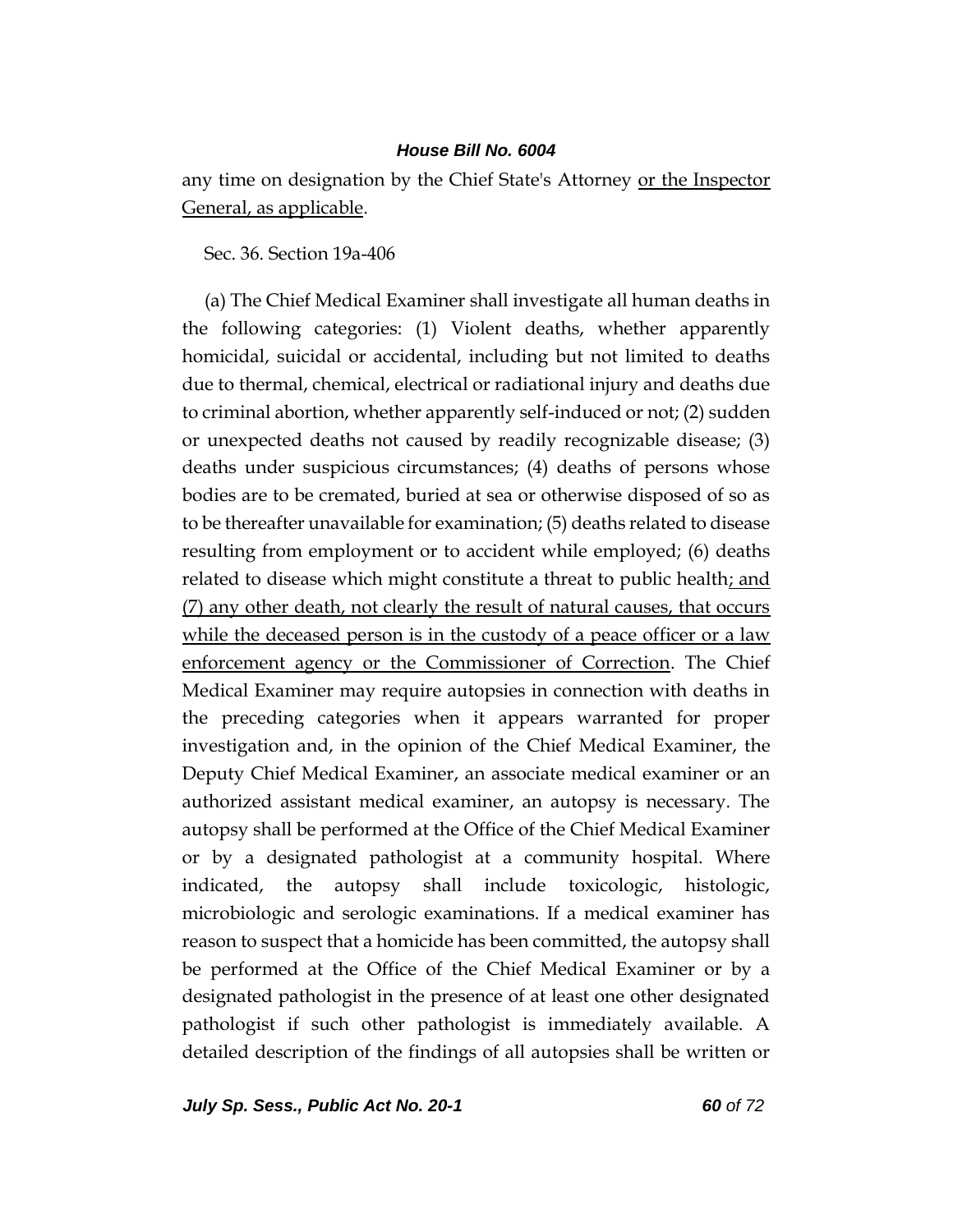dictated during their progress. The findings of the investigation at the scene of death, the autopsy and any toxicologic, histologic, serologic and microbiologic examinations and the conclusions drawn therefrom shall be filed in the Office of the Chief Medical Examiner.

(b) The Chief Medical Examiner shall designate pathologists who are certified by the Department of Public Health to perform autopsies in connection with the investigation of any deaths in the categories listed in subsection (a) of this section. Any deputy chief state's attorney, state's attorney or assistant state's attorney, including from the Office of the Inspector General pursuant to section 33 of this act, shall have the right to require an autopsy by a pathologist so designated in any case in which there is a suspicion that death resulted from a criminal act. The official requiring said autopsy shall make a reasonable effort to notify whichever one of the following persons, eighteen years of age or older, assumes custody of the body for purposes of burial: Father, mother, husband, wife, child, guardian, next of kin, friend or any person charged by law with the responsibility for burial, that said autopsy has been required, however performance of said autopsy need not be delayed pending such notice.

(c) If there are no other circumstances which would appear to require an autopsy and if the investigation of the circumstances and examination of the body enable the Chief Medical Examiner, the Deputy Chief Medical Examiner, an associate medical examiner or an authorized assistant medical examiner to conclude with reasonable certainty that death occurred from natural causes or obvious traumatic injury, the medical examiner in charge shall certify the cause of death and file a report of his findings in the Office of the Chief Medical Examiner.

Sec. 37. Section 19a-407 of the general statutes is repealed and the following is substituted in lieu thereof (*Effective October 1, 2020*):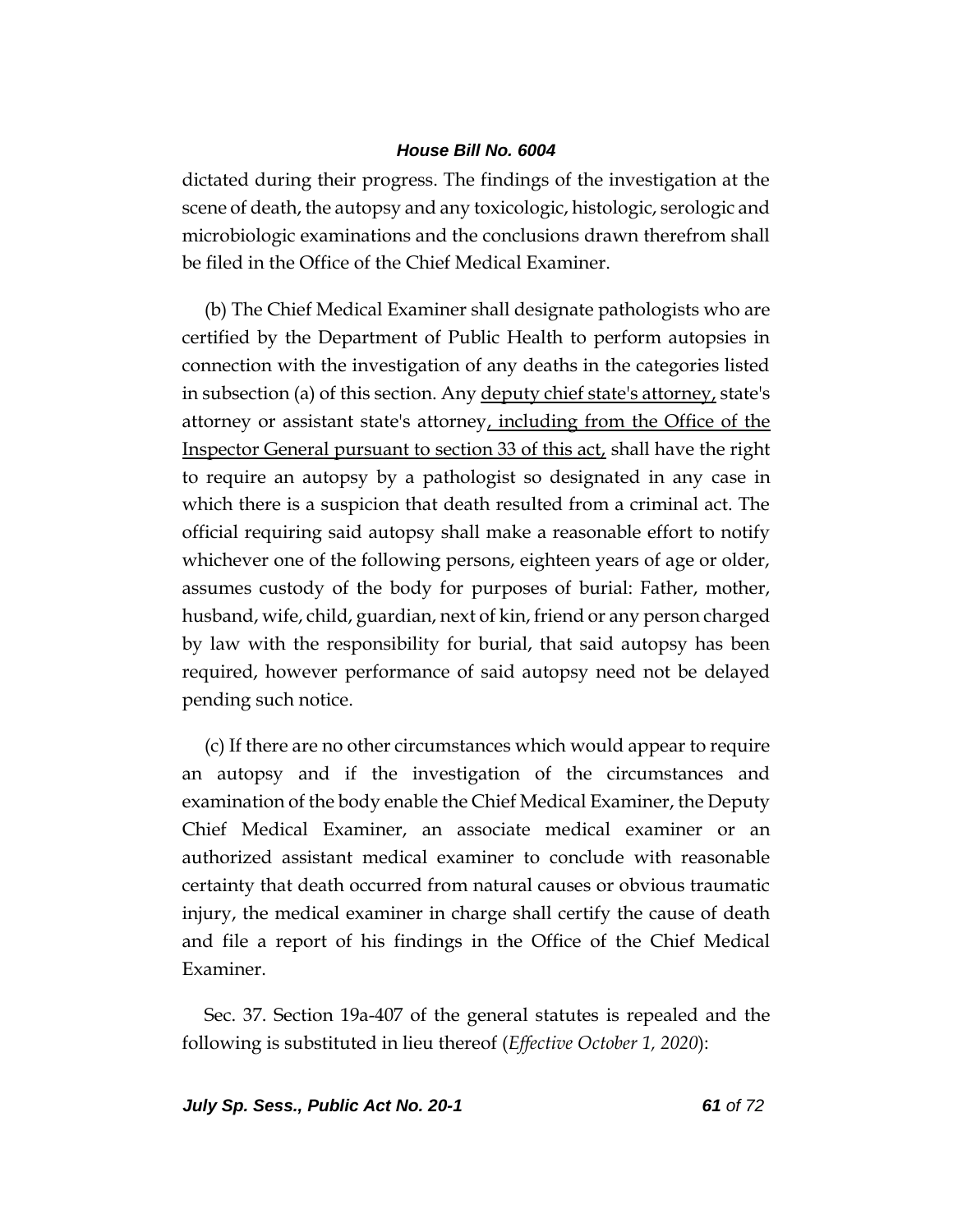(a) All law enforcement officers, state's attorneys, prosecuting attorneys, employees of the Department of Correction, other officials, physicians, funeral directors, embalmers and other persons shall promptly notify the Office of the Chief Medical Examiner of any death coming to their attention which is subject to investigation by the Chief Medical Examiner under this chapter, shall assist in making dead bodies and related evidence available to that office for investigations and postmortem examinations, including autopsies, and shall cooperate fully with said office in making the investigations and examinations herein provided for. In conducting such investigations or examinations, the Chief Medical Examiner may issue subpoenas requiring the production of medical reports, records or other documents concerning the death under investigation and compelling the attendance and testimony of any person having pertinent knowledge of such death.

(b) In cases of apparent homicide or suicide, or of accidental death, the cause of which is obscure, or any other death, not clearly the result of natural causes, that occurs while the deceased person is in the custody of a peace officer or a law enforcement agency or the Commissioner of Correction, the scene of the event shall not be disturbed until authorized by the Chief Medical Examiner or his or her authorized representative. Upon receipt of notification of a death as provided herein, the Chief Medical Examiner or his <u>or her</u> authorized representative shall view and take charge of the body without delay.

(c) In conducting his or her investigation, the Chief Medical Examiner or his <u>or her</u> authorized representative shall have access to any objects, writings or other articles of property in the custody of any law enforcement official which in the Chief Medical Examiner's opinion may be useful in establishing the cause or manner of death. Upon the Chief Medical Examiner's request, a law enforcement official having custody of such articles shall deliver them to the Chief Medical Examiner, along with copies of any reports of the analysis of such articles by such law

*July Sp. Sess., Public Act No. 20-1 62 of 72*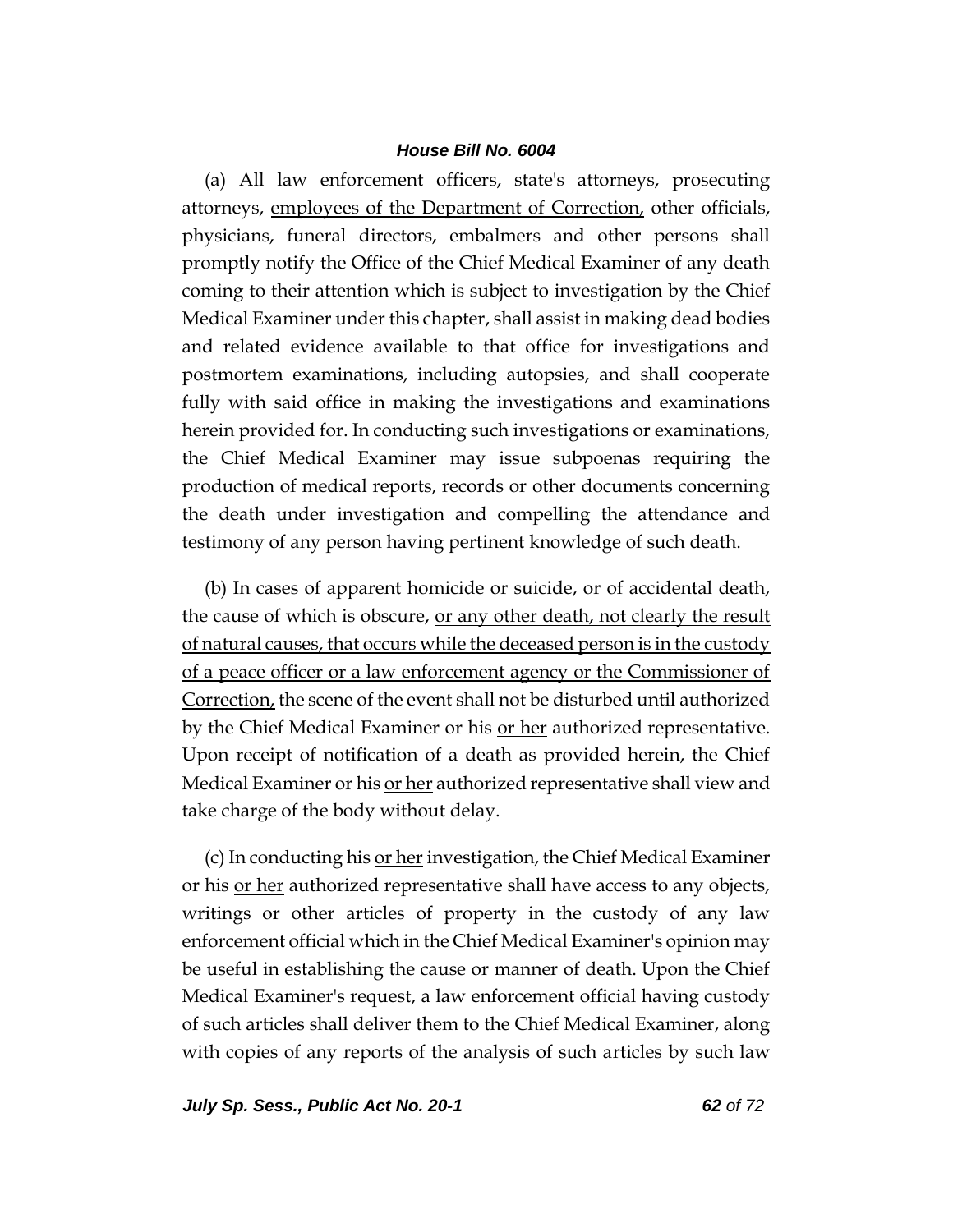enforcement official. The Chief Medical Examiner shall analyze such articles and return them to the official from whom they were obtained. When such articles are no longer required to be kept for the purposes of justice, the law enforcement official who has custody of them shall deliver them to the person or persons entitled to their custody. If such articles are not claimed by such person or persons entitled thereto within one year after the date of death, such articles may be disposed of by the law enforcement official as provided in section 54-36.

(d) Any person who wilfully fails to comply with any provision of this section shall be fined not more than five hundred dollars or imprisoned not more than one year, or both.

Sec. 38. Section 7-282d of the general statutes is repealed and the following is substituted in lieu thereof (*Effective October 1, 2020*):

No municipal police department may impose any quota with respect to the issuance of citations to pedestrians or summonses for motor vehicle violations upon any policeman in such department. Nothing in this section shall prohibit such department from using data concerning the issuance of such citations or summonses in the evaluation of an individual's work performance provided such data is not the exclusive means of evaluating such performance. As used in this section, "quota" means a specified number of citations issued to pedestrians or summonses for motor vehicle violations to be issued within a specified period of time.

Sec. 39. Section 29-2b of the general statutes is repealed and the following is substituted in lieu thereof (*Effective October 1, 2020*):

The Department of Emergency Services and Public Protection shall not impose any quota with respect to the issuance of <u>citations to</u> pedestrians or summonses for motor vehicle violations upon any policeman in said department. Nothing in this section shall prohibit said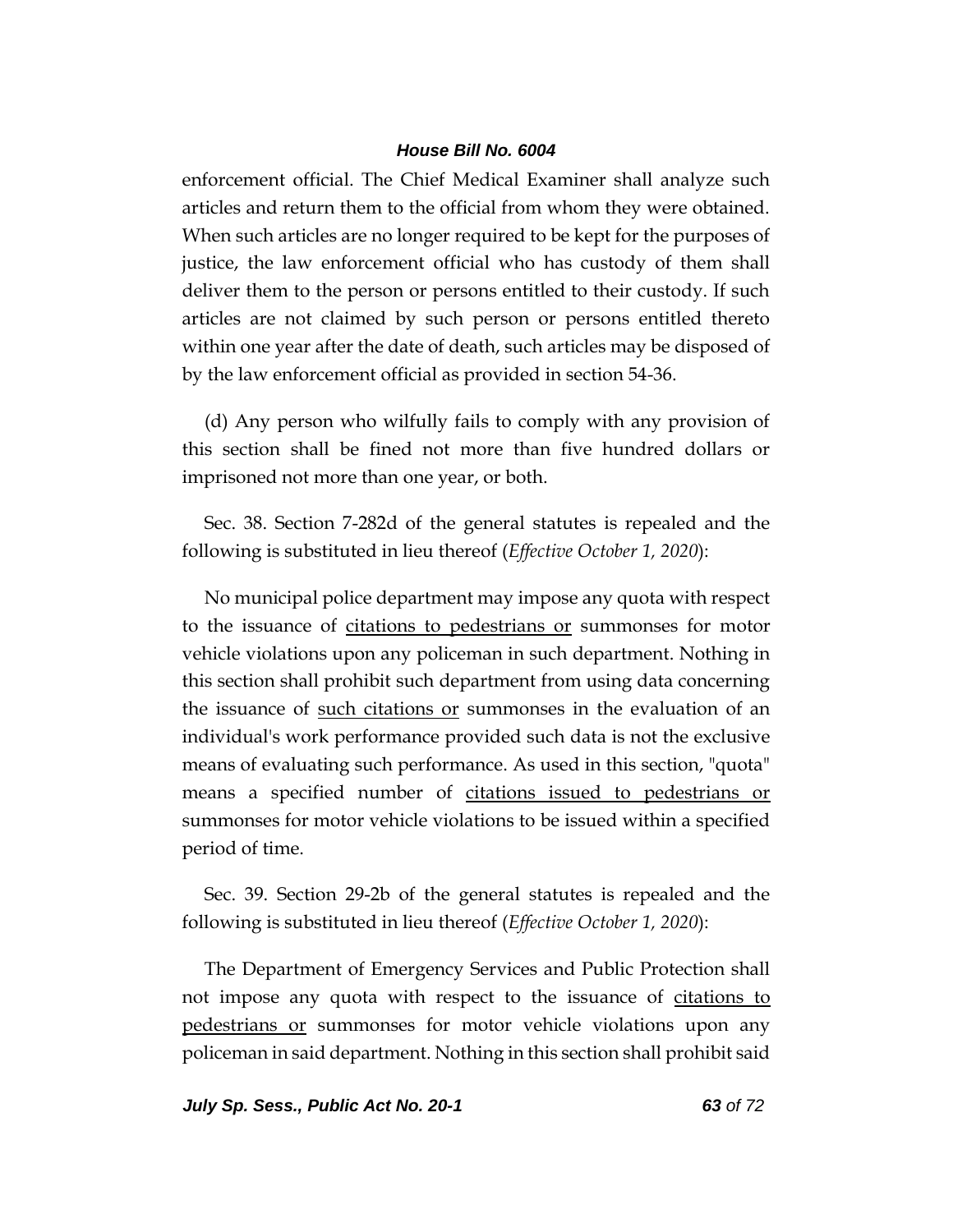department from using data concerning the issuance of such citations or summonses in the evaluation of an individual's work performance, provided such data is not the exclusive means of evaluating such performance. As used in this section, "quota" means a specified number of citations issued to pedestrians or summonses for motor vehicle violations to be issued within a specified period of time.

Sec. 40. (NEW) (*Effective from passage*) (a) For purposes of this section:

(1) "Law enforcement agency" means the Division of State Police within the Department of Emergency Services and Public Protection or any municipal police department; and

(2) "Controlled equipment" means military designed equipment classified by the United States Department of Defense as part of the federal 1033 program that is (A) a controlled firearm, ammunition, bayonet, grenade launcher, grenade, including stun and flash-bang, or an explosive, (B) a controlled vehicle, highly mobile multi-wheeled vehicle, mine-resistant ambush-protected vehicle, truck, truck dump, truck utility or truck carryall, (C) a drone that is armored or weaponized, (D) controlled aircraft that is combat configured or combat coded or has no established commercial flight application, (E) a silencer, (F) a long-range acoustic device, or (G) an item in the federal supply class of banned items.

(b) On and after the effective date of this section, no law enforcement agency may acquire controlled equipment.

(c) Not later than December 31, 2020, each law enforcement agency shall report, in accordance with the provisions of section 11-4a of the general statutes, to the joint standing committees of the General Assembly having cognizance of matters relating to the judiciary and public safety its inventory of controlled equipment possessed on the effective date of this section. As part of such report, the agency shall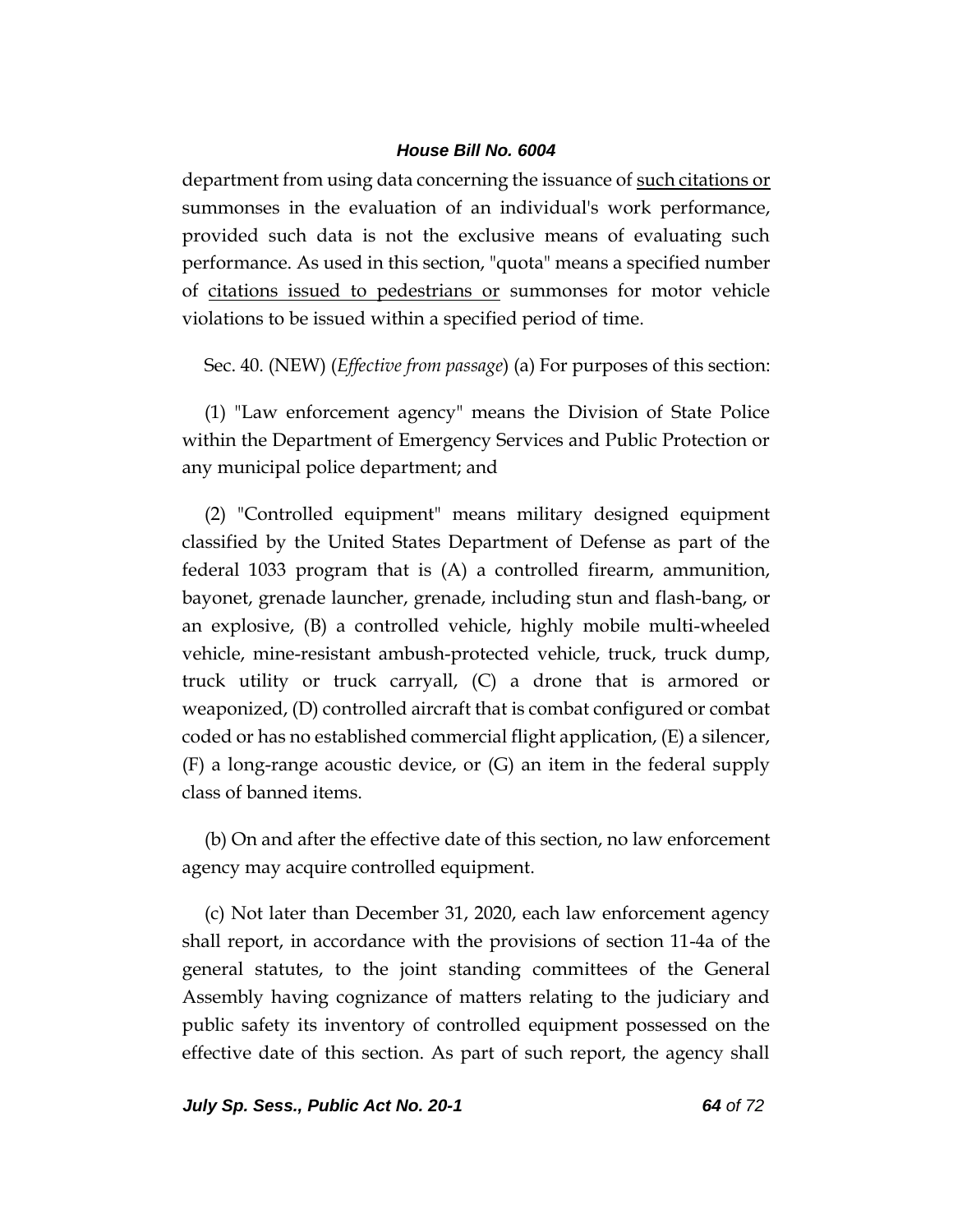include the use or proposed use of each item in its inventory and whether such use or proposed use is necessary for the operation and safety of the department or is for relief or rescue efforts in the case of a natural disaster or for other public safety purposes.

(d) (1) The office of the Governor and the Commissioner of Emergency Services and Public Protection may order a law enforcement agency to lawfully sell, transfer or otherwise dispose of controlled equipment they jointly find is unnecessary for public protection. A municipal police department may request the office of the Governor and the commissioner to reconsider such order. The office of the Governor and the commissioner may jointly amend or rescind such order if the police department has held a public hearing in the municipality it serves concerning the proposed request for reconsideration and the department demonstrates in its request for reconsideration that the use or proposed use of the controlled equipment is necessary for the operation and safety of the department or is for relief or rescue efforts in the case of a natural disaster or for other public safety purposes.

(2) The office of the Governor and the Commissioner of Emergency Services and Public Protection shall notify the joint standing committees of the General Assembly having cognizance of matters relating to the judiciary and public safety of controlled equipment that is ordered to be sold, transferred or otherwise disposed of pursuant to subdivision (1) of this subsection.

(e) No law enforcement agency that is permitted to retain controlled equipment may use any such equipment for crowd management or intimidation tactics.

Sec. 41. (NEW) (*Effective July 1, 2021, and applicable to any cause of action arising from an incident committed on or after July 1, 2021*) (a) As used in this section: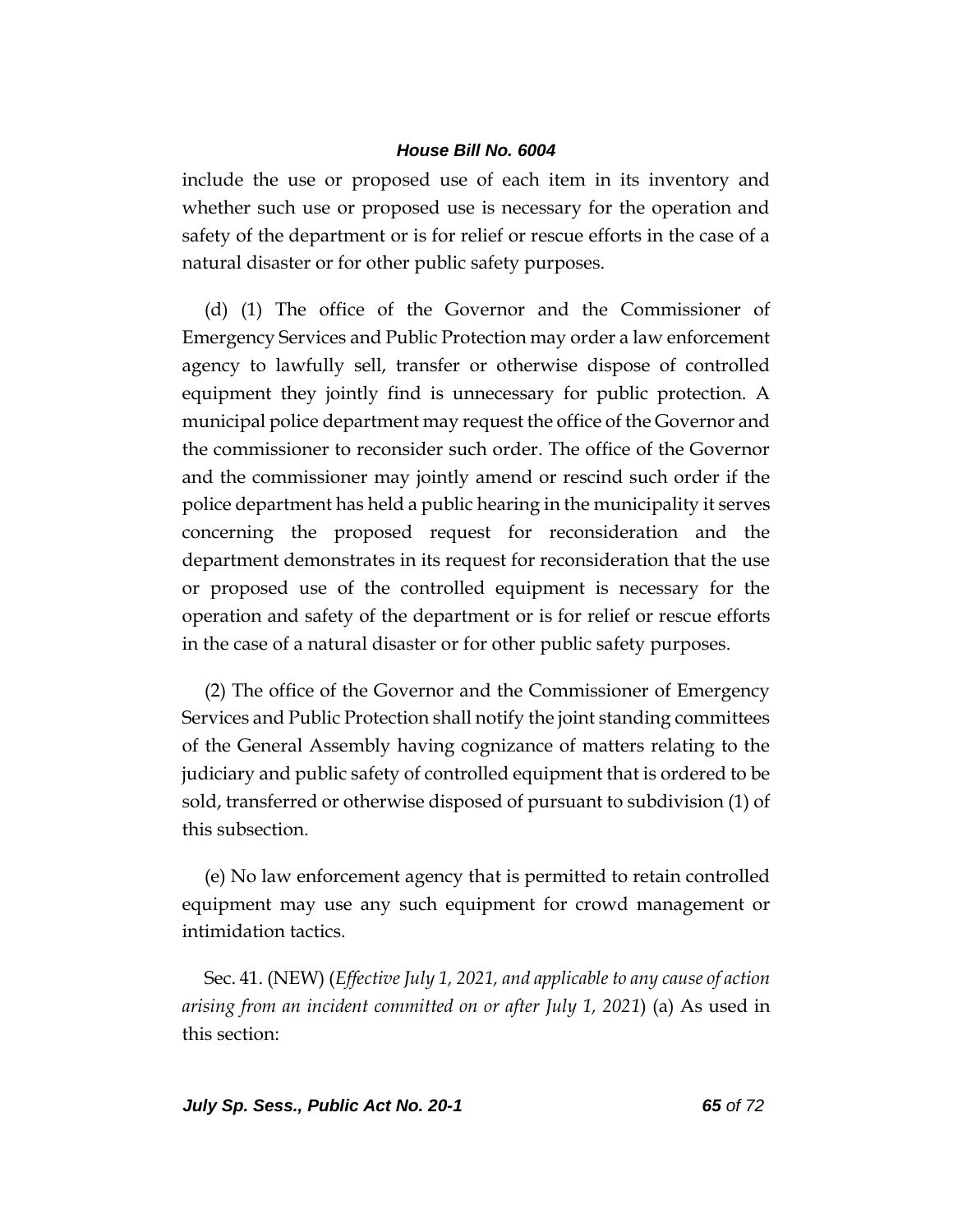(1) "Law enforcement unit" has the same meaning as provided in section 7-294a of the general statutes; and

(2) "Police officer" has the same meaning as provided in section 7- 294a of the general statutes.

(b) No police officer, acting alone or in conspiracy with another, shall deprive any person or class of persons of the equal protection of the laws of this state, or of the equal privileges and immunities under the laws of this state, including, without limitation, the protections, privileges and immunities guaranteed under article first of the Constitution of the state.

(c) Any person aggrieved by a violation of subsection (b) of this section may bring a civil action for equitable relief or damages in the Superior Court. A civil action brought for damages shall be triable by jury.

(d) In any civil action brought under this section, governmental immunity shall only be a defense to a claim for damages when, at the time of the conduct complained of, the police officer had an objectively good faith belief that such officer's conduct did not violate the law. There shall be no interlocutory appeal of a trial court's denial of the application of the defense of governmental immunity. Governmental immunity shall not be a defense in a civil action brought solely for equitable relief.

(e) In an action under this section, each municipality or law enforcement unit shall protect and save harmless any such police officer from financial loss and expense, including legal fees and costs, if any, arising out of any claim, demand or suit instituted against such officer by reason of any act undertaken by such officer while acting in the discharge of the officer's duties. In the event such officer has a judgment entered against him or her for a malicious, wanton or wilful act in a

*July Sp. Sess., Public Act No. 20-1 66 of 72*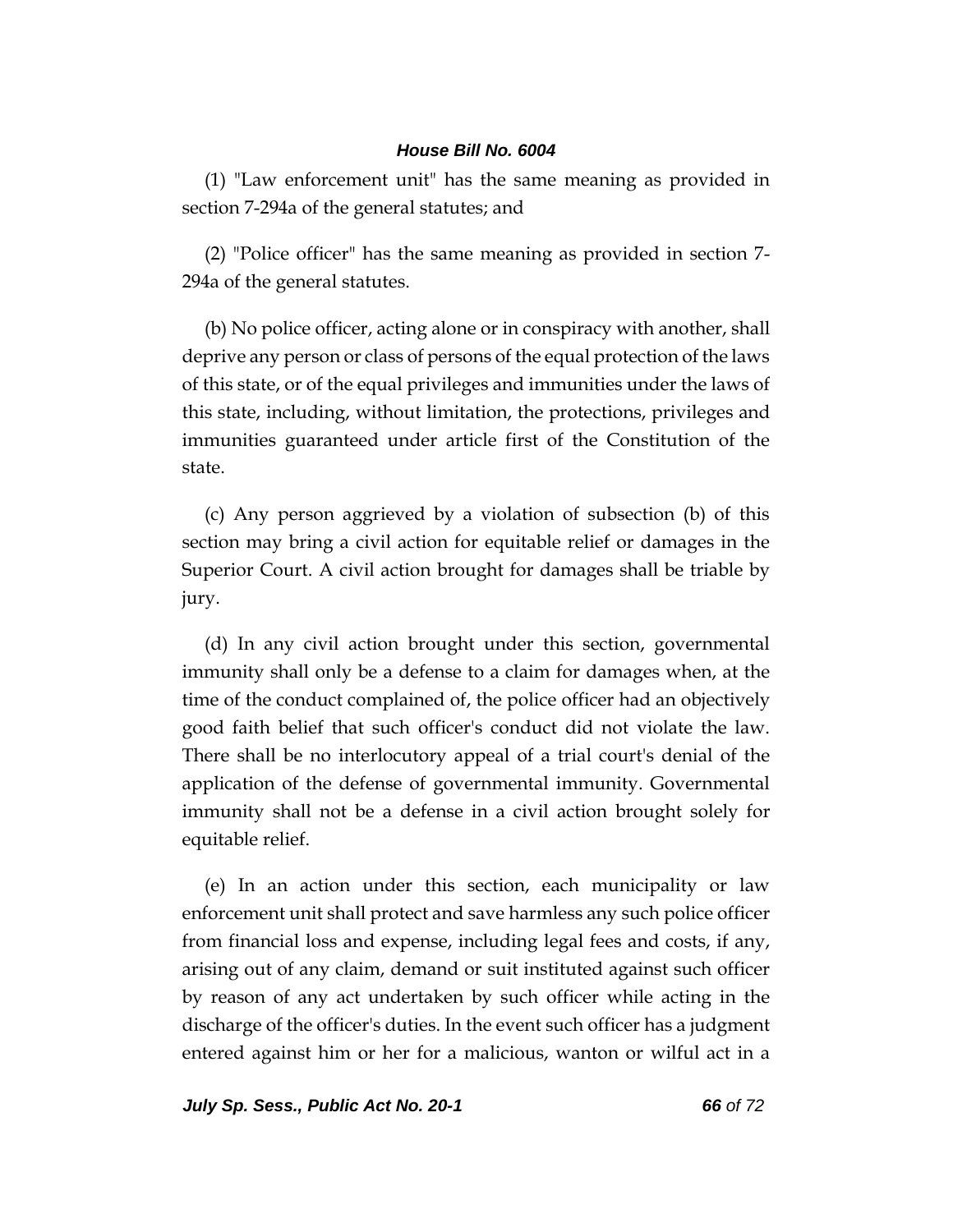court of law, such municipality shall be reimbursed by such officer for expenses it incurred in providing such defense and shall not be held liable to such officer for any financial loss or expense resulting from such act.

(f) In any civil action brought under this section, if the court finds that a violation of subsection (b) of this section was deliberate, wilful or committed with reckless indifference, the plaintiff may be awarded costs and reasonable attorney's fees.

(g) A civil action brought pursuant to this section shall be commenced not later than one year after the date on which the cause of action accrues. Any notice of claim provision set forth in the general statutes, including, but not limited to, the provisions of subsection (d) of section 7-101a of the general statutes and subsection (a) of section 7-465 of the general statutes shall not apply to an action brought under this section.

Sec. 42. (*Effective from passage*) On or before January 1, 2021, the task force established to study police transparency and accountability, pursuant to section 6 of public act 19-90, shall report in accordance with the provisions of section 11-4a of the general statutes to the joint standing committee of the General Assembly having cognizance of matters relating to the judiciary on any recommendations related to the implementation of section 41 of this act and the anticipated impact that the implementation of said section 41 will have on the ability of a police officer or municipality to obtain liability insurance.

Sec. 43. (NEW) (*Effective October 1, 2020*) (a) Any correction officer who witnesses another correction officer use what the witnessing correction officer objectively knows to be excessive or illegal use of force shall intervene and attempt to stop such other correction officer from using such force. Any correction officer who fails to intervene in such an incident may be prosecuted and punished in accordance with the provisions of section 53a-8 of the general statutes for the same acts as

*July Sp. Sess., Public Act No. 20-1 67 of 72*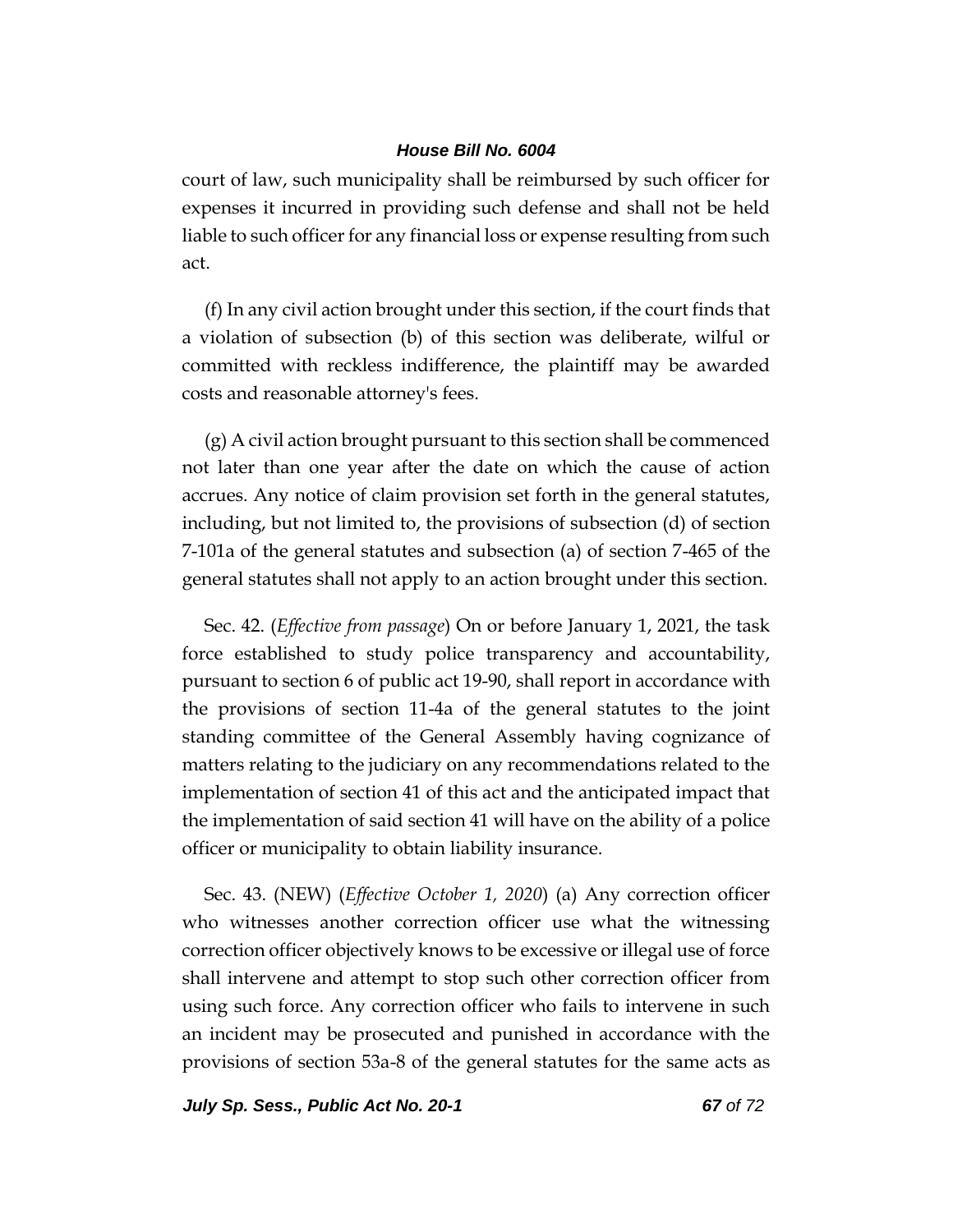the correction officer who used unreasonable, excessive or illegal force.

(b) Any correction officer who witnesses another correction officer use what the witnessing correction officer objectively knows to be unreasonable, excessive or illegal use of force or is otherwise aware of such use of force by another correction officer shall report, as soon as is practicable, such use of force to the witnessing correction officer's immediate supervisor. Such supervisor shall immediately report such use of force to the immediate supervisor of the correction officer who is reported to have used such force. Any correction officer required to report such an incident who fails to do so may be prosecuted and punished in accordance with the provisions of sections 53a-165 to 53a-167, inclusive, of the general statutes.

(c) The Department of Correction or any employee of the department shall not take any retaliatory personnel action or discriminate against a correction officer because such correction officer intervened in an incident pursuant to subsection (a) of this section or reported an incident pursuant to subsection (b) of this section. Such intervening or reporting correction officer shall be protected by the provisions of section 4-61dd of the general statutes.

Sec. 44. Section 7-294ee of the general statutes is repealed and the following is substituted in lieu thereof (*Effective from passage*):

(a) **[**The**]** Until December 31, 2024, the Police Officer Standards and Training Council, established under section 7-294b, and the Commissioner of Emergency Services and Public Protection or the commissioner's designee, shall **[**, within available appropriations,**]** jointly develop, adopt and revise, as necessary, minimum standards and practices for the administration and management of law enforcement units, as defined in section 7-294a. Such minimum standards and practices shall be based upon standards established by the International Association of Chiefs of Police and the Commission on Accreditation for

*July Sp. Sess., Public Act No. 20-1 68 of 72*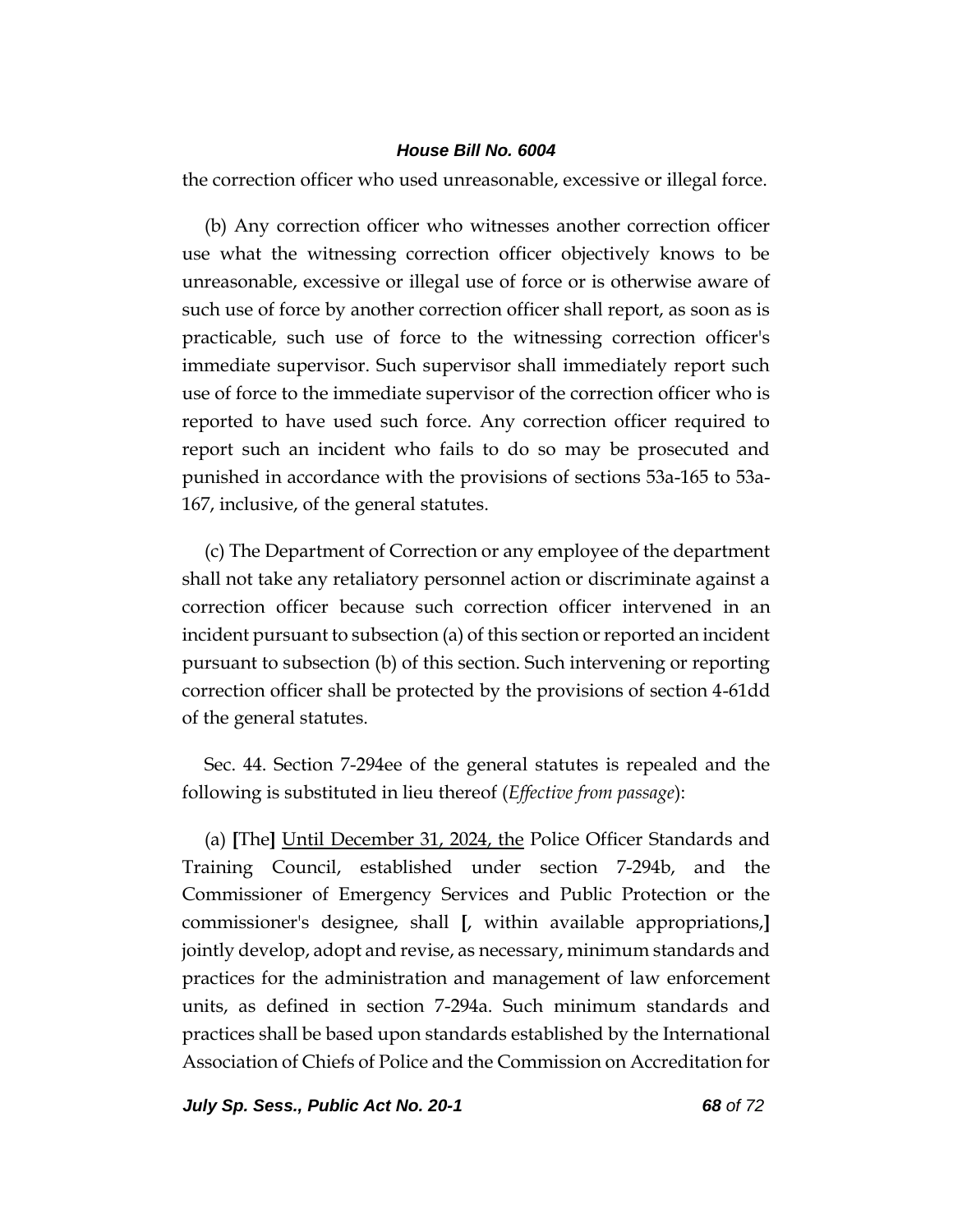Law Enforcement Agencies, Inc., and shall include, but need not be limited to, standards and practices regarding bias-based policing, use of force, response to crimes of family violence, use of body-worn recording equipment, complaints that allege misconduct by police officers, use of electronic defense weapons, eyewitness identification procedures, notifications in death and related events and pursuits by police officers. The council shall post such minimum standards and practices on the council's Internet web site and disseminate such standards and practices to law enforcement units. The council and commissioner or the commissioner's designee shall jointly develop a process to review a law enforcement unit's compliance with such minimum standards and practices and issue a certificate of compliance with law enforcement standards and practices to a law enforcement unit that meets or exceeds such standards and practices.

(b) On and after January 1, 2019, and until December 31, 2024, each law enforcement unit shall adopt and maintain (1) the minimum standards and practices developed by the council pursuant to subsection (a) of this section, or (2) a higher level of accreditation standards developed by the council or the Commission on Accreditation for Law Enforcement Agencies, Inc.

(c) On and after January 1, 2025, each law enforcement unit shall obtain and maintain accreditation by the Commission on Accreditation for Law Enforcement Agencies, Inc. If a law enforcement unit fails to obtain or maintain such accreditation, the council shall work with the law enforcement unit to obtain and maintain such accreditation.

**[**(c)**]** (d) No civil action may be brought against a law enforcement unit for damages arising from the failure of the law enforcement unit to (1) adopt and maintain such minimum standards and practices or a higher level of accreditation standards pursuant to subsection (b) of this section, or (2) obtain and maintain accreditation by the Commission on Accreditation for Law Enforcement Agencies, Inc., pursuant to

*July Sp. Sess., Public Act No. 20-1 69 of 72*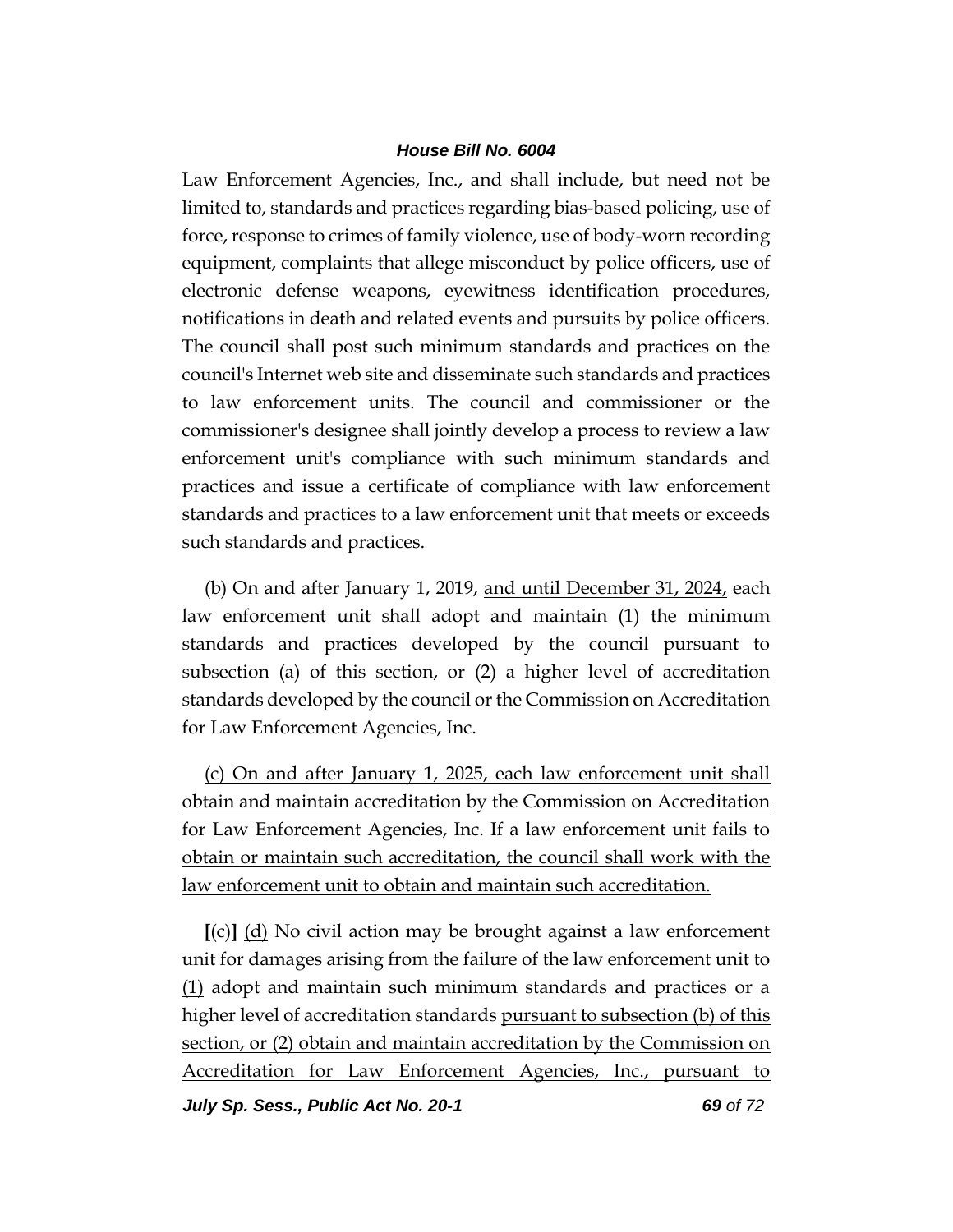subsection (c) of this section.

Sec. 45. (NEW) (*Effective from passage*) (a) For the purposes described in subsection (b) of this section, the State Bond Commission shall have the power from time to time to authorize the issuance of bonds of the state in one or more series and in principal amounts not exceeding in the aggregate four million dollars.

(b) The proceeds of the sale of such bonds, to the extent of the amount stated in subsection (a) of this section, shall be used by the Office of Policy and Management for the purpose of providing grants-in-aid to municipalities for the program established under section 20 of this act.

(c) All provisions of section 3-20 of the general statutes, or the exercise of any right or power granted thereby, that are not inconsistent with the provisions of this section are hereby adopted and shall apply to all bonds authorized by the State Bond Commission pursuant to this section. Temporary notes in anticipation of the money to be derived from the sale of any such bonds so authorized may be issued in accordance with section 3-20 of the general statutes and from time to time renewed. Such bonds shall mature at such time or times not exceeding twenty years from their respective dates as may be provided in or pursuant to the resolution or resolutions of the State Bond Commission authorizing such bonds. None of such bonds shall be authorized except upon a finding by the State Bond Commission that there has been filed with it a request for such authorization that is signed by or on behalf of the Secretary of the Office of Policy and Management and states such terms and conditions as said commission, in its discretion, may require. Such bonds issued pursuant to this section shall be general obligations of the state and the full faith and credit of the state of Connecticut are pledged for the payment of the principal of and interest on such bonds as the same become due, and accordingly and as part of the contract of the state with the holders of such bonds, appropriation of all amounts necessary for punctual payment of such

*July Sp. Sess., Public Act No. 20-1 70 of 72*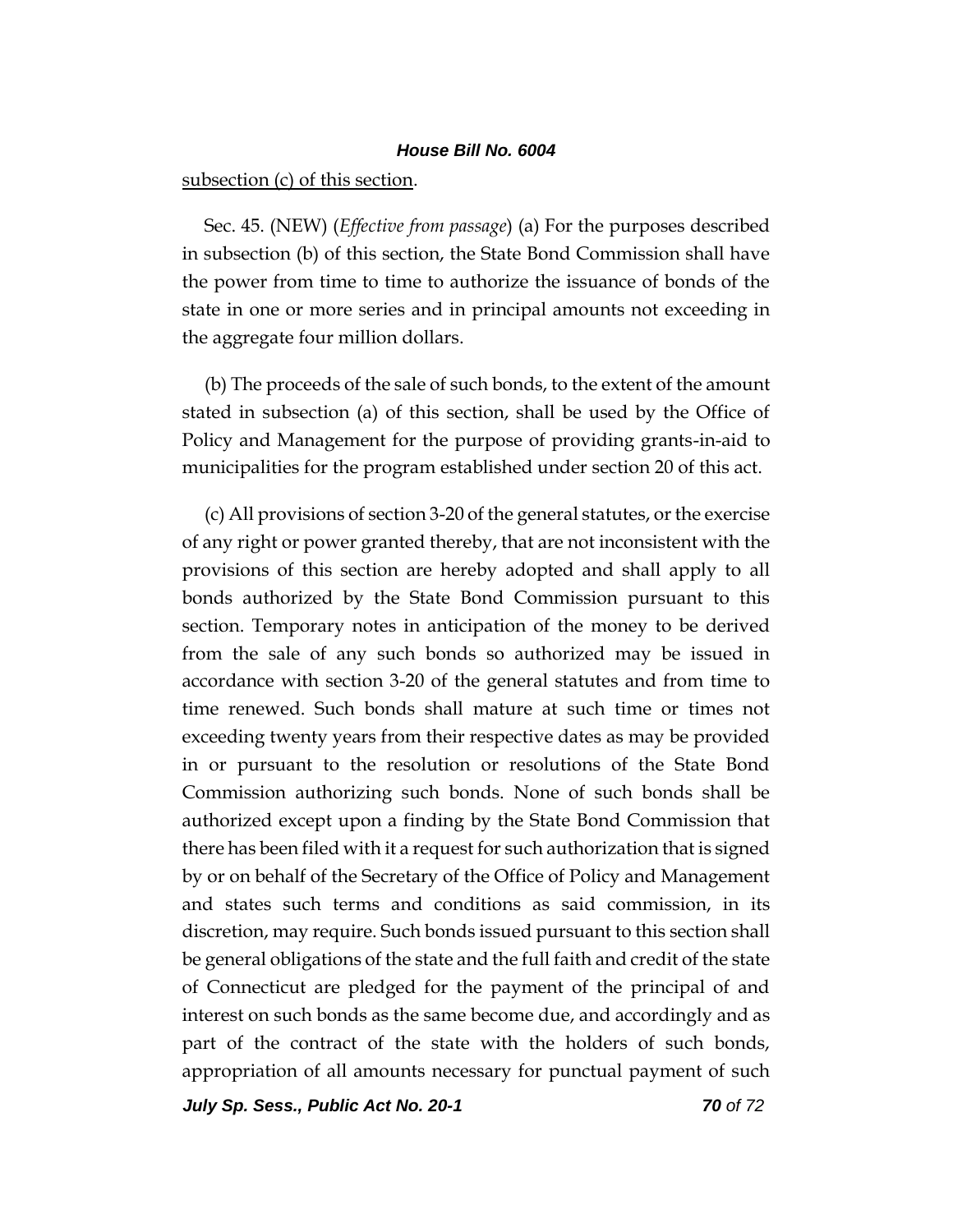principal and interest is hereby made, and the State Treasurer shall pay such principal and interest as the same become due.

Sec. 46. Subparagraph (A) of subdivision (1) of subsection (b) of section 51-278 of the general statutes is repealed and the following is substituted in lieu thereof (*Effective from passage*):

(b) (1) (A) The Criminal Justice Commission shall appoint (i) two deputy chief state's attorneys as assistant administrative heads of the Division of Criminal Justice, one of whom shall be deputy chief state's attorney for operations and one of whom shall be deputy chief state's attorney for personnel, finance and administration, who shall assist the Chief State's Attorney in his duties, and (ii) one deputy chief state's attorney who shall be nominated by the commission to serve as Inspector General in accordance with section 33 of this act. The term of office of a deputy chief state's attorney shall be four years from July first in the year of appointment and until the appointment and qualification of a successor unless sooner removed by the Criminal Justice Commission. The Criminal Justice Commission shall designate one deputy chief state's attorney appointed under subparagraph (A)(i) of this subsection who shall, in the absence or disqualification of the Chief State's Attorney, exercise the powers and duties of the Chief State's Attorney until such Chief State's Attorney resumes his duties. For the purposes of this subparagraph, the Criminal Justice Commission means the members of the commission other than the Chief State's Attorney. (B) The Criminal Justice Commission shall appoint a state's attorney for each judicial district, who shall act therein as attorney on behalf of the state. The Criminal Justice Commission shall also appoint, from candidates recommended by the appropriate state's attorney and deemed qualified by the commission, as many assistant state's attorneys and deputy assistant state's attorneys on a full-time or part-time basis for each judicial district as the criminal business of the court, in the opinion of the Chief State's Attorney, may require, and the commission

*July Sp. Sess., Public Act No. 20-1 71 of 72*